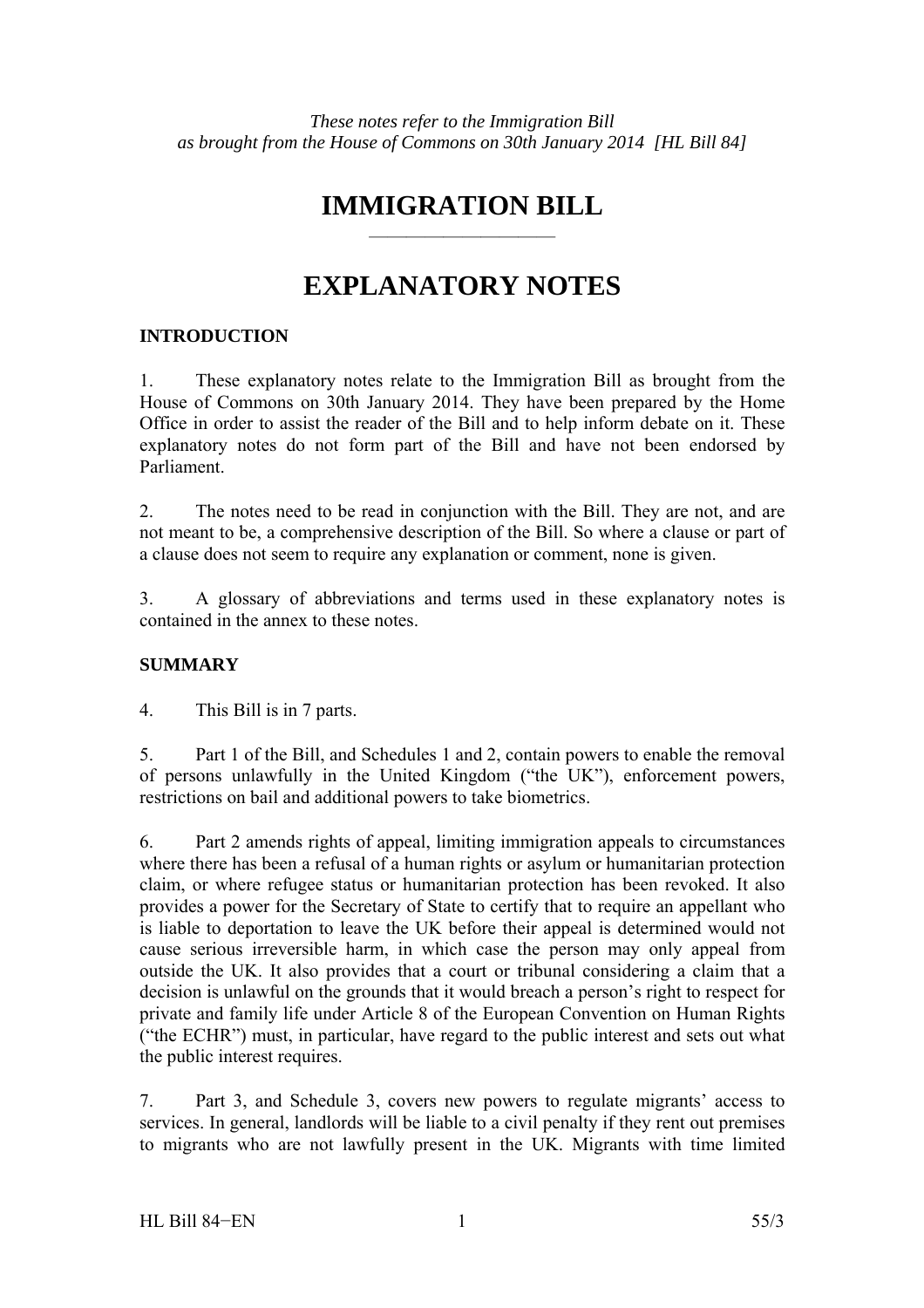immigration status, such as certain categories of workers and students, can be required

8. to make a contribution to the National Health Service ("the NHS") via a charge payable when applying for entry clearance or an extension of their leave to remain. Banks will be required to undertake an immigration status check before opening a current account and will be prohibited from opening new accounts for those who are known to be unlawfully in the UK and who are disqualified from opening an account, and those unlawfully here will be unable to obtain or retain a driving licence. Provision is also made for the enforcement of civil penalties against employers of persons without a right to work in the UK.

9. Part 4, and Schedules 4, 5 and 6, contain new powers to investigate suspected sham marriages and civil partnerships and extend powers for information to be shared by, and with, registration officials. Notices of marriage or civil partnership involving a non-EEA national (without settled status or an EU law right of permanent residence and not exempt from immigration control or holding a marriage or civil partnership visa) will be referred to the Home Office for a decision whether to investigate whether the proposed marriage or civil partnership is a sham.

10. Part 5, and Schedule 7, strengthen the powers of the Office of the Immigration Services Commissioner ("OISC") and simplify the regulatory scheme for the immigration advice sector. This Part also makes provision for oversight of immigration enforcement functions in Northern Ireland.

11. Part 6 contains three miscellaneous matters. Firstly the power to deprive British citizenship is amended. Secondly, this part together with Schedule 8, provides for the Secretary of State to enable third parties, including carriers and port operator staff, (as 'designated persons'), to undertake embarkation checks on passengers departing from the UK. Schedule 8 also contains powers to direct carriers and port operators to make arrangements for a designated person to conduct embarkation checks. Thirdly, Part 6 makes provision for fees to be charged for immigration applications and other functions.

12. Part 7 contains general provisions, including a power, by order, to make minor and consequential amendments to other enactments, general provisions about commencement and extent and provisions in respect of the parliamentary procedure to be applied to orders and regulations made under the Bill.

# **BACKGROUND**

# **Part 1: Removal and other powers**

13. To enforce the removal of a migrant from the UK it is necessary to identify them, to make a removal decision, to provide a travel document recognised by the State to which they will be removed and to detain them ahead of transfer to a port of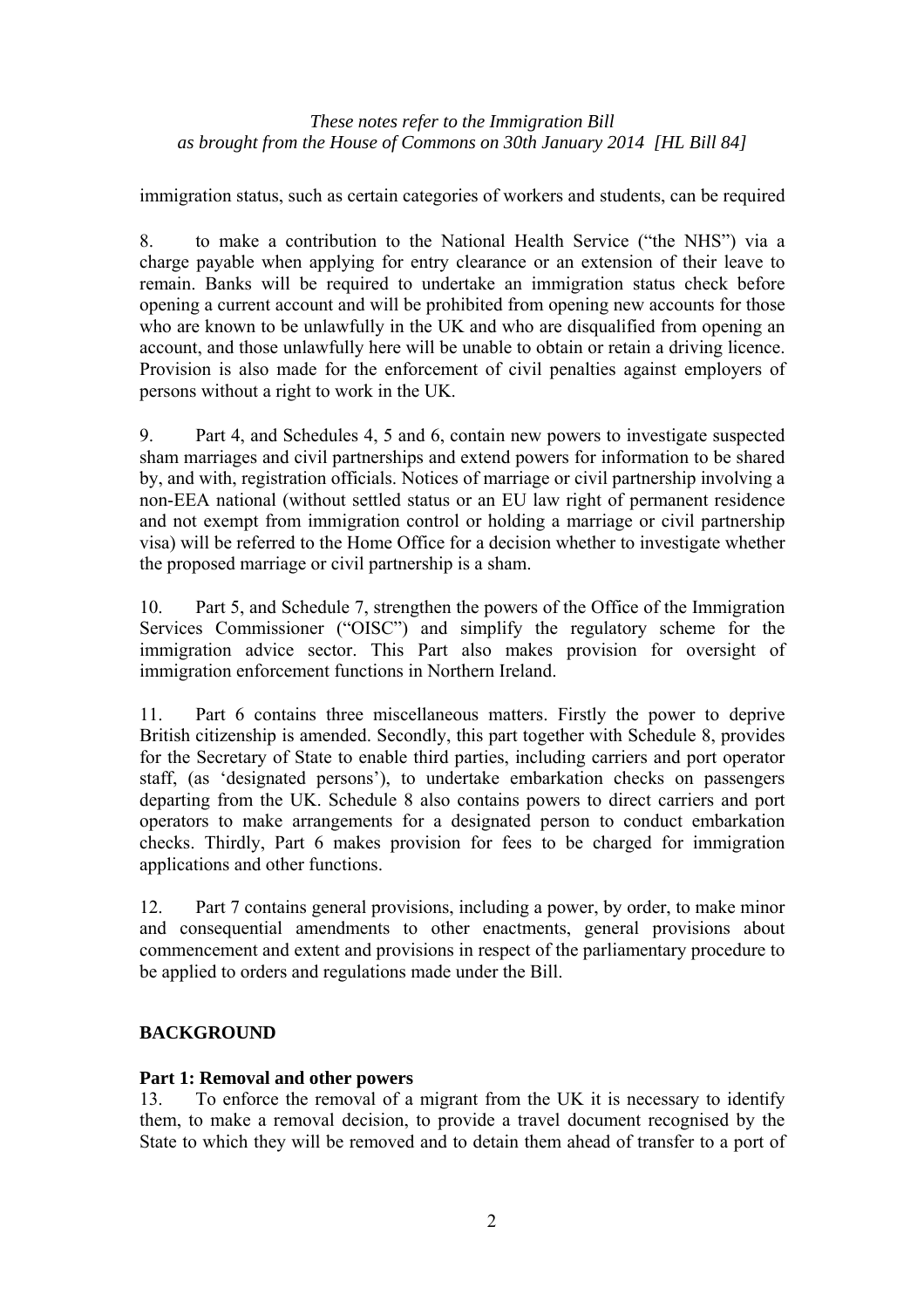departure. The Bill amends the legislation behind this removal process.

14. Currently, a removal decision can be made under several different powers in the Immigration Acts: paragraphs 8 to 10 of Schedule 2 to the Immigration Act 1971 ("the 1971 Act"); section 10 of the Immigration and Asylum Act 1999 ("the 1999 Act") and section 47 of the Immigration, Asylum and Nationality Act 2006 ("the 2006 Act"). The relevant power depends on whether the person being removed has been refused leave at the border, is an illegal entrant, an overstayer, has obtained leave to enter or remain by deception or has no further leave to remain following the refusal of an application to extend their leave. The Bill replaces these separate powers with a single power to remove a person who requires leave to enter or remain in the UK but does not have it. This could be because they never had such leave (they entered illegally), they did have such leave but stayed on after it expired or was revoked, or they could be a national of an EEA state who is subject to a deportation or exclusion order.

15. Unique biometric identifiers, such as fingerprints and facial photographs, allow a person's identity to be matched to immigration or other records. There are already powers to take biometrics, such as section 126 of the Nationality, Immigration and Asylum Act 2002 ("the 2002 Act") which provides for biometrics for visa applicants, and sections 5 to 15 of the UK Borders Act 2007 ("the 2007 Act") which provide for the issue of biometric immigration documents, more commonly known as Biometric Residence Permits. There are classes of persons from whom it is not currently possible to require biometrics and the Bill seeks to close these gaps, in particular it provides for biometrics to be taken from non-European Economic Area ("non-EEA") family members of EEA nationals, transit visa applicants and persons applying for British citizenship. The Bill also provides the power for an immigration officer to require a person to provide biometric information, usually fingerprints, for the purpose of verifying their identity and thus their immigration status, in cases where there are reasonable grounds to suspect that that person might be liable to removal from the UK.

16. Where a biometric match to immigration records is established it may be possible to link a migrant to a record of a travel document. It may also be necessary to locate the original travel document to facilitate removal. Paragraph 25A of Schedule 2 to the 1971 Act provides immigration officers with a power to enter premises to search for relevant documents. Schedule 1 amends this provision so that it applies also to all persons who are in immigration detention following their arrest for a criminal offence, whether or not it was the police who made that arrest, and extends this search power - with a warrant - to premises belonging to a third party. Schedule 1 also amends powers to search and escort detained persons.

17. A person in immigration detention may apply to the First-tier Tribunal ("the Tribunal") for bail. The Bill limits the ability of individuals awaiting removal from the UK to be released on bail, and also makes provision preventing repeat bail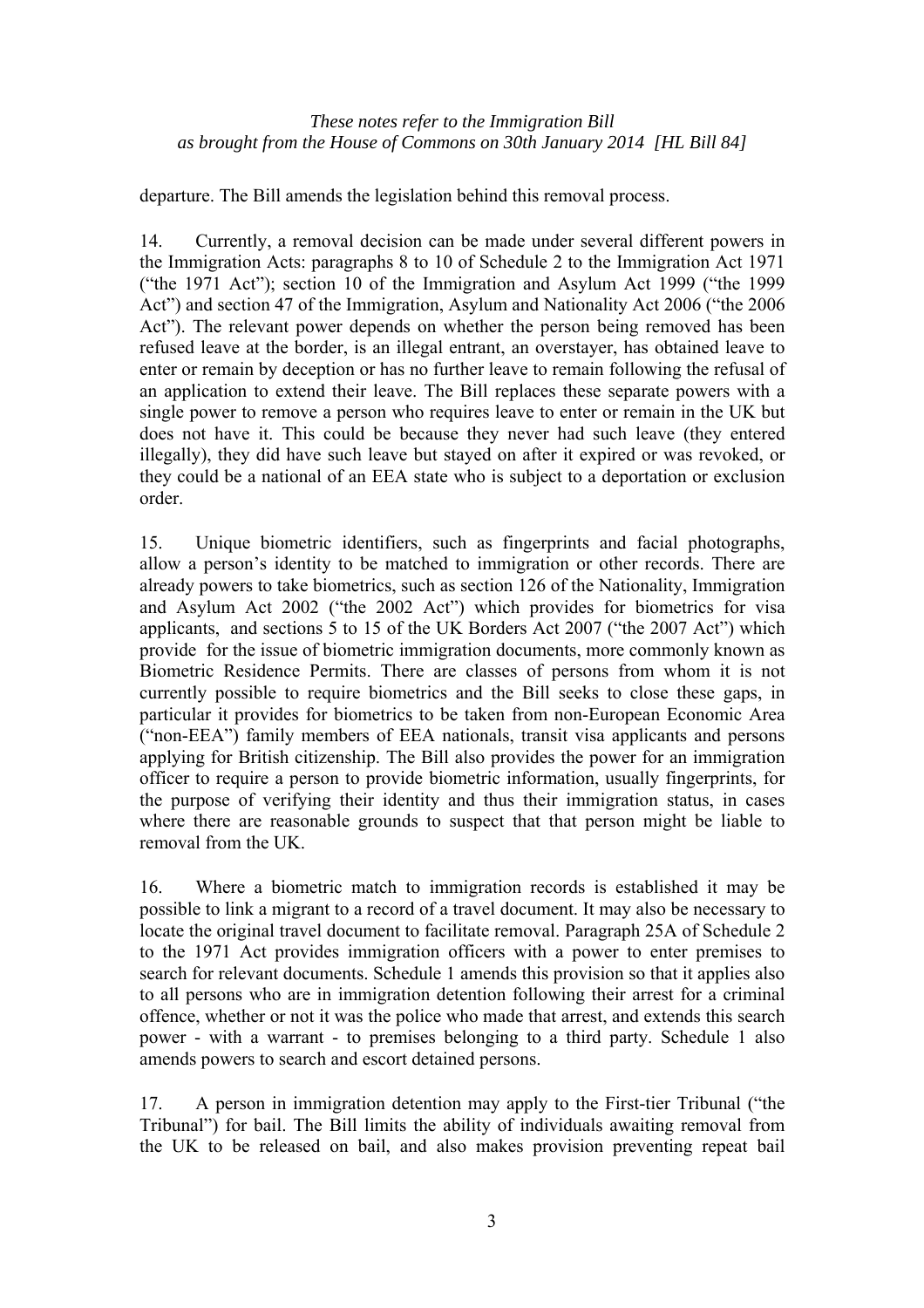applications.

# **Part 2: Appeals etc**

18. Currently a right of appeal to the Tribunal exists against any of the 14 different immigration decisions listed in section 82 of the 2002 Act. These include refusals of entry, refusals to vary leave to enter and remain and decisions to remove and deport. There are two further rights of appeal in section 83 and 83A of the 2002 Act against decisions to reject an asylum claim or revoke refugee status in certain circumstances. The Bill restructures rights of appeal to the Tribunal, providing an appeal against refusal of a human rights claim, a protection claim (humanitarian protection and asylum) and revocation of refugee or humanitarian protection status. It will also continue to be possible to bring an appeal, as is currently the case, against a decision to refuse an application based on a right under Community Treaties – provided for by regulations<sup>1</sup> under section 109 of the 2002 Act.

19. Currently a person may not bring an appeal while in the UK when the Secretary of State has certified an asylum or human rights claim as clearly unfounded under section 94 of the 2002 Act. A power also exists in section 97A of the 2002 Act to prevent a person bringing an appeal while in the UK when the Secretary of State certifies that removal would be in the interests of national security. This latter power also allows the Secretary of State to certify in national security cases that the temporary removal of the appellant pending the outcome of an appeal would not breach the UK's human rights obligations (this provision was added by section 54 of the Crime and Courts Act 2013). The Bill makes provision equivalent to the section 97A power to enable certification of a human rights claim where it is considered that the temporary removal of persons liable to deportation pending the outcome of an appeal would not breach the UK's human rights obligations.

20. In July 2011 the Home Office published a consultation paper on *Family*  Migration.<sup>2</sup> On 11th June 2012 the government published its response to the consultation setting out that Immigration Rules would be made to reflect the government's and Parliament's view of how the balance should be struck between the right to respect for private and family life under Article 8 of the ECHR and the public interest, including safeguarding the economic well-being of the UK, enforcing immigration controls and protecting the public from foreign criminals.<sup>3</sup> New Immigration Rules came into force on 9th July 2012.<sup>4</sup> The Bill gives the force of primary legislation to the principles reflected in those rules by requiring a court or tribunal, when determining whether a decision is in breach of Article 8 ECHR, to have regard to the public interest considerations as set out in the Bill.

 $\overline{a}$ 

<sup>1</sup> SI 2006/1003 (as amended)

<sup>2</sup> https://www.gov.uk/government/consultations/family-migration-consultation

 $3 \text{ http://www.ukba.homeoffice.gov.uk/sitecontent/documents/news/cons-fam-mig.pdf}$ <br> $4 \text{Statement of Changes in Immigration Rules HCl94 published 13 June 2012}$ 

Statement of Changes in Immigration Rules, HC194, published 13 June 2012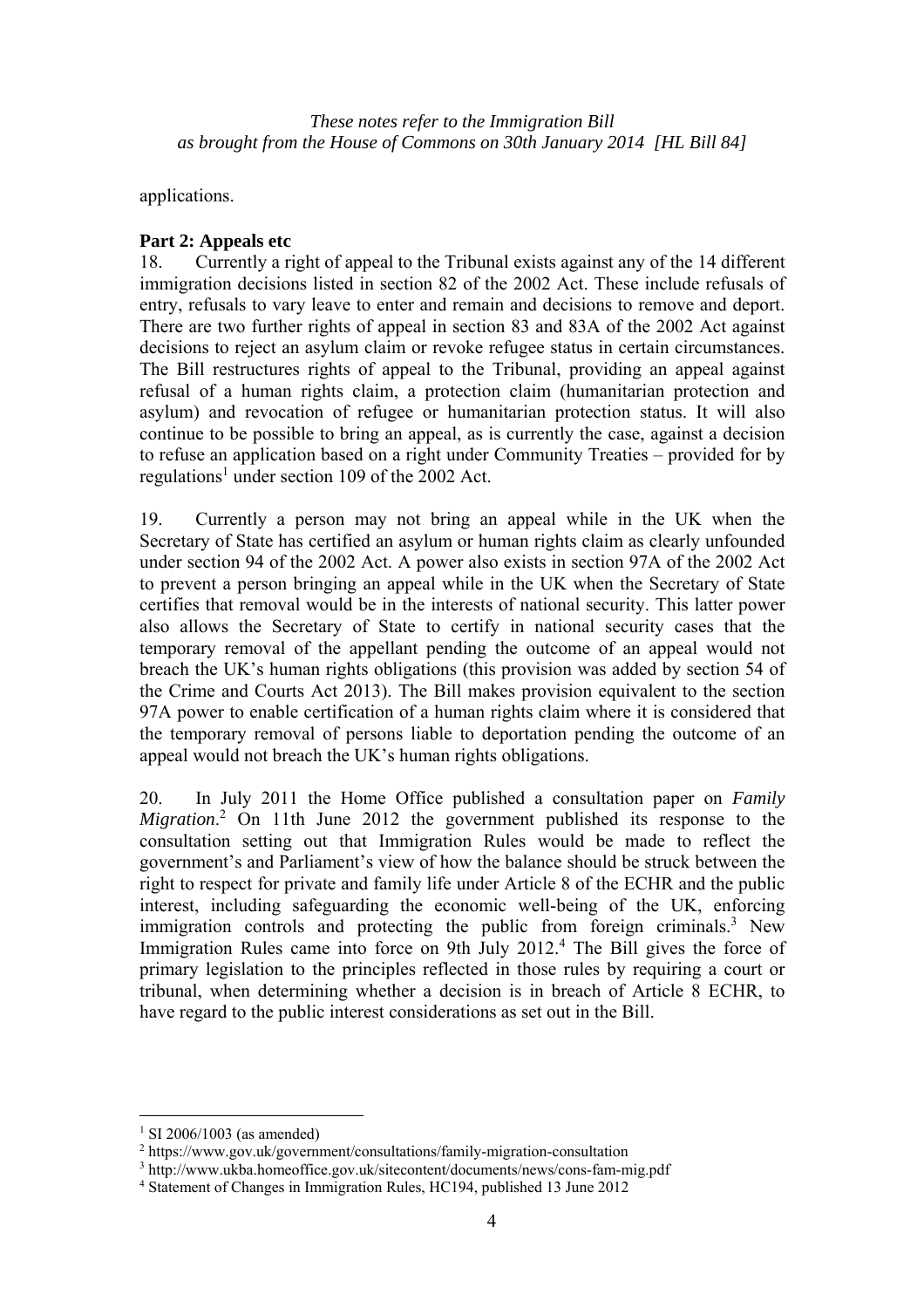### **Part 3: Access to Services etc**

21. Existing restrictions prevent migrants who do not have the right to enter or remain in the UK from accessing social housing. On 25th March 2013 the Prime Minister committed to creating a new general duty on private landlords to check a tenant's immigration status.<sup>5</sup> In July 2013 the government conducted a public consultation titled *Tackling illegal immigration in privately rented accommodation*. 6 The Bill enables civil penalties to be imposed on those private landlords who rent out premises to illegal migrants without making appropriate checks. This approach is similar to existing obligations on employers to check immigration status in the 2006 Act.

22. Where a landlord can demonstrate that they undertook specified checks regarding the migrant's status before first granting them rights of occupation they will have a statutory excuse to avoid liability for the civil penalty. There will be a code of practice to ensure checks are not carried out on a discriminatory basis, as well as an appeals process against the imposition of a civil penalty. The measures are intended to make it more difficult for illegal migrants to rent property and thus encourage illegal migrants to regularise their stay or leave the UK.

23. Other than visitors, most temporary migrants with time-limited immigration status are currently able to access the NHS for free during their stay in the UK. The Home Office consultation *Controlling Immigration – Regulating Migrant Access to Health Services in the UK*<sup>7</sup> set out proposals to amend this position. The Bill provides for an immigration health charge which will be payable by certain categories of temporary migrant. Migrants would pay the charge at the same time as they applied for entry clearance for a limited period of leave, or limited leave to enter or remain in the UK, including an application to vary leave. The purpose of this provision is to ensure that migrants pay towards the cost of health treatment available in the UK commensurate with their more limited immigration status.

24. The Home Office already works in partnership with the financial services industry to help prevent fraud. CIFAS<sup>8</sup> holds Home Office data on thousands of known immigration offenders. The Bill contains provision intended to ensure that those known to be unlawfully in the UK can be prevented from opening a current account.

25. The 2006 Act sets out a prohibition on the employment of adults who are subject to immigration control and do not have leave to enter or remain in the UK, or who are subject to a condition preventing the acceptance of the employment. The prohibition is supported through both a civil penalty regime and a criminal sanction. Enforcing civil penalties is a complex process and the Home Office consultation

 $\overline{a}$ 

<sup>&</sup>lt;sup>5</sup> https://www.gov.uk/government/speeches/david-camerons-immigration-speech  $\frac{6 \text{ https://www.gov.uk/coverment/consultations/teckling}}{6 \text{ https://www.gov.uk/coverment/consultations/teckling}}$ 

https://www.gov.uk/government/consultations/tackling-illegal-immigration-in-privately-rentedaccommodation

 $^7$  https://www.gov.uk/government/consultations/migrant-access-to-health-services-in-the-uk<br>8 Eormerly known as the Credit Industry Fraud Avoidance System: www.cifas.org.uk

Formerly known as the Credit Industry Fraud Avoidance System: www.cifas.org.uk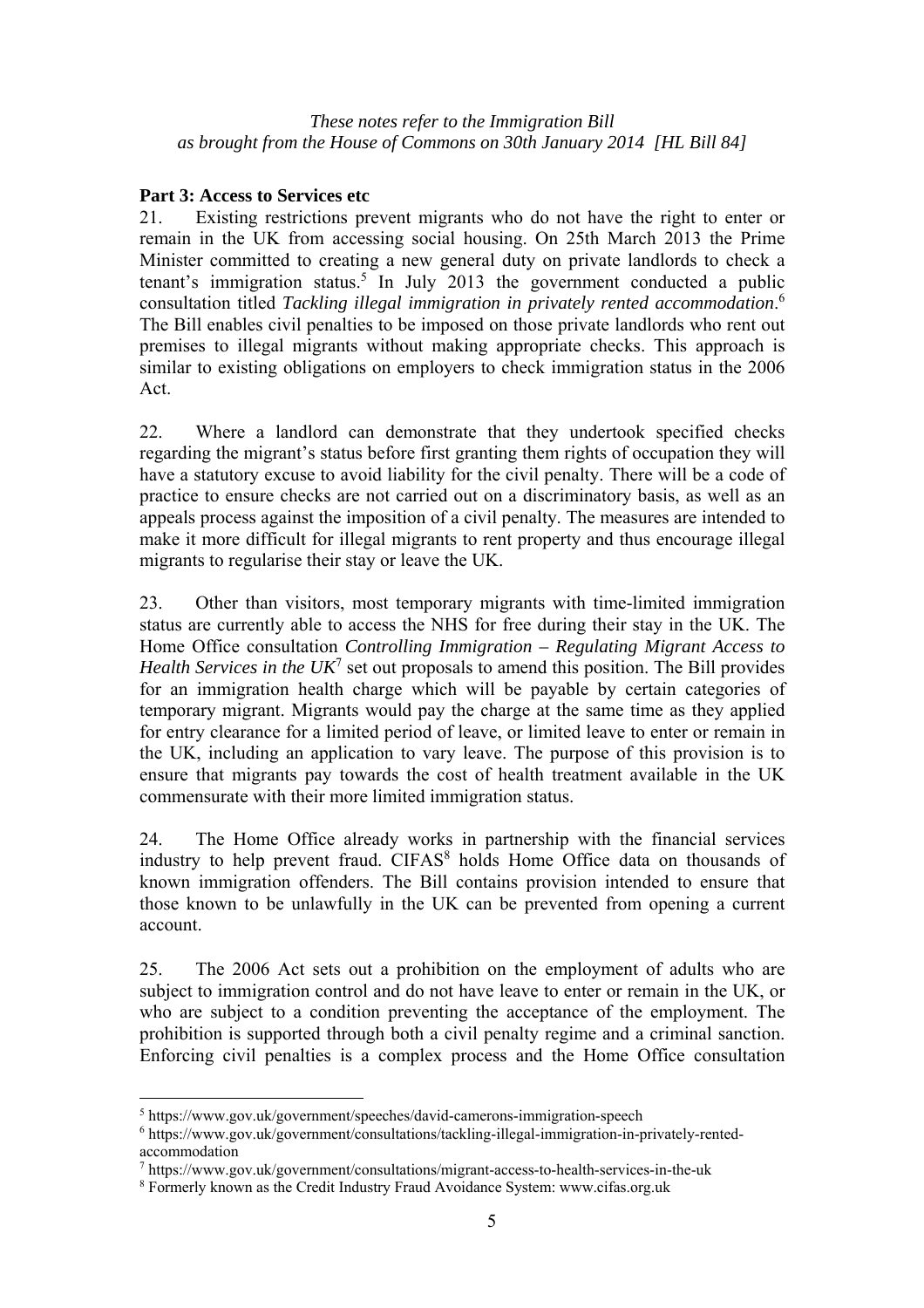paper, *Strengthening and simplifying the civil penalty scheme to prevent illegal*  working,<sup>9</sup> published on 9th July 2013, set out proposals for how this could be streamlined. The Bill amends existing legislation to require an employer to exercise their right to object to a civil penalty before they can appeal to the civil court. It also simplifies and accelerates the enforcement of civil penalty debts in the civil courts.

26. The Prime Minister's speech of 25th March 2013 also included a commitment to ensure that illegal immigrants do not hold UK driving licences. Historically, it has been easy for illegal immigrants to secure driving licences and enjoy the privileges of being able to drive and the advantages this brings in securing a settled lifestyle. The published policy in relation to the granting of licences was amended in March 2010 so as to require all applicants to demonstrate that they are in the UK lawfully<sup>10</sup> and  $3,000$ applications per annum have been refused as a consequence. The clauses in the Bill on driving licences reflect and support this policy. They also provide powers to revoke a licence held by an illegal immigrant; this will be exercised primarily in respect of those who obtained a licence before immigration checks were introduced, and also those individuals who arrived in the UK lawfully but have subsequently remained unlawfully.

# **Part 4: Marriage and Civil Partnership**

27. Sham marriages (or marriages of convenience) and sham civil partnerships – where the marriage or civil partnership is contracted for immigration advantage by a couple who are not in a genuine relationship – pose a significant threat to UK immigration control. The Home Office estimates that roughly 4,000 to 10,000 applications a year to stay in the UK, under the Immigration Rules or the Immigration  $(EEA)$  Regulations  $2006<sup>11</sup>$ , are made on the basis of a sham marriage or civil partnership. Since 1999, changes to primary legislation and to the Immigration Rules have been introduced in an attempt to prevent abuse by those prepared to enter into a sham marriage or civil partnership as a means to stay in the UK. However, the government considers that further legislative changes are required to tackle this problem.

28. In 2011 the government consulted on proposed reforms to family migration 26. In 2011 the government construct on proposed account of the Bill extends and amends the marriage and civil partnership notice process to better enable the Home Office to identify and investigate suspected sham marriages and civil partnerships as a basis for taking enforcement and other immigration action under existing powers in cases established as sham.

29. The Bill will change the procedures for giving notice of marriage and civil partnership in England and Wales, in order to provide for a new referral and investigation scheme for proposed marriages and civil partnerships involving a non-

 9 https://www.gov.uk/government/consultations/prevention-of-illegal-working-simplifying-the-civilpenalty-scheme

<sup>&</sup>lt;sup>10</sup> House of Commons, Official Report, 25 March 2010, Vol 508, Part No 64, col 70WS

 $11$  SI 2006/1003 (as amended)

<sup>12</sup> Family Migration consultation, *op.cit*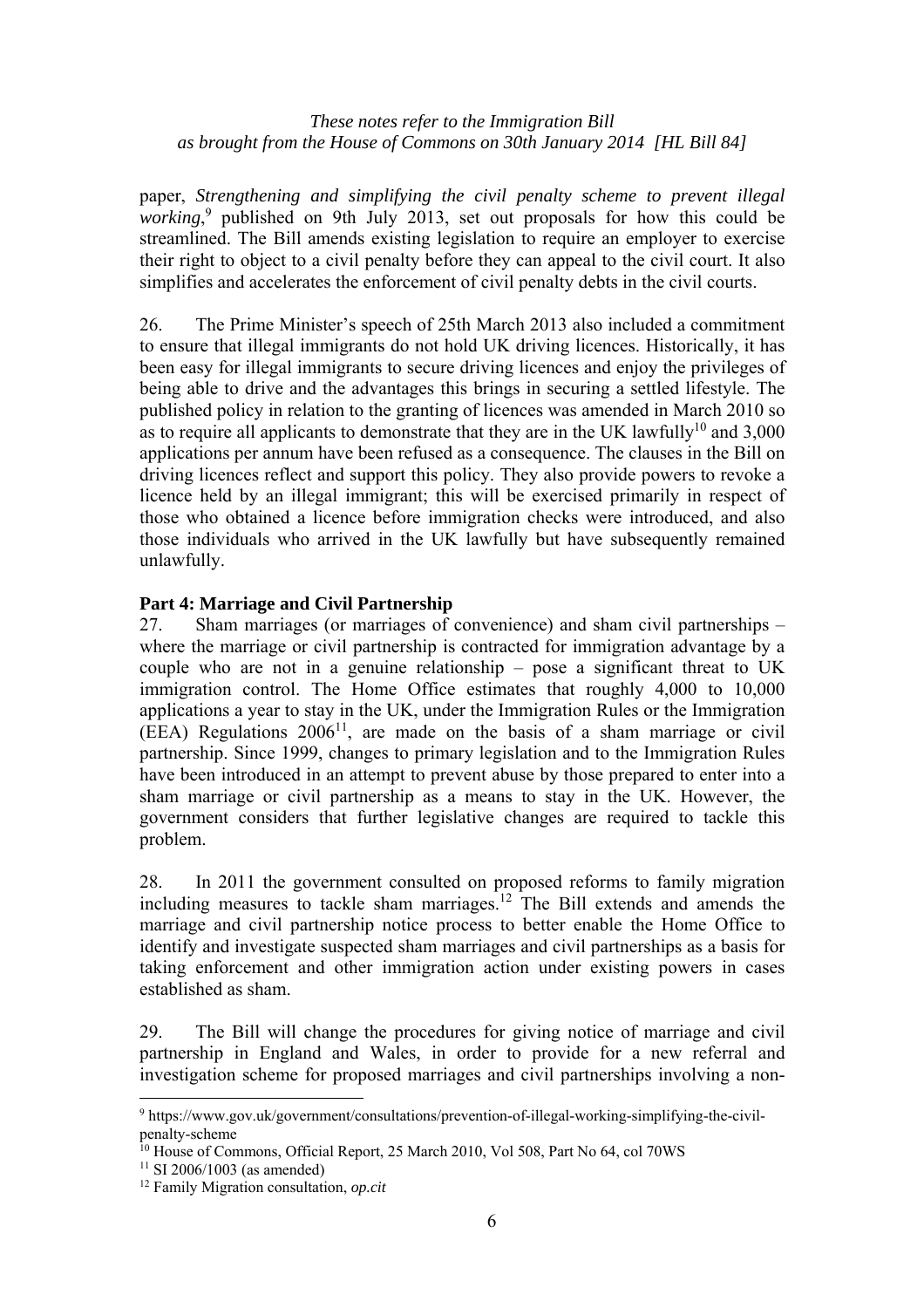EEA national subject to immigration control. It provides an enabling power to allow the scheme to be extended to Scotland and Northern Ireland by order. It also extends the powers for information to be shared by and with registration officials for the purpose of tackling sham marriages and civil partnerships and related abuse. The government has published additional background information on this measure.13

# **Part 5: Oversight**

30. The Office of the Immigration Services Commissioner ("OISC") was established in May 2000 under the 1999 Act to regulate providers of immigration advice. The Commissioner is responsible for ensuring that those who give immigration advice are fit and competent, act in the best interests of their clients, comply with a statutory Code of Conduct and, where relevant, rules made under the 1999 Act. Generally advisers must register with the Commissioner or face prosecution (unless they are covered by an exemption under the 1999 Act). The Bill imposes a duty on the OISC to immediately cancel the registration of unfit or defunct organisations. It provides a power for the OISC to apply to the Tribunal to suspend the activities of an adviser charged with criminal offences until the matter has been resolved. It provides the OISC with a revised power of entry (which requires a warrant) that will apply in respect of the exercise of their audit and inspection duties and to entry to businesses operating from private premises. Finally, it amends the 1999 Act to create a single category of regulated adviser by removing one of the main exemptions which permitted certain advisers to operate without registering with OISC (with the Commissioner's consent). This will simplify the regulatory scheme and changes are being made to the arrangements for fees for registration to enable them to be waived in cases where organisations did not previously have to apply for registration.

31. The Bill will also bring greater oversight of Home Office immigration enforcement. Since February 2008 the Independent Police Complaints Commission has provided oversight of serious complaints, conduct matters and incidents involving immigration officers and officials of the Secretary of State exercising immigration and asylum enforcement powers in England and Wales. This remit was extended to officials exercising general customs and customs revenue functions in 2009. In Scotland, the Crown Office and Procurator Fiscal Service and the Police Investigations & Review Commissioner have the power to provide equivalent independent oversight. However, there is no independent oversight of enforcement activity involving immigration officers and designated customs officials in Northern Ireland. The Bill remedies this, placing the exercise of enforcement powers by such Home Office officials under the oversight of the Police Ombudsman for Northern Ireland.

# **Part 6: Miscellaneous**

 $\overline{a}$ 

32. Currently any person may lose their citizenship if the Secretary of State is satisfied that doing so is conducive to the public good provided that depriving them of

<sup>13</sup>*Sham Marriage and Civil Partnerships: Background information*, published November 2013, https://www.gov.uk/government/publications/immigration-bill-part-4-marriage-and-civil-partnership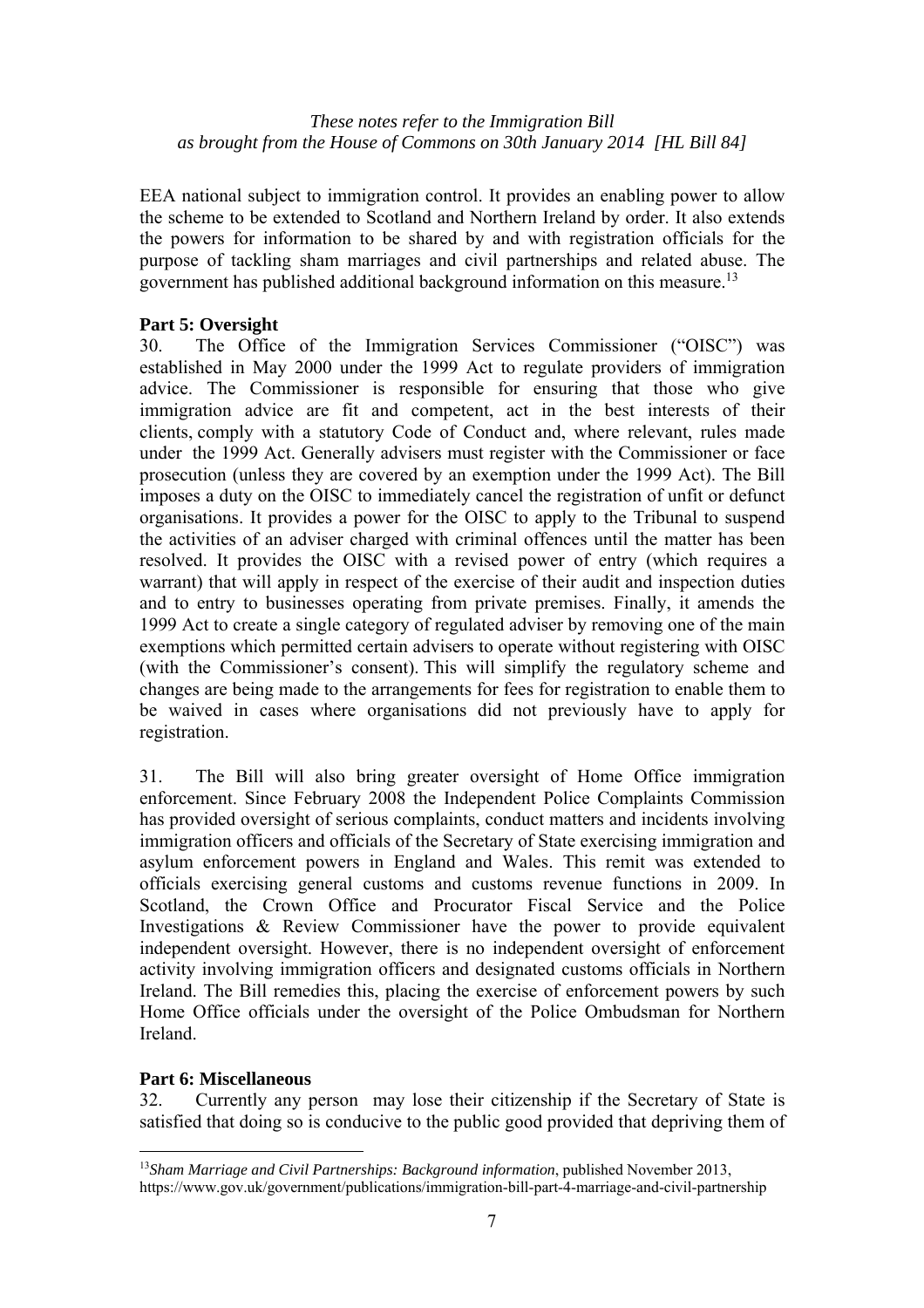their citizenship would not render them stateless. Following the Supreme Court judgment in *Al Jedda*<sup>14</sup>, the Bill will amend this power by also allowing naturalised persons to be deprived of their citizenship where they conduct themselves in a manner seriously prejudicial to the vital interests of the UK even where to do so may render them stateless. This returns the law in this area to the position it was in 1966 when the UK ratified and lodged a declaration to the Convention on the Reduction in Statelessness 1961<sup>15</sup>.

33. In May 2010 the government published *The Coalition: our programme for government*16 which included a commitment to reintroduce exit checks. Routine embarkation controls at UK ports were fully phased out by 1998. The powers to conduct embarkation controls exist in the 1971 Act. Exit checks are already being operated using the electronic capture of data of departing passengers and through targeted, intelligence-led embarkation controls. In delivering the exit checks commitment, the government's approach is to seek to minimise the impact on port operations and on the flow of legitimate passengers through airports, seaports and international rail terminals by integrating embarkation checks with existing processes, wherever possible. The government will continue to discuss with carriers and port operators proposals to enable those who currently have a role in outbound passenger processes, such as carrier and port operator staff, to deliver exit checks. The Bill allows the Secretary of State to enable third parties, including carriers and port operator staff, (as 'designated persons'), to undertake embarkation checks. It also contains powers to enable the Secretary of State to direct carriers and port operators to make arrangements for a designated person to conduct embarkation checks.

34. The Secretary of State's powers to charge fees in connection with immigration and nationality are currently set out in sections 51 and 52 of the 2006 Act, and section 42 of the 2004 Act, which is amended by section 20 of the 2007 Act. The Bill consolidates these powers, to simplify the charging framework, and amends certain elements to ensure that it is more responsive to the needs of the government and people who use immigration and nationality services.

# **TERRITORIAL EXTENT AND APPLICATION**

35. The provisions of the Bill extend to the whole of the UK with the following exceptions. The provisions for disclosure of information in Schedule 6 extend to England and Wales only. There is a power to extend the provisions of the Bill, by Order in Council, to any of the Channel Islands or the Isle of Man.

 $\overline{a}$ 

<sup>&</sup>lt;sup>14</sup> Al Jedda v SSHD [2013] UKSC 62<br><sup>15</sup> Convention on the Reduction in Statelessness 1961, United Nations, *Treaty Series*, vol.989, p.175<br><sup>16</sup>https://www.gov.uk/government/uploads/system/uploads/attachment\_data/file/789 amme\_for\_government.pdf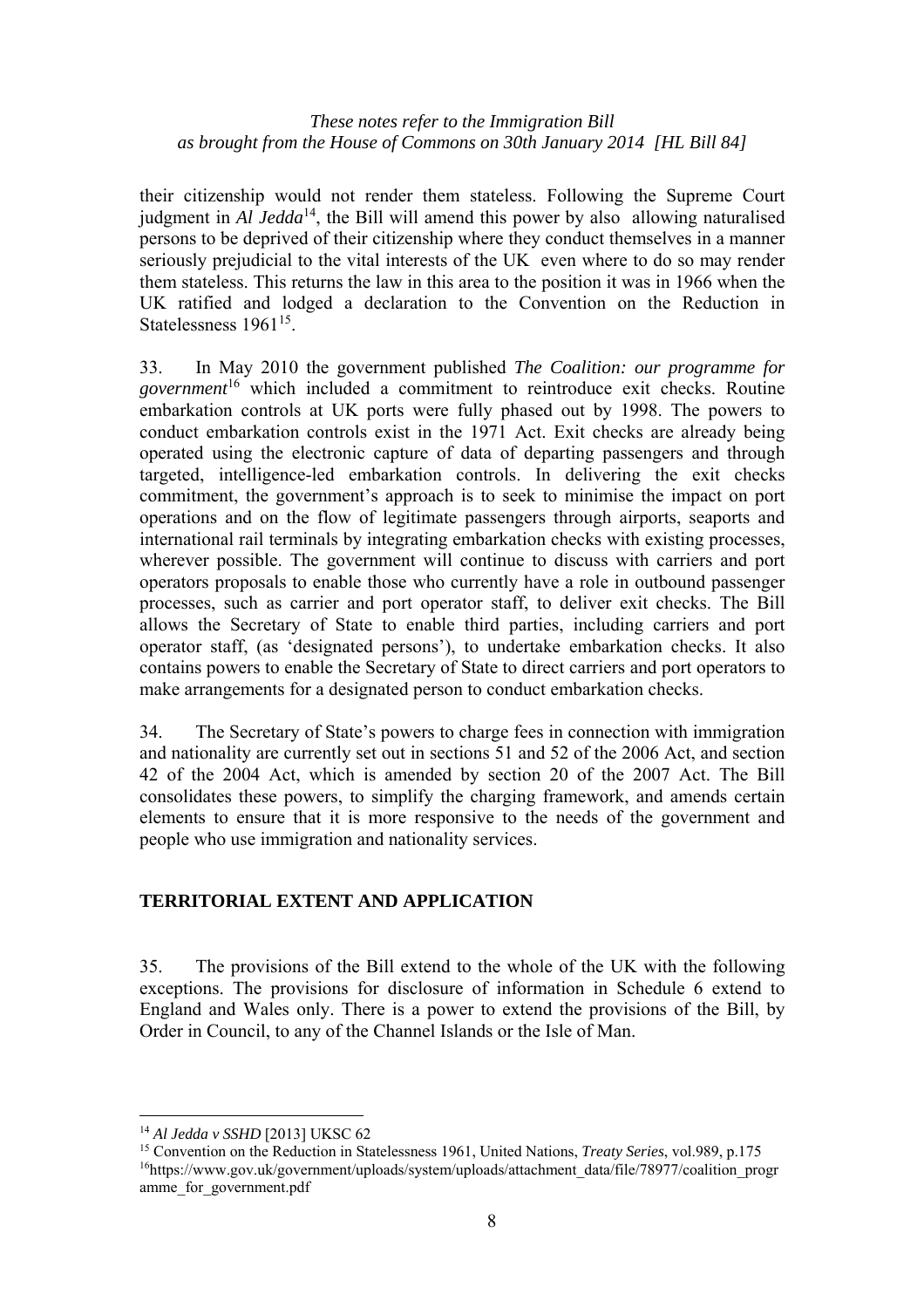36. This Bill does not contain any provisions falling within the terms of the Sewel Convention. The Sewel Convention provides that Westminster will not normally legislate with regard to devolved matters in Scotland without the consent of the Scottish Parliament. If there are amendments relating to such matters which trigger the Convention, the consent of the Scottish Parliament will be sought for them.

37. In relation to Wales, all of the provisions relate to non-devolved matters. If amendments are made to the Bill that trigger a requirement for a legislative consent motion, the consent of the National Assembly for Wales will be sought for them.

38. In relation to Northern Ireland, all of the provisions of this Bill relate to nondevolved matters. If amendments are made to the Bill that trigger a requirement for a legislative consent motion, the consent of the Northern Ireland Assembly will be sought for them.

# **COMMENTARY ON CLAUSES**

# **Part 1: Removal and other powers**

### **Clause 1: Removal of persons unlawfully in the United Kingdom**

39. This clause replaces section 10 of the 1999 Act and provides a power for the Secretary of State or an immigration officer to authorise the removal of a person who requires leave to enter or remain in the UK but does not have it (*subsection (1)*) or their family members (*subsection (2)*).

40. *Subsection (3)* allows the Secretary of State or an immigration officer to give directions for the removal of those persons described in subsections (1) and (2). Removal directions may be given to the captains or owners or agents of ships or aircraft to remove a person or to make arrangements for removal to the country or territory as specified in paragraphs 8 to 10 of Schedule 2 to the 1971 Act. However under *subsection (4)* persons being deported will continue to be removed under Schedule 3 to the 1971 Act.

41. *Subsection (5)* lists relevant paragraphs of Schedule 2 to the 1971 Act which will also apply to persons subject to removal under this clause. This includes provision for arrest, detention, bail and searches for removal documents.

42. *Subsection (6)* provides a power for the Secretary of State to make regulations regarding the removal of family members, whether that removal is authorised either under this clause or under another provision of the Immigration Acts. These regulations may, in particular, provide for the definition of a family member, any time periods on removal which may apply, and the serving of notices which may affect any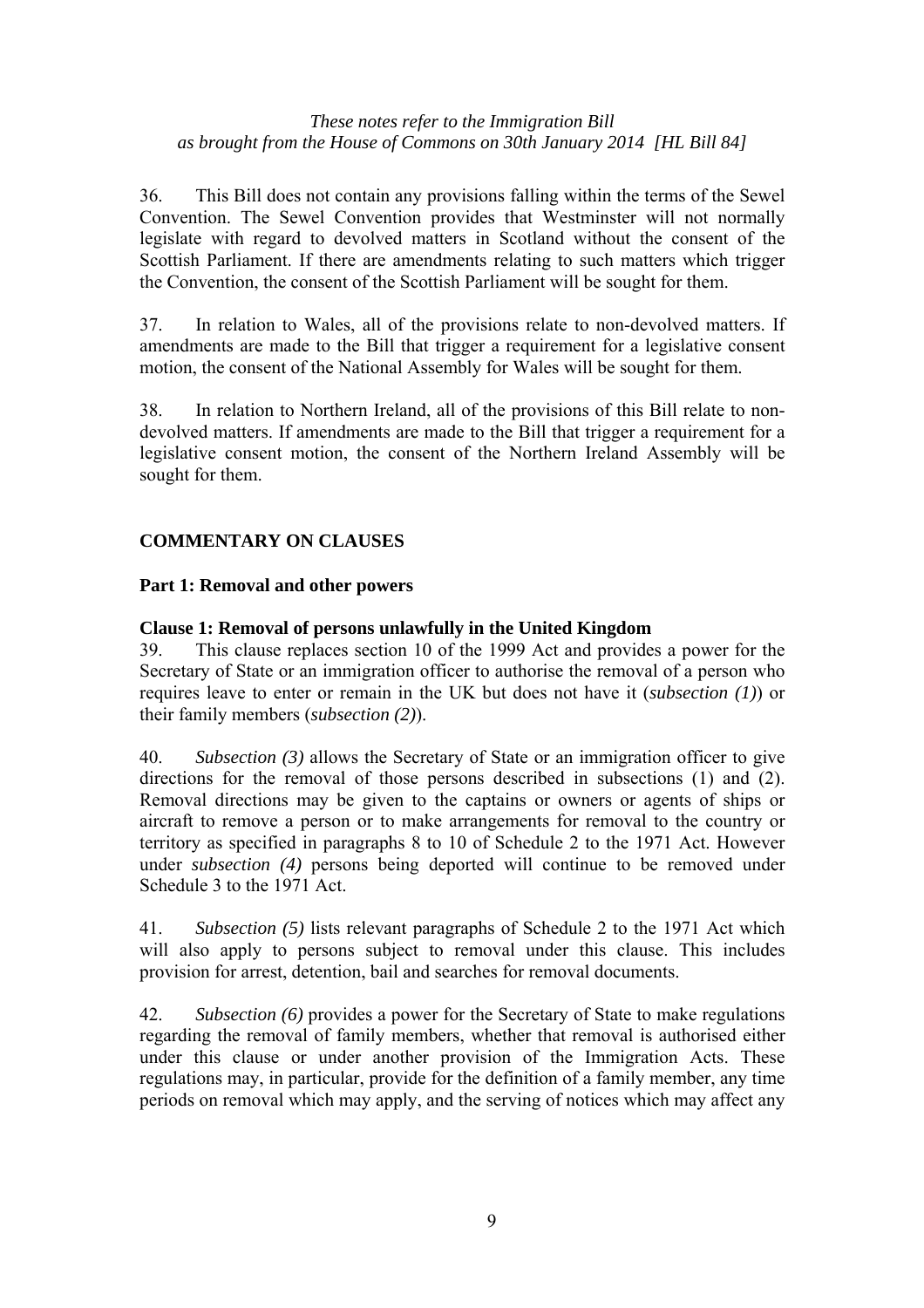leave to enter or remain that the family member might have in their own right. The government has published draft regulations.17

# **Clause 2: Enforcement Powers**

43. This clause gives effect to Schedule 1.

# **Schedule 1: Enforcement Powers**

44. *Paragraph 1* inserts into paragraph 18(3) of Schedule 2 to the 1971 Act a power for an immigration officer to escort a person detained under paragraph 16. Paragraph 18(3) already allows any person acting under the authority of an immigration officer to escort a person so detained.

45. *Paragraph 2 subparagraph (1)* inserts a new paragraph 18A into Schedule 2 to the 1971 Act, giving immigration officers a power to search a person detained under paragraph 16 for anything which the person might use to cause physical injury to themselves or others or which they might use to escape from legal custody. It sets out the grounds which must exist before the power can be exercised, the extent of the search and sets out what may be seized and retained as a result of the search and for how long such items may be retained.

46. *Paragraph 2 subparagraphs (2) to (5)* make corresponding amendments to subsection (1) to other enactments which reference the powers that are available to immigration officers in respect of persons detained under paragraph 16 of Schedule 2 to the 1971 Act to ensure that the new paragraph 18A applies*.* 

47. *Paragraph 3* amends paragraph 25A of Schedule 2 to the 1971 Act by making the power to enter and search premises for relevant documents available in respect of persons who are arrested other than under that Schedule and detained under paragraph 16 of Schedule 2, whether or not the arrest was carried out by a constable. It further inserts new subparagraphs (6A) and (6B) into paragraph 25A so that a warrant may be obtained to enter and search premises belonging to a third party (other than the arrested person) where there are reasonable grounds to believe that relevant documents may be found there. Paragraph 3(4) removes the power to retain relevant documents for so long as necessary in connection with the purpose for which the person was arrested and paragraph 3(5) inserts a new subparagraph (8A) so that the power to retain relevant documents is aligned with the retention powers in section 17 of the 2004 Act and section 46(3) of the 2007 Act.

48. *Paragraph 4* amends sections 28J(11) and 28K(14) of the 1971 Act so that those provisions, which are concerned with the execution and safeguards in respect of warrants, also apply to the new power to obtain a warrant under paragraph 25A(6A) of Schedule 2 to the 1971 Act.

 $\overline{a}$ 

<sup>&</sup>lt;sup>17</sup> Draft Immigration (Removal of Family Members) Regulations 2014, https://www.gov.uk/government/publications/immigration-bill-part-1-removal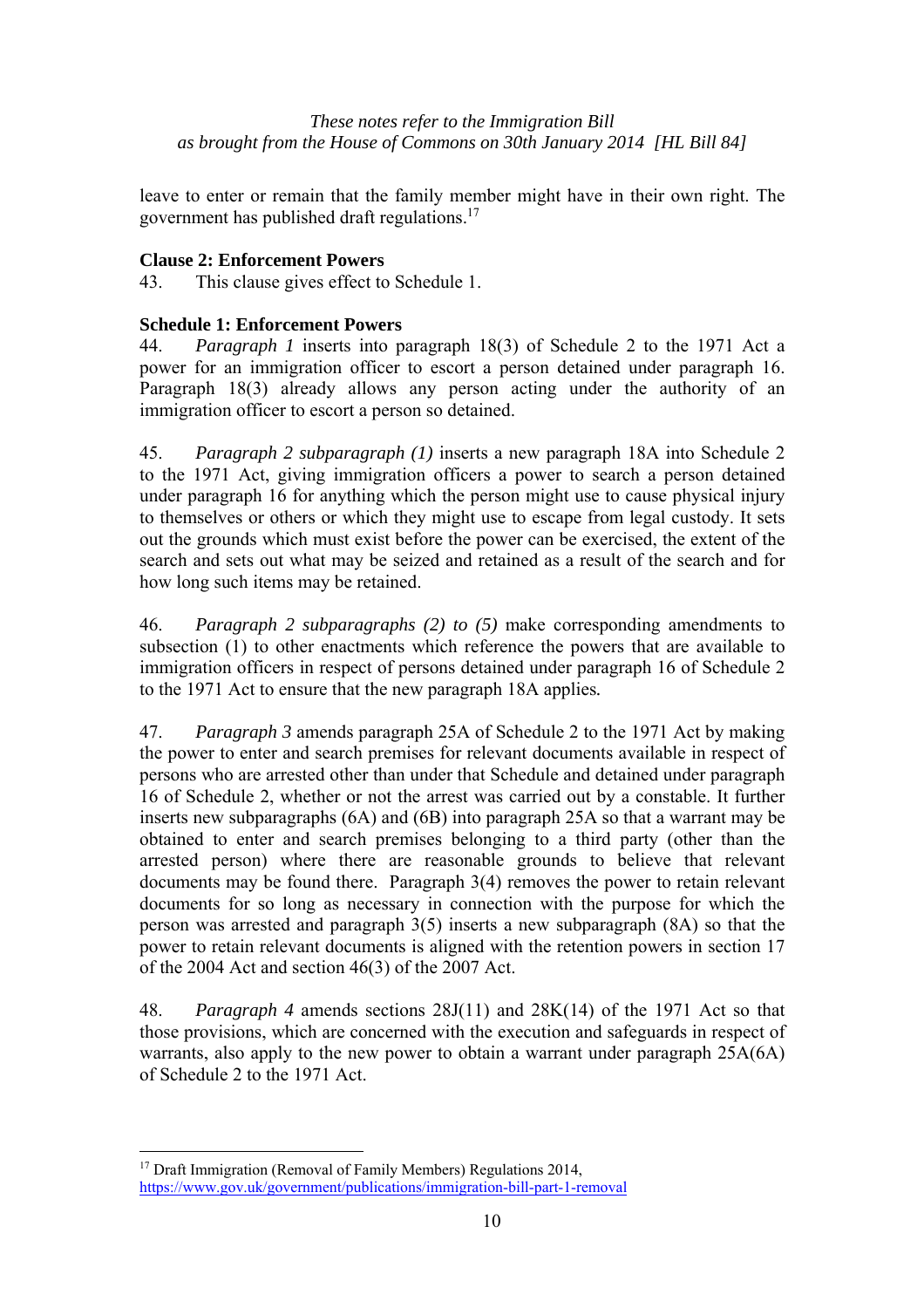49. *Paragraph 5* amends section 146 of the 1999 Act to provide for immigration officers to use reasonable force when it is necessary in the exercise of a power conferred on them by the Immigration Acts. This clarifies that the power is not limited to the exercise of powers under the 1971 Act and the 1999 Act.

# **Clause 3: Immigration bail: repeat applications and effect of removal directions**

50. *Subsection (2)* inserts new paragraph 22(4) into Schedule 2 to the 1971 Act, which provides that the Secretary of State's consent is required to release a person on bail where removal directions are in force and the removal is due to take place within 14 days of the date of the decision to grant or refuse bail. The government has published a statement of intent setting out how this provision will be used.<sup>18</sup>

51. *Subsection (3)* provides that the Tribunal Procedure Rules<sup>19</sup> must provide that where a person has already made an unsuccessful bail application to the Tribunal under paragraph 25 of Schedule 2 and another application is made within 28 days, the Tribunal must dismiss it without a further hearing unless the applicant demonstrates that there has been a material change in circumstances. The Tribunal Procedure Committee recently consulted<sup>20</sup> on whether to make rules to limit repeat bail applications and published draft procedure rules<sup>21</sup>. The effect of the change in the Bill is to make it mandatory that the procedure rules include this provision rather than at the Committee's discretion.

52. *Subsection (4)* amends paragraph 29 of Schedule 2 to clarify that when a person has an appeal pending under Part 5 they must apply for bail under paragraph 29, and not under paragraph 22.

53. *Subsections (5) and (6)* make equivalent amendments to those made by subsections (2) and (3) in respect of bail applications under paragraph 29 of Schedule 2 (i.e. applications made by a person who has an appeal pending). So subsection (5) amends paragraph 30 to state that where removal directions have been set for a date within 14 days of the decision to release on bail, a person may not be released on immigration bail by the Tribunal without the consent of the Secretary of State.

54. *Subsection (6)* provides that the Tribunal Procedure Rules must state that where a person has already made an unsuccessful bail application to the Tribunal under paragraph 29 and another application is made within 28 days, the Tribunal must dismiss it without a further hearing unless the applicant demonstrates that there has been a material change in circumstances.

 $\overline{a}$ <sup>18</sup> Immigration Bill Statement of Intent: Bail – effect on removal directions,<br>https://www.gov.uk/government/publications/immigration-bill-part-1-removal.

<sup>&</sup>lt;sup>19</sup> The Asylum and Immigration Tribunal (Procedure) Rules  $2005$  (as amended), SI 2005/230 20 Consultation on proposed Tribunal Procedure Rules 2013

http://www.justice.gov.uk/downloads/about/moj/advisory-groups/tpc-iac-rules-2013-consultation.pdf 21 Draft Tribunal Procedure (First-tier Tribunal) (Immigration and Asylum Chamber) Rules 2013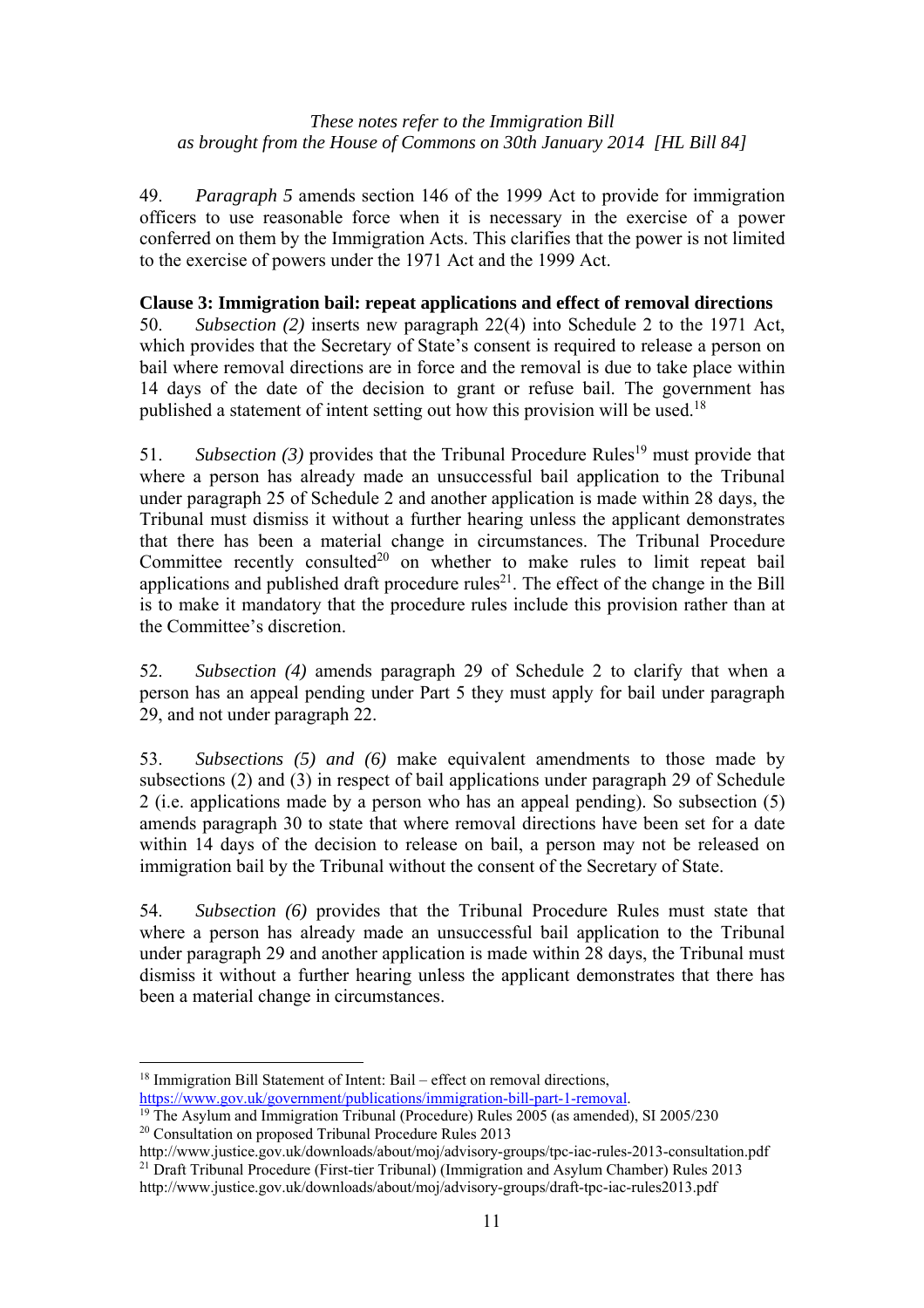# **Clause 4: Provision of biometric information with immigration applications**

55. This clause amends section 126 of the 2002 Act to make provision for the Secretary of State to make regulations requiring foreign nationals applying for Direct Airside Transit Visas (DATVs), pursuant to section 41 of the 1999 Act, to provide their biometric information as part of their application, and to make regulations requiring non-EEA family members of EEA nationals and other non-EEA nationals who are able to enter or remain in the UK under an enforceable EU right to provide biometric information when they are applying for a document as evidence of their right to enter or remain in the UK, such as an EU residence card.

56. *Subsection (3)* adds a new paragraph to subsection (4) of section 126, which provides for biometric information submitted as part of an application to be recorded on any document issued as a consequence of that application.

57. *Subsection (4)* defines what is meant by a "document" for these purposes.

### **Clause 5: Identifying persons liable to detention**

58. At the moment, if an immigration officer wants to check a person's biometrics, usually fingerprints, to confirm their identity the person must first give their consent, unless they are either still subject to an immigration examination or have been arrested or detained in which case statutory powers exist which allow for their biometrics to be required. This clause amends paragraph 18(2) of Schedule 2 to the 1971 Act to include persons who are liable to be detained, as well as those who have already been detained, as being persons in respect of whom necessary steps can be taken for the purposes of identification, such as fingerprinting and photographing. This power to check biometrics is limited to the purpose of verifying identity as part of an immigration enforcement investigation and any biometrics are to be destroyed as soon as that purpose has been fulfilled.

#### **Clause 6: Provision of biometric information with citizenship applications**

59. This clause enables regulations made under section 41 of the British Nationality Act 1981 ("the 1981 Act") to make provision for biometric information to be required when a person applies to become a British citizen.

60. *Subsection (3)* makes amendments to section 41 of the 1981 Act, so that the references to "authorised person" and "biometric information" have the same definitions as those contained in section 126 of the 2002 Act. It provides that the safeguards in relation to taking biometric information from children under the age of 16, which are set out in the 1999 Act, apply equally to regulations made under the 1981 Act. It also provides an exception to the requirement, contained in section 8(5)(b) of the 2007 Act, that biometric information be destroyed as soon as reasonably practicable once a person becomes a British citizen to enable photographs submitted as part of a citizenship application to be retained until that person is issued with their first British passport.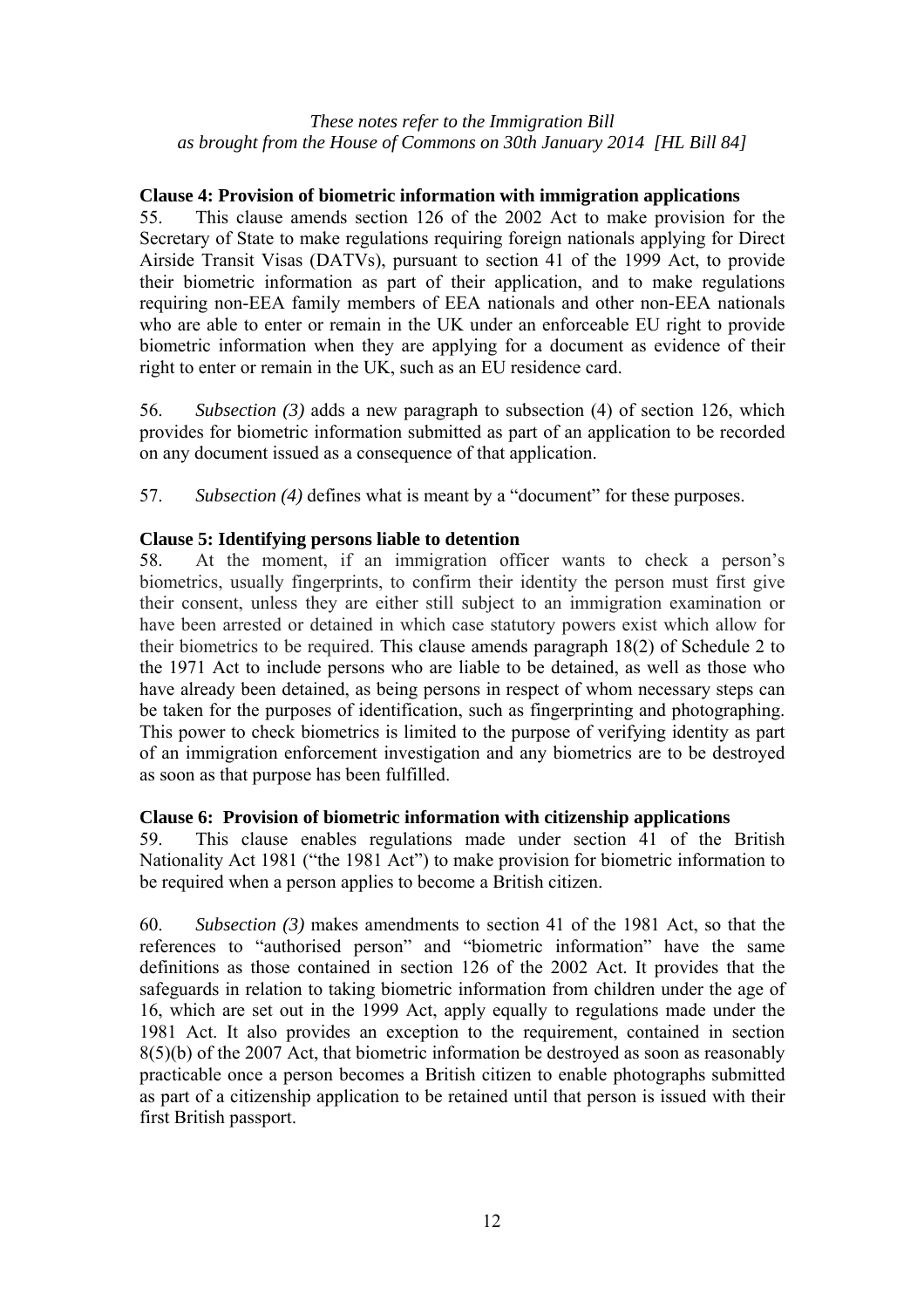# **Clause 7: Biometric immigration documents**

61. This clause inserts a new subsection (2A) into section 7 of the 2007 Act to enable the Secretary of State to require an application or claim to be disregarded or refused where a person has failed to comply with a requirement of regulations made under section 5 of the 2007 Act, where those regulations have required a biometric immigration document to be used in connection with that application or claim.

# **Clause 8: Meaning of "biometric information"**

62. This clause amends section 15 of the 2007 Act to define biometric information for the purposes of that provision as information about a person's external physical characteristics, such as fingerprints and features of a person's eye. Where the meaning of biometric information is to encompass information beyond external features, the Secretary of State is to specify the physical characteristics in an order. However, it cannot include information about a person's DNA. The order is subject to the affirmative resolution procedure.

63. *Subsection (4)* gives effect to Schedule 2 (Meaning of "biometric information"), which makes corresponding amendments to other enactments providing for powers to require the provision of biometric information.

# **Clause 9: Safeguards for children**

64. This clause amends paragraphs 4 and 18 of Schedule 2 to the 1971 Act to ensure that persons aged under 16 are not required to provide biometric information under that Schedule, unless the requirement is authorised by a chief immigration officer, and the information is provided in the presence of an adult who is a parent or guardian or someone who takes responsibility for the child at the time.

# **Clause 10: Use and retention of biometric information**

65. *Subsection (1)* substitutes a new section 8 of the 2007 Act, which requires the Secretary of State to make provision about the use and retention of biometric information provided pursuant to regulations made under section 5 of the 2007 Act.

66. *New section 8(2)* provides that the regulations must provide that biometric information is retained only if it necessary to retain it for use in connection with the exercise of functions in relation to immigration or nationality.

67. *New section 8(3)* provides that the regulations may include provision permitting the use of retained biometric information for non-immigration purposes, such as the prevention of crime and disorder or the protection of national security.

68. *New sections 8(4), 8(5) and 8(6)* provide that the regulations must include provision about the destruction of biometric information and must require the Secretary of State to take all reasonable steps to ensure that information is destroyed if its retention is no longer necessary for an immigration or nationality purpose and in all cases where the Secretary of State is satisfied that a person is a British citizen or a Commonwealth citizen with the right of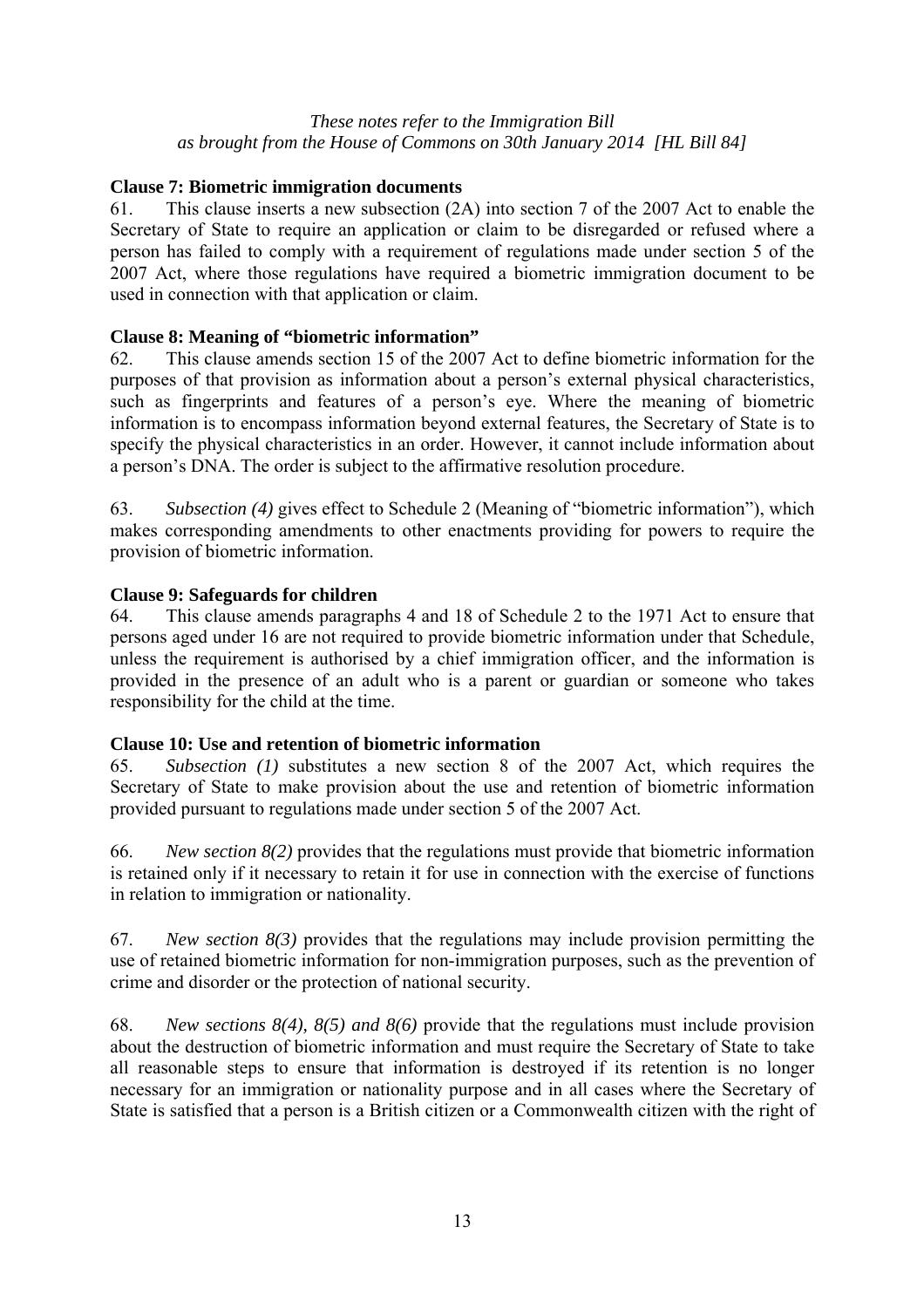abode. The requirement to destroy biometric information extends to copies, whether held electronically or otherwise.

69. *New section 8(7)* allows biometric information which would otherwise be required to be destroyed to be retained if it is retained in accordance with another power.

70. *New section 8(8)* provides for persons whose biometric information has been destroyed by virtue of the regulations to obtain a certificate confirming this on request from the Secretary of State.

71. *New section 8(9)* provides that section 6(6) of the 2007 Act applies to this section as it does for regulations made under section 5(1) of the 2007 Act, which means the regulations are subject to the affirmative resolution procedure.

72. *Subsections (2) and (3)* make corresponding amendments, so that regulations made under section 8 of the 2007 Act must also include provision for the use and retention of biometric information provided under sections 141 and 144 of the 1999 Act and section 126 of the 2002 Act.

73. The government has published a statement of intent explaining its plans for the use and retention of biometric data taken pursuant to immigration powers. $^{22}$ 

# **Part 2: Appeals etc**

# **Clause 11: Right of appeal to First-tier Tribunal**

74. Part 5 of the 2002 Act makes provision for statutory appeals to the Immigration and Asylum Chamber of the Tribunal. This clause amends the decisions in respect of which an appeal lies to the Tribunal and the grounds that can be raised on appeal.

75. *Subsection (2)* substitutes a new section 82 of the 2002 Act. The new section 82 provides that a right of appeal to the Tribunal will arise where the Secretary of State has decided to refuse a protection claim, or a human rights claim, or to revoke previously granted protection status. A protection claim is defined as a claim that removal of the person from the UK would breach the UK's obligations under the Refugee Convention or in relation to those who are eligible for a grant of humanitarian protection. Protection status is defined as the grant of leave to an individual as a refugee or a person eligible for humanitarian protection. This right of appeal is subject to the exceptions and limitations set out in Part 5 of the 2002 Act (such as the place from which an appeal must be brought).

76. Section 3C of the 1971 Act provides for the extension of leave until an application is decided and any appeal against the refusal of that application is determined where the

 $\overline{a}$ <sup>22</sup> *Immigration Bill Statement of Intent – Use and retention of biometric information*, https://www.gov.uk/government/publications/immigration-bill-part-1-removal.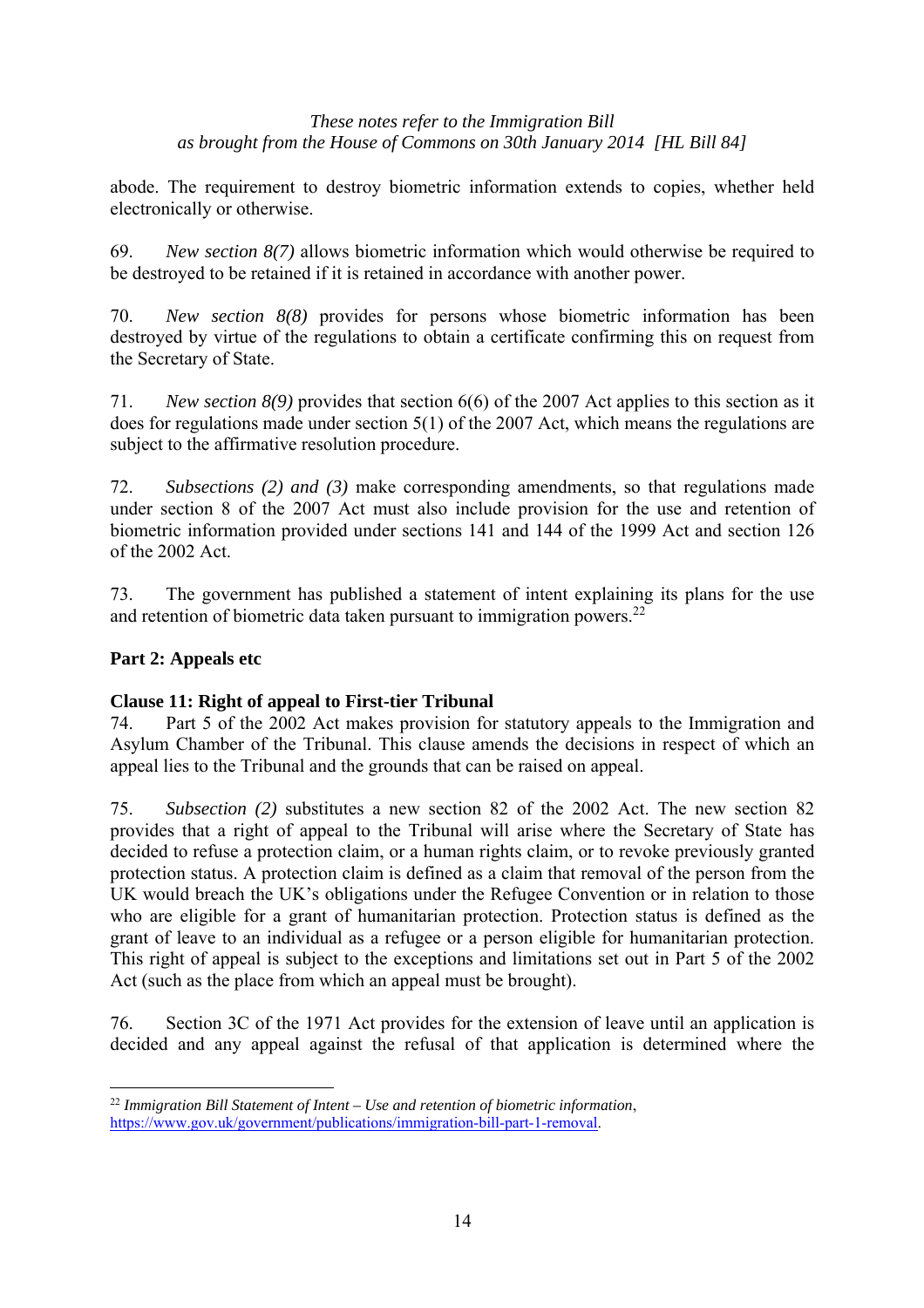application in question was made while the individual had leave and that leave expires without the application having been decided. Section 3D of the 1971 Act provides for the extension of leave until any appeal is determined where a person's leave is varied so that no leave remains or is revoked.

77. Where an application is refused and there is not a right of appeal, the applicant may be able to apply for an administrative review. Similarly, an administrative review may be sought when a person's leave is curtailed or is revoked. The Immigration Rules will set out when an applicant may seek an administrative review. In Schedule 9, Part 4 extends the effect of section 3C and 3D where an administrative review can be sought or is pending. The question of whether an administrative review is pending will be determined in accordance with the Immigration Rules. The government has published a statement of intent on how administrative review will operate. 23

78. *Subsection (3)* repeals sections 83 and 83A of the 2002 Act. Section 83 provides for an appeal right to arise where asylum has been refused but other leave to enter or remain in the UK of at least 12 months' duration has been granted. Section 83A provides for an appeal right to arise following revocation of refugee status where, following that revocation, the individual concerned has limited leave to remain in the UK. Sections 83 and 83A are no longer necessary because the changes to section 82 in subsection (2) provide for a right of appeal against the refusal or revocation of asylum or humanitarian protection.

79. *Subsection (4)* substitutes section 84 of the 2002 Act with a new provision specifying the grounds on which an appeal can be brought under section 82. Where an appeal is brought against the refusal of a protection claim, the appeal must be brought on one or more of the following grounds: that removal would breach the UK's obligations under the Refugee Convention, removal would breach the UK's obligations to those eligible for a grant of humanitarian protection, or removal would be unlawful under section 6 of the Human Rights Act 1998. An appeal against the refusal of a human rights claim may only be brought on the ground that the decision is unlawful under section 6 of the Human Rights Act 1998. An appeal against the revocation of refugee status or humanitarian protection may only be brought on the grounds that removal would breach the UK's obligations under the Refugee Convention or the UK's obligations to those eligible for a grant of humanitarian protection.

80. *Subsection (5)* substitutes a new section 85(5) of the 2002 Act which provides that the Tribunal may not consider a new matter unless the Secretary of State has given the Tribunal consent to do so. "New matter" is defined in new section 85(6) as being a ground of appeal within section 84, or any reason the appellant has for wishing to enter or remain in the UK, and a matter that the Secretary of State has not previously considered in the context of a decision in section 82(1) or a statement made under section 120 of the 2002 Act. This is to

 $\overline{a}$ <sup>23</sup> *Immigration Bill Statement of Intent – administrative review in lieu of appeals*, https://www.gov.uk/government/publications/immigration-bill-part-2-appeals.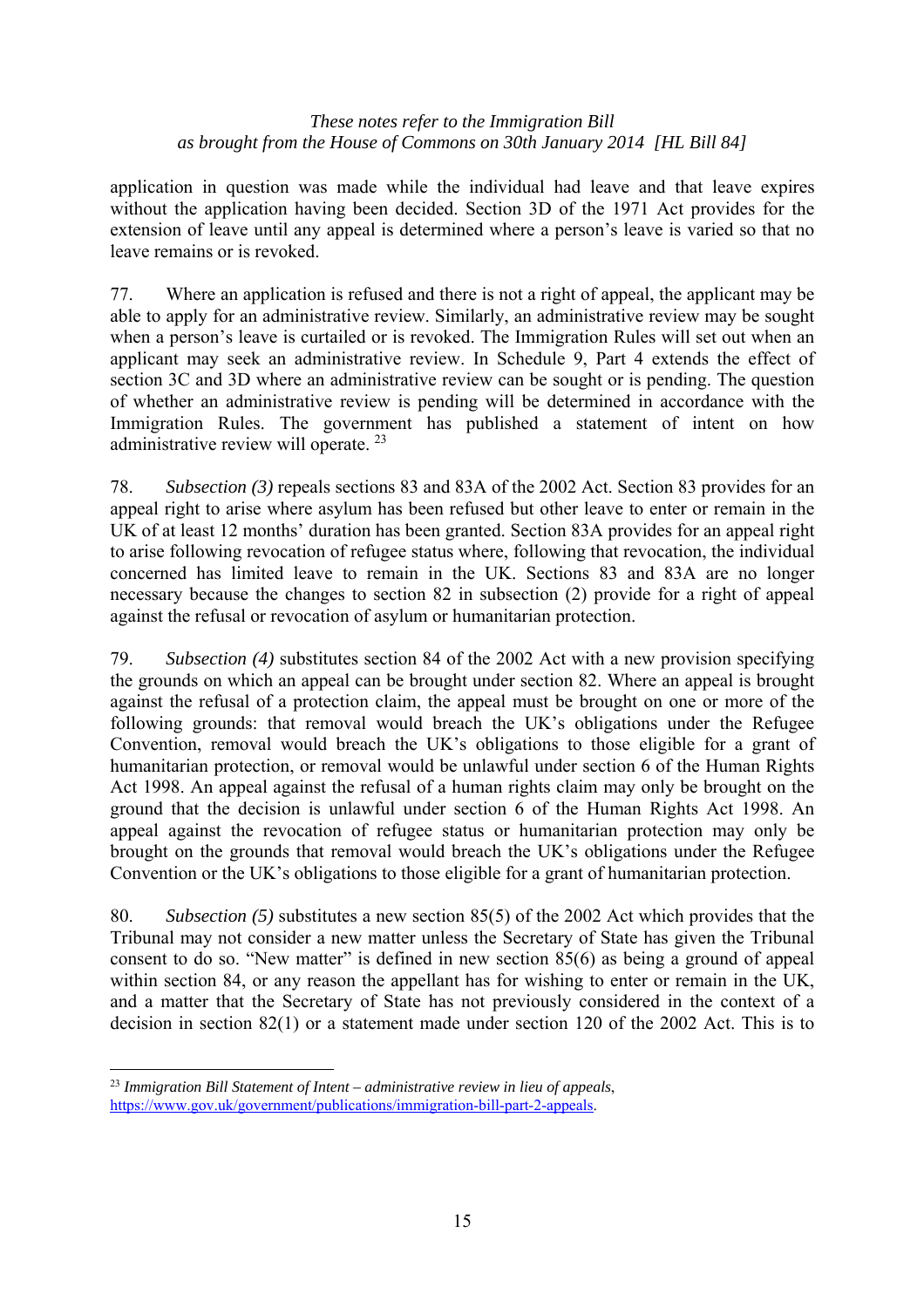prevent appellants from raising new grounds before the Tribunal before the Secretary of State has had a chance to consider them.

81. Part 4 of Schedule 9 also substitutes a new section 120 of the 2002 Act. The new section 120(2) allows the Secretary of State or an immigration officer to serve a notice on a person who has made a protection or human rights claim, or who has made an application for leave to enter or remain, or who may be removed or deported. Once served with such a notice, the person must provide a statement to the Secretary of State of their reasons and grounds for being permitted to enter or remain in the UK or grounds as to why removal from the UK should not take place. This is the same duty as arose under the previous version of this section. The new version of this section also provides that where an individual requires but does not have leave to enter or remain in the UK or has leave only as a result of it having been extended under section 3C or 3D of the 1971 Act (as amended by Schedule 9 to this Bill), this duty is an ongoing duty to raise any such grounds as soon as reasonably practicable. The scope of the duty to raise grounds is restricted to grounds that will, if refused, result in a right of appeal, e.g. protection or human rights grounds.

### **Clause 12: Place from which appeal may be brought or continued**

82. *Subsection (2)* substitutes section 92 of the 2002 Act. This section governs which appeals can be brought or continued while the appellant remains in the UK. The Secretary of State has various powers of certification in relation to protection claims and human rights claims, and if a claim is certified, then an appeal in relation to it may not be brought or continued from within the UK. So, for example, the Secretary of State may certify a protection or human rights claim under section 94(1) of the 2002 Act if the claim is clearly unfounded, or under s.94(7) if the person is to be removed to a third country where there is no reason to believe that their human rights will be breached. The Bill provides an additional power of certification in new s.94B in relation to human rights claims made by persons liable to deportation (as explained further at paragraph 87 below). Under the existing law, a person is also prevented by Schedule 3 to the 2004 Act from bringing an asylum or human rights appeal from within the UK in certain circumstances where it is proposed to remove him or her to a safe third country. This regime is unchanged by the Bill, but is referenced in new section 92.

83. In the case of a human rights claim made outside the UK, any appeal in relation to it must be brought from outside the UK. As for appeals against the revocation of protection status, these must be brought from outside the UK if the decision was made while the person was outside the UK.

84. *Subsection (6)* of new section 92 provides that where a protection claim appeal is brought or continued from outside the UK, for the purposes of considering whether the grounds of appeal are satisfied, the appeal will be treated as if the person were not outside the UK. This is necessary because the grounds are that the person's *removal* breaches the Refugee Convention or the UK's obligations in relation to persons eligible for a grant of humanitarian protection.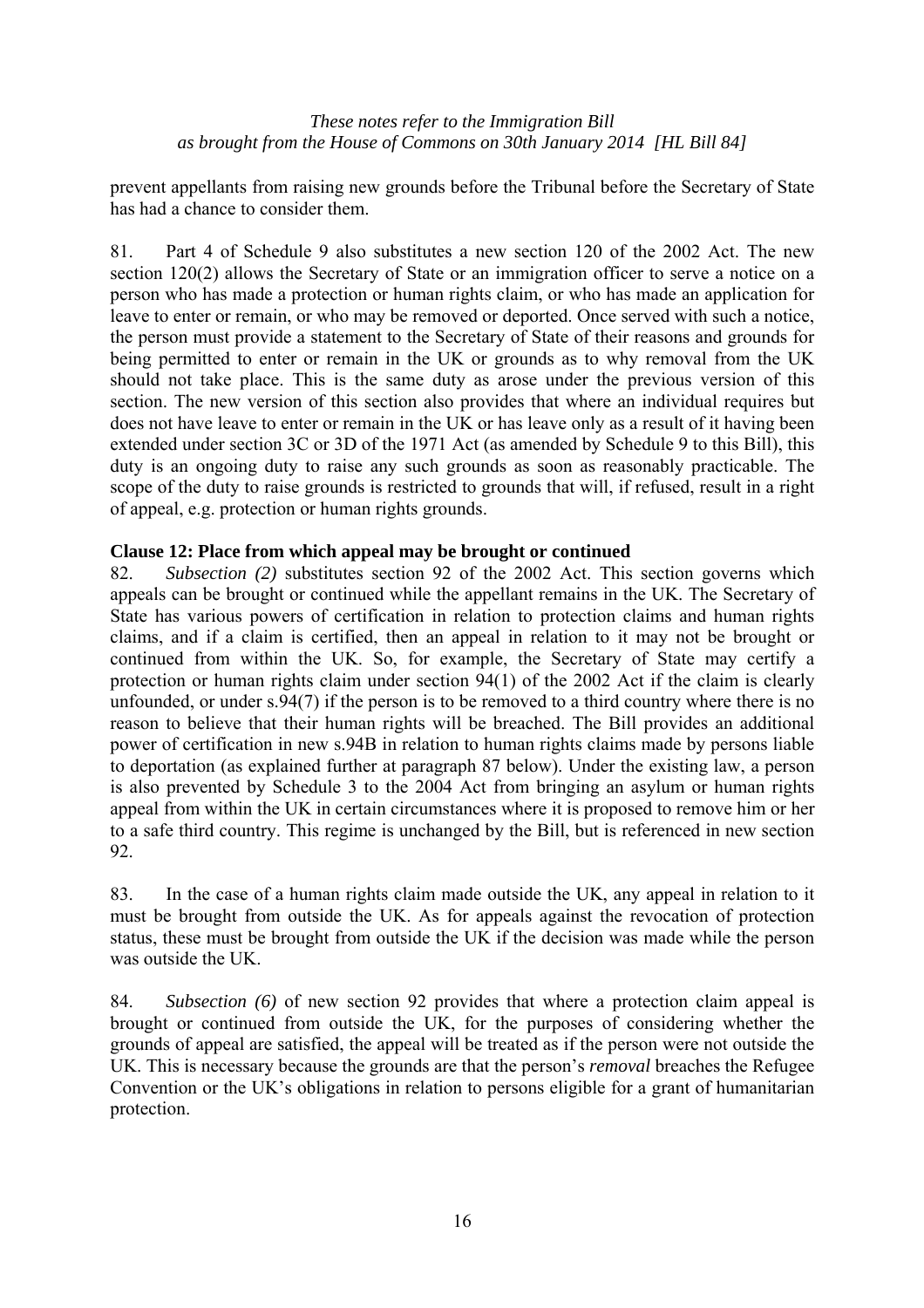85. *Subsection (7)* of new section 92 provides that where an appellant brings an appeal from within the UK but leaves the UK before that appeal is finally determined, the appeal is treated as abandoned unless the claim to which the appeal relates has been certified (meaning that the appellant has to continue the appeal from outside the UK).

86. Part 4 of Schedule 9 amends the definition of "human rights claim" for the purposes of appeal rights as contained in section 113 of the 2002 Act. The definition is amended to include a claim that refusal of entry to the UK would be a breach of section 6 of the Human Rights Act 1998. This change makes it clear that there is a right of appeal against the refusal of a human rights claim made outside the UK.

87. *Subsection (3)* inserts a new section 94B into Part 5, which creates a new certification power for the Secretary of State in relation to a human rights claim made by a person liable to deportation where the Secretary of State considers that the temporary removal of the appellant pending the outcome of an appeal would not breach the UK's human rights obligations. When considering whether removal of the appellant while an appeal is pending would breach the UK's human rights obligations, the Secretary of State will in particular consider whether the appellant would face a real risk of serious irreversible harm as a consequence. Where a claim is certified under this provision, an appeal may only be brought or continued from outside the UK. Deportation orders are used to remove from the UK foreign criminals and others whose presence in the UK is non-conducive to the public good. This provision will not apply to overstayers and illegal entrants who are subject to administrative removal under clause 1 of this Bill.

# **Clause 13: Review of certain deportation decisions by Special Immigration Appeals Commission**

88. *Clause 13* inserts a new section 2E into the Special Immigration Appeals Commission Act 1997. This allows the Special Immigration Appeals Commission ("SIAC") to review a decision which has been certified under section 97 or 97A(1) of the 2002 Act (certification on grounds of national security etc) in cases where there is no right of appeal in respect of the decision. In cases where there is a right of appeal, the appeal would go to SIAC under s.2 of the SIAC Act 1997. This new provision is necessary because the changes to section 82 of the 2002 Act mean that in future there may be some cases where there is no right of appeal over a decision that has been certified under section 97 or 97A, and judicial review will be the only remedy. It is more appropriate for judicial reviews in national security cases to be conducted by SIAC than in open court.

# **Clause 14: Article 8 of the ECHR: public interest considerations**

89. This clause inserts a new Part 5A into the 2002 Act which makes provision for public interest consideration under Article 8 of the ECHR.

90. In new section 117A, *subsection (1)* provides that Part 5A applies when a court or tribunal is required to determine whether a decision under the Immigration Acts breaches a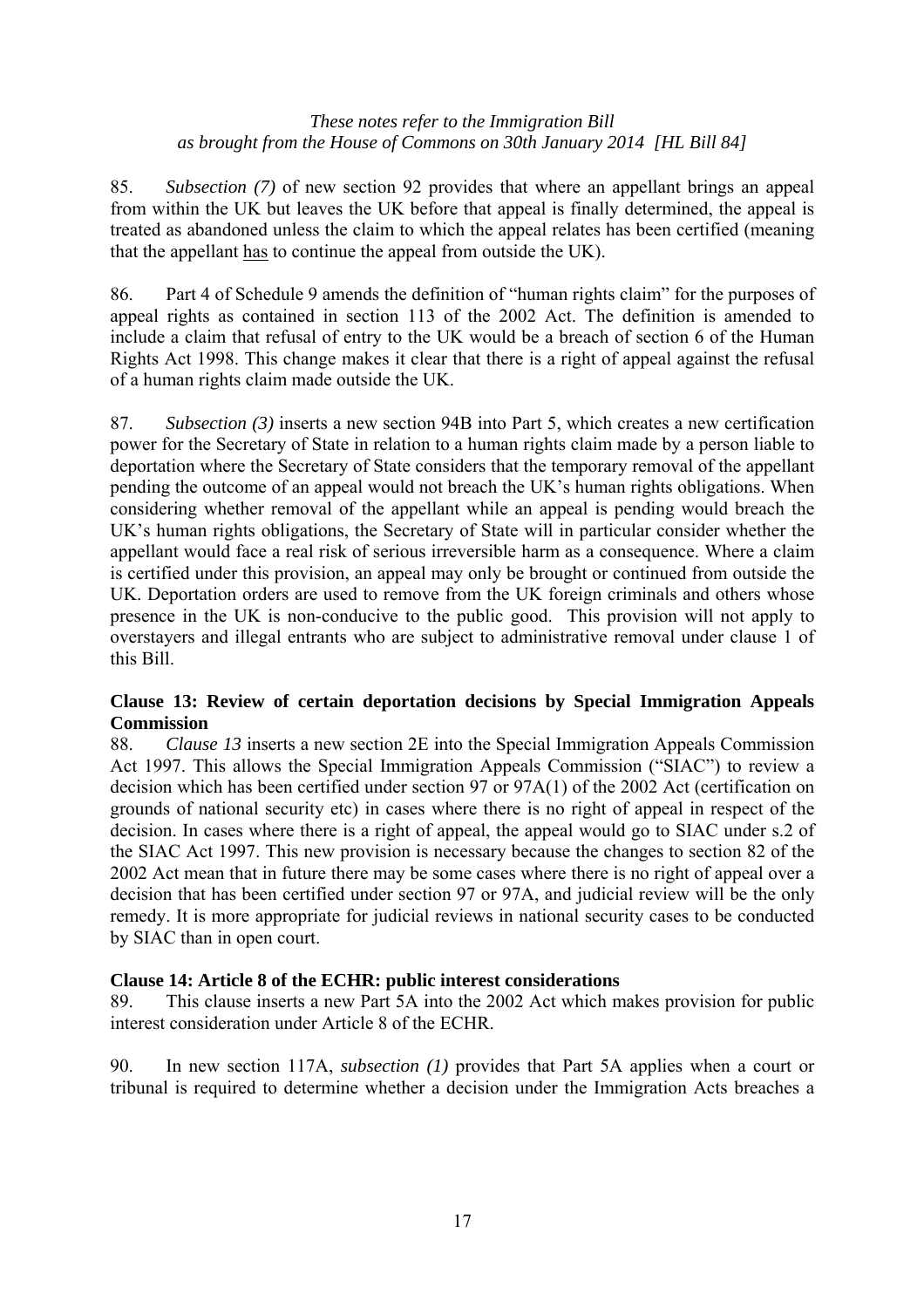person's right to respect for private and family life under Article 8 ECHR and as a result would be unlawful under section 6 of the Human Rights Act 1998.

91. *Subsection (2)* provides that, in considering the public interest question, the court or tribunal must, in particular, have regard to the considerations listed in new section 117B and, in cases concerning the deportation of foreign criminals, must also have regard to the considerations listed in new section 117C.

92. *Subsection (3)* defines the public interest question as meaning the question of whether an interference with a person's right to respect for private and family life is justified under Article 8(2) of the ECHR.

93. New section 117B lists the public interest considerations which are applicable in all cases.

94. New section 117C lists the additional public interest considerations applicable in cases involving foreign criminals.

95. New section 117D provides for the definition of terms used in Part 5A.

# **Part 3: Access to Services etc**

# **Chapter 1: Residential tenancies**

#### **Clause 15: Residential tenancy agreement**

96. This clause identifies the type of arrangements to which the restriction on letting applies.

97. *Subsections (2) (3) and (4)* provide that all arrangements where a person is permitted to occupy a property as their only or main residence in return for the payment of rent are residential tenancy agreements, unless the arrangement falls into one of the exclusions set out in Schedule 3. Accommodation for which no rent is paid, such as convents or monasteries, does not fall within this definition, and so is not subject to the restriction on letting, nor is accommodation which is not used by a person as their only or main home. So, for example, holiday accommodation will not ordinarily be captured, as for most people it will not provide their only or main home, but if somebody chooses to live in a hotel, the arrangements for that person will be captured. Subsections (2) and (3) also identify the range of agreements that will be considered to be a "residential tenancy agreement" for the purposes of the Chapter and who the landlord will be in the various cases. The effect is that where a landlord (L1) grants a tenancy to a tenant (T1) who then grants a licence to a lodger (T2), L1 will be the landlord in respect of T1 and T1 will be the landlord in respect of T2.

98. Certain occupancy agreements are excluded from the scheme and the landlord will be exempt from the requirement to conduct checks. These are listed in Schedule 3.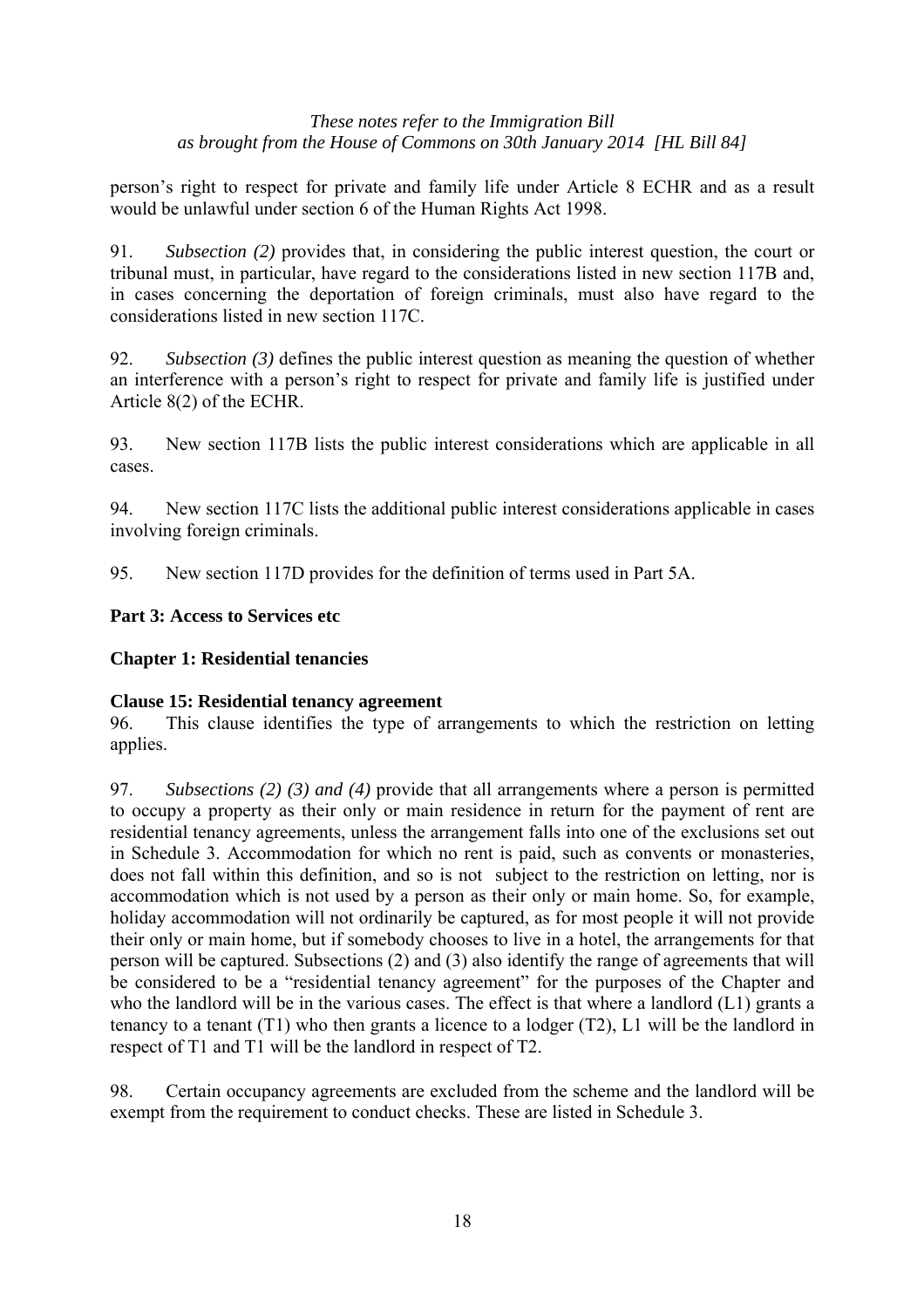99. *Subsection (7)* creates a power to amend Schedule 3, in case further categories of agreement need to be excluded from these provisions, or some should be brought within the scope of the restriction. The order is subject to the affirmative resolution procedure (see clause 67(2)).

# **Schedule 3: Excluded residential tenancy agreements**

100. *Paragraphs 1* and *2* excludes agreements which grant a right of occupation in social housing, where the landlord or a local authority is already subject to an obligation to check the immigration status of prospective occupants, or the tenant has an existing tenancy and is seeking to exchange their home for an alternative tenancy.

101. Para*graph 3* excludes agreements which grant a right of occupation in a care home.

102. *Paragraph 4* excludes agreements which grant a right of occupation in a hospital or hospice. In most cases, a hospital or hospice will not provide an individual's only or main residence, nor will the occupant be expected to pay rent. However, in some circumstances it may be that a hospital or hospice does provide the patient's only or main residence and they may be expected to make a contribution towards their board, such that the arrangement would fall within the definition of a residential tenancy agreement as set out in clause 15. This paragraph excludes this type of accommodation.

*103. Paragraph 5* excludes agreements which grant a right of occupation in any circumstances where the accommodation is arranged by a relevant National Health Service body which is acting in response to a statutory duty owed to an individual. In some circumstances, continuing health care provision may include the provision of accommodation.

104. *Paragraph 6* excludes agreements which grant a right of occupation in a hostel or refuge. Hostels and refuges which are managed by social landlords, voluntary organisations or charities, or which are not operated on a commercial basis and whose operating costs are provided either wholly or in part by a government department or agency or a local authority are exempt. A hostel is defined as a building, or part of a building which is used to provide residential accommodation otherwise than in separate and self contained premises and board or facilities for food preparation, for persons generally or a class of persons, for example people who are street homeless. A refuge means a building which is used wholly or mainly to provide accommodation for persons who are seeking protection from abuse, such as a refuge for those who have fled domestic abuse or the victims of trafficking.

105. *Paragraph 7* excludes agreements which grant a right of occupation in any circumstances where the accommodation is arranged by a local authority which is acting in response to a statutory duty owed to an individual, or is exercising a specified power with the intention of providing accommodation to a person who is homeless or is threatened with homelessness. This provision ensures that where a local authority is subject to a statutory duty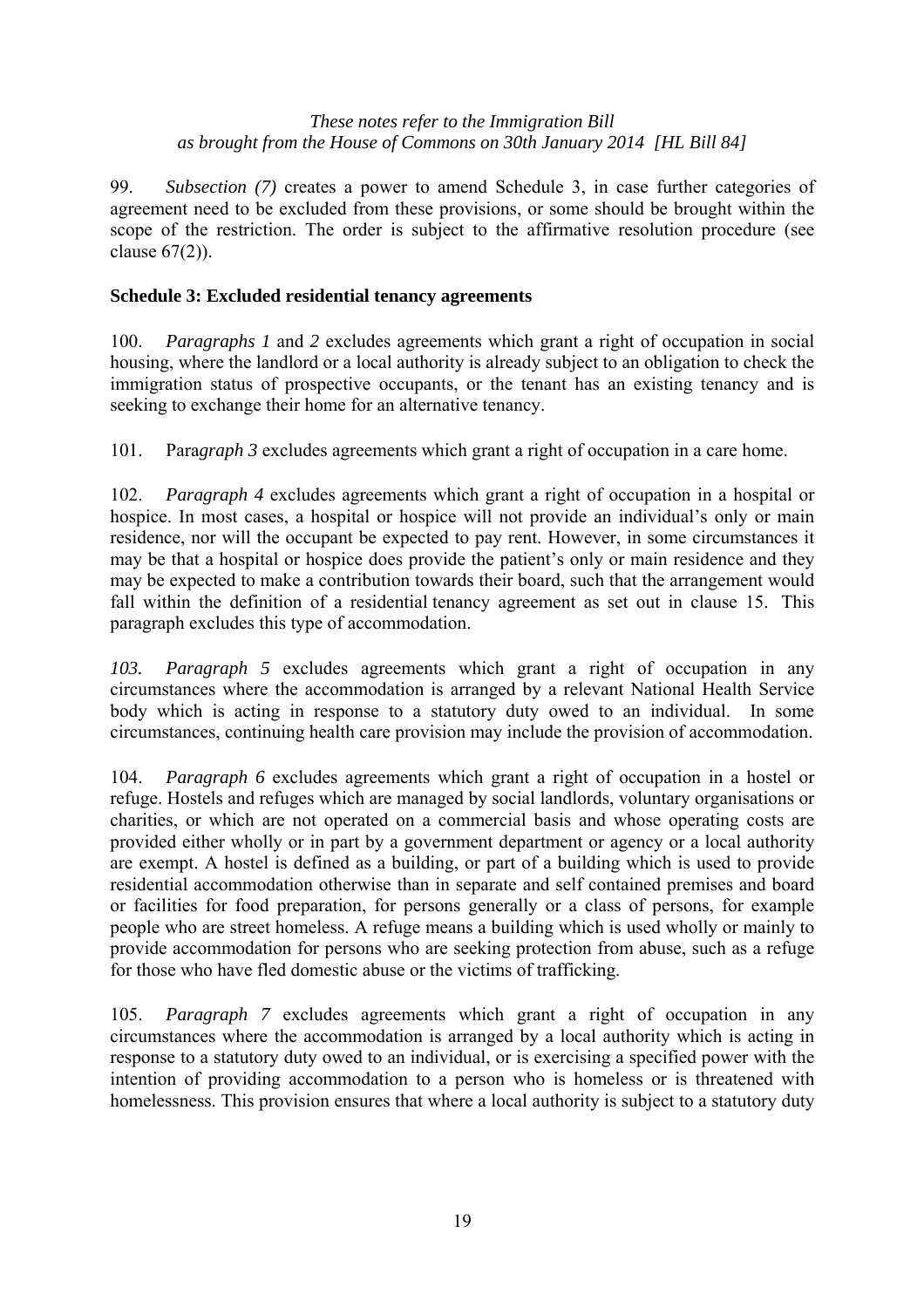to provide assistance to an individual, it is not prevented from fulfilling its obligations and that where a local authority considers it appropriate to exercise a power to provide assistance to an individual for the specified purpose, they are able to do so.

106. *Paragraph 8* excludes agreements which grant a right of occupation that is provided to an individual by virtue of any of the specified provisions of the 1999 Act. The specified provisions empower the Secretary of State to provide accommodation for certain asylum seekers, failed asylum seekers and persons who have been granted temporary admission to the UK under paragraph 21 of Schedule 2 to the 1971 Act, or temporary release under that paragraph. The persons who qualify for this support will fall within the definition of a disqualified person in clause 16. The provision ensures that the Secretary of State is not frustrated from exercising the specified statutory powers. It also allows the Secretary of State to secure accommodation to be used for this purpose.

107. *Paragraph 9* excludes agreements to which the Mobile Homes Act 1983 applies.

108. *Paragraph 10* excludes agreements that grant a right of occupation in accommodation that is provided by an employer to an employee, or by a body providing training to an individual in connection with that training. This avoids duplication of the checks the landlord must conduct before offering employment or a place on a course of study.

109. *Paragraph 11* excludes agreements that grant a right of occupation in a hall of residence where the accommodation is provided predominantly for occupation by students, and which is either owned or managed by a specified educational institution, or which has an agreement with one or more such institutions which allows them to nominate the students who will occupy the premises. This avoids duplication of checks which will already be undertaken by the educational institution before offering a student a place on a course of study.

110. *Paragraph 12* provides an exclusion for leases where the lease arrangement is more akin to one of home ownership than a traditional landlord tenant arrangement.

# **Clause 16: Persons disqualified by immigration status or with limited right to rent**

111. This clause sets out those persons who may not occupy privately rented property as their only or main home as a result of their immigration status; these are "disqualified persons." It also sets out those persons who have a "limited right to rent property" because of their immigration status. In general, those who entered the UK unlawfully, or have overstayed their leave to enter or remain in the UK, will be disqualified and those persons who have a limited right to enter or remain in the UK have a limited right to rent.

112. *Subsection (1)* sets out those persons who are disqualified from occupying property. It makes it clear that relevant nationals: British citizens, EEA nationals and Swiss nationals, have the right to rent property,, as they are all relevant nationals as defined in subsection (5).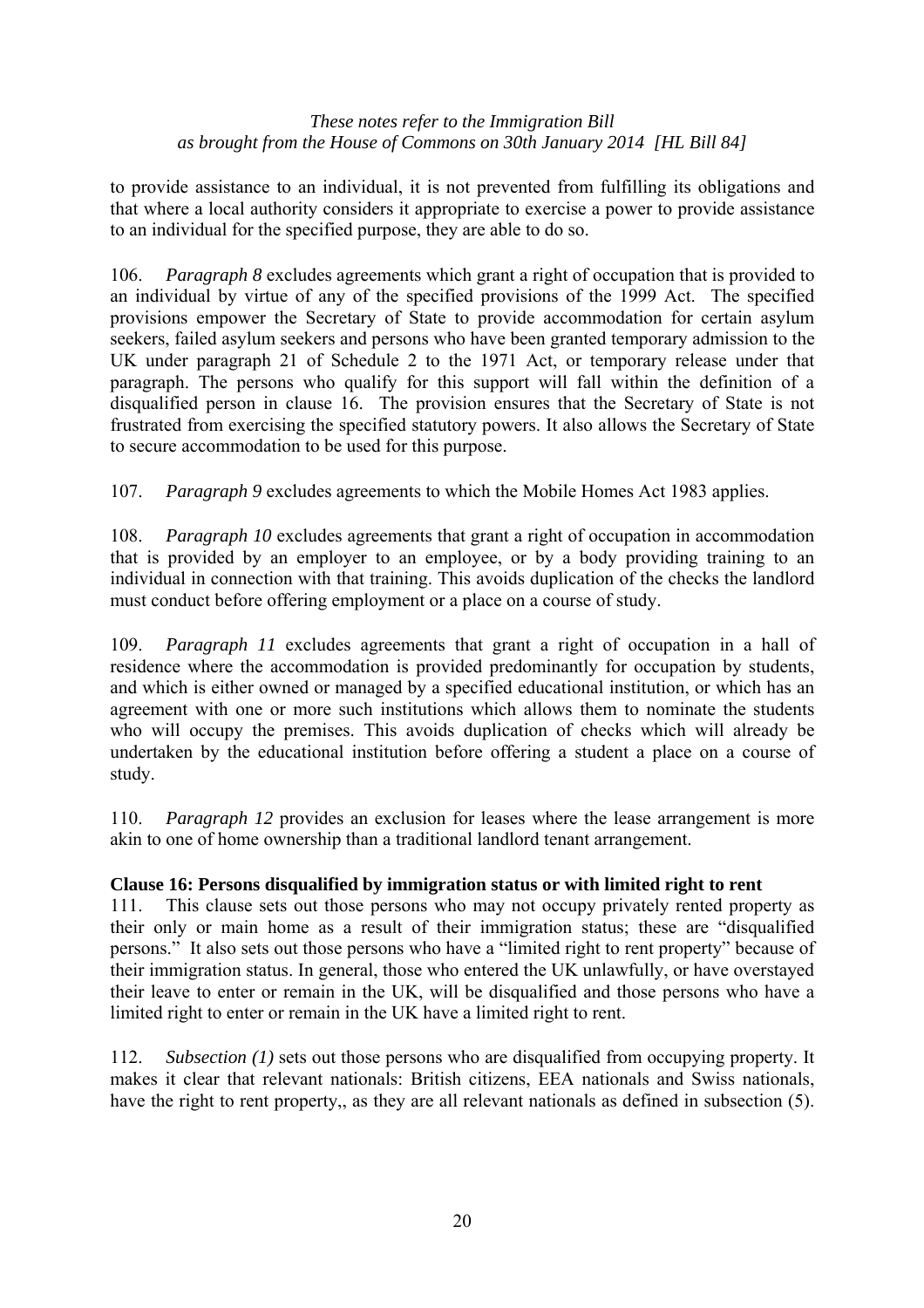A person is disqualified from entering a residential tenancy (they do not have a "right to rent") if they are a person who needs leave to enter or remain to be lawfully in the UK but does not have leave (subsection (2)) or their leave is subject to a condition that would prevent them from taking up occupation at the premises. A person whose leave to enter or remain in the UK is invalid, has ceased to have effect (whether by reason of curtailment, revocation, cancellation, passage of time or otherwise) will not have leave to enter or remain in the UK and so will not have a right to rent. A person who has leave subject to a condition that they reside at a specific address, which is not the address of the premises which are the subject of the agreement, will not have a right to rent that property.

113. *Subsection (3)* gives the Secretary of State the discretion to grant a person the right to rent even though they would otherwise be disqualified as a result of their immigration status.

114. *Subsection (4)* defines the persons who have a "limited right to rent." These are persons who have been granted leave to enter or remain in the UK for a limited period of time, those persons who do not require leave to enter or remain as the qualifying family members of EEA nationals, or persons who enjoy a right to reside in the UK which derives from the EU Treaties.

### **Clause 17: Persons disqualified by immigration status not to be leased premises**

115. This clause provides that a landlord must not allow an adult to occupy property under a residential tenancy agreement if they are a disqualified person.

116. *Subsection (2)* makes it clear that the restriction in subsection (1) will only be contravened where the circumstances set out at subsection (4) or subsection (5) apply.

117. *Subsections (4)* and *(5)* set out the two different circumstances in which a contravention of this restriction may occur. In the first scenario a landlord enters into an agreement which allows a disqualified person to occupy the property. In the second scenario, while at the time the landlord enters into the agreement the person who will occupy the premises has the right to rent, that right comes to an end while they remain in the property.

118. *Subsection (6),* read in conjunction with subsection (4) makes it clear that a person does not have to be named in a tenancy agreement for these provisions to apply. A landlord is expected to make reasonable enquiries regarding the persons who will take up residence under an arrangement before entering into an agreement and even if the individual is not specifically named in any written agreement, the landlord will be responsible for them if they have authorised their occupation or should have been aware of their occupation, from the making of reasonable enquiries.

119. *Subsection (7)* is an anti-avoidance provision. A landlord cannot attempt to avoid liability for a penalty by relying on a provision in a residential tenancy agreement which states that a disqualified person is not permitted to occupy the premises if they subsequently enter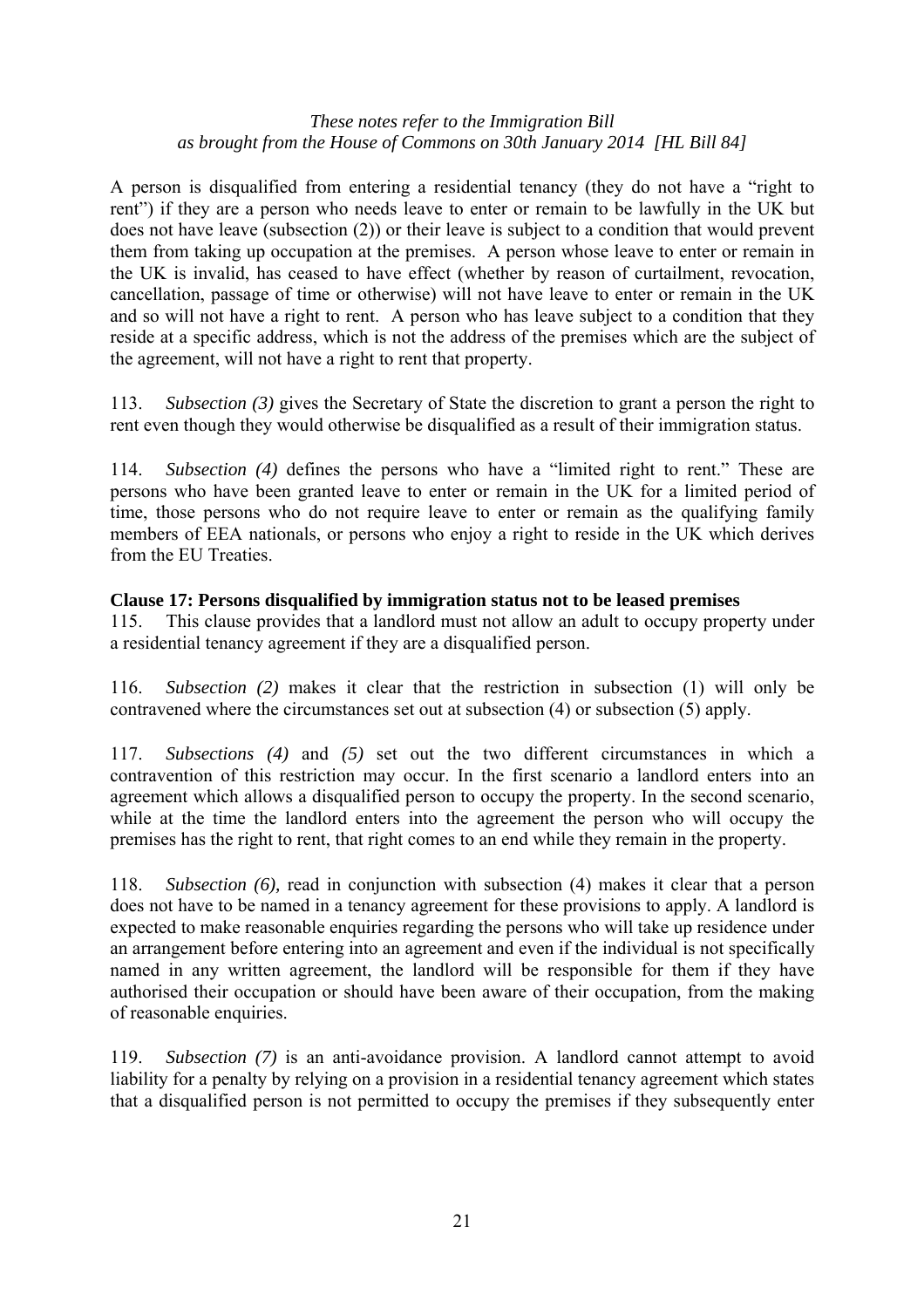into a side agreement which allows a disqualified person to take up residence without undertaking the required checks or if they otherwise waive a breach of such a provision.

120. *Subsection (9)* confirms that the restriction set out in the clause is not intended to affect the validity or enforceability of any provisions of a residential tenancy agreement. A breach of the restriction will not impact on a landlord or tenant's ability to enforce any provision in the agreement that they have entered into.

# **Clause 18: Penalty notices: landlords**

121. This clause sets out the penalty for landlords who allow disqualified persons to take up residence in a property as their only or main home.

122. *Subsections (1) and (2)* empower the Secretary of State to impose a penalty of up to £3,000 on a landlord for each disqualified adult that they allow to occupy property.

123. *Subsection (3)* determines which landlord is responsible for a penalty. Where liability for a penalty arises because the landlord entered into the agreement which allowed occupation by a disqualified person, then the landlord who entered that agreement will always be responsible. This is to stop landlords who sell property with sitting tenants from passing the burden of a penalty onto the new owner who had no involvement in selecting or checking the occupants.

124. Where liability for a penalty arises because a person was allowed to occupy premises at a time that they had a right to rent, but that person has subsequently become a disqualified person who remains in occupation, the landlord at the time of the contravention will be responsible. This means that where a landlord acquires the freehold of a property with sitting tenants, they will take on responsibility for ensuring that any checks are undertaken in respect of occupants who have a limited right to rent at the required intervals and taking the prescribed steps should those occupants subsequently become disqualified persons.

125. *Subsection (5)* allows a landlord to pass responsibility for a breach to a superior landlord, where the superior landlord is willing to accept that responsibility. To take the example of a landlord (L1) who grants a tenancy to a tenant (T1) who then grants a licence to a lodger (T2), if T2 is a disqualified person, T1 will be the responsible landlord, unless L1 and T1 have agreed between them in writing that L1 will accept responsibility for T2 for the purposes of this scheme. L1 and T1 may determine the extent to which L1 will accept responsibility; for instance, L1 could agree to undertake responsibility only for specifically named occupants, or only for pre-grant, and not post-grant, contraventions.

126. *Subsection (6)* enables the Secretary of State to amend by order the amount of the penalty referred to in subsection (2). This order is subject to the affirmative resolution procedure (see clause 67(2)).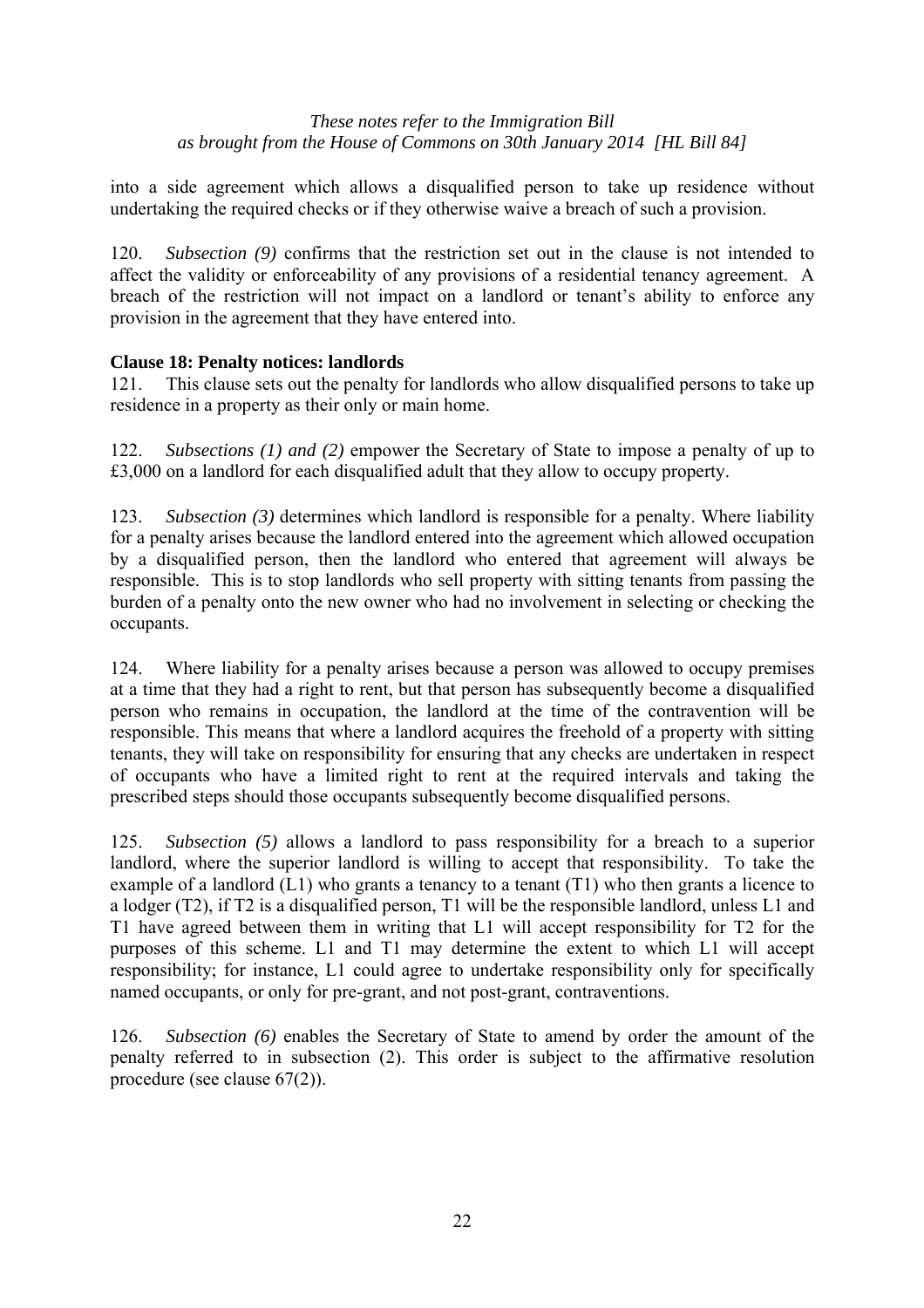# **Clause 19: Excuses available to landlords**

127. This clause sets out the statutory excuses available to landlords to avoid a penalty for renting to someone who is disqualified. A landlord can establish an excuse if he carries out checks according to the prescribed requirements and the carrying out of those requirements did not show that the prospective occupant was disqualified. A landlord also has an excuse if he arranges for an agent to do the checks for him (subsection (2)).

128. *Subsections (3) and (4)* set out the duration before a tenancy commences within which the checks must be carried out. In the case of those with permanent status in the UK, the checks may be carried out at any time before the tenancy is entered into. For those subject to immigration control and who have a limited right to rent the checks must be carried out within a set period prior to the commencement of the tenancy. This period will be specified by order. This is to prevent a perverse scenario whereby checks reveal a person's leave will expire prior to the commencement of the tenancy but a landlord is nevertheless able to rent to them because they had valid leave at the time the check was carried out.

129. *Subsection (6)* sets out that if an occupant's leave expires during a tenancy the landlord can establish an excuse by carrying out repeat checks at the specified intervals, (or arranging for an agent to do so), and by then telling the Secretary of State that a disqualified person is in their property if the repeat check identifies that the person's limited right to rent is no longer valid. They must make this report as soon as possible after making the repeat check.

130. *Subsection (7)* sets out how a landlord can be said to have notified the Secretary of State "as soon as reasonably practicable."

131. *Subsection (8)* requires notification to the Secretary of State to be made in the prescribed form and manner.

132. *Subsection (9)* defines "limited right occupier" to mean an occupier who had a limited right to rent when first granted a right to occupy a premises.

# **Clause 20: Penalty notices: agents**

133. This clause sets out the circumstances where an agent contracted by a landlord to carry out checks on an occupant's right to rent can be held liable for any breach of the restriction on renting to disqualified persons. An agent may be liable where they act in the course of a business, so for instance letting agents who make status checks on tenants (subsection (2)); the landlord cannot simply pass the checking burden on by asking a friend or illegitimate company to carry out the checks for them. The agreement with the agent must be made in writing.

134. *Subsections (3) and (4)* empower the Secretary of State to impose a penalty of up to £3,000 on an agent for each disqualified adult that is allowed to occupy property.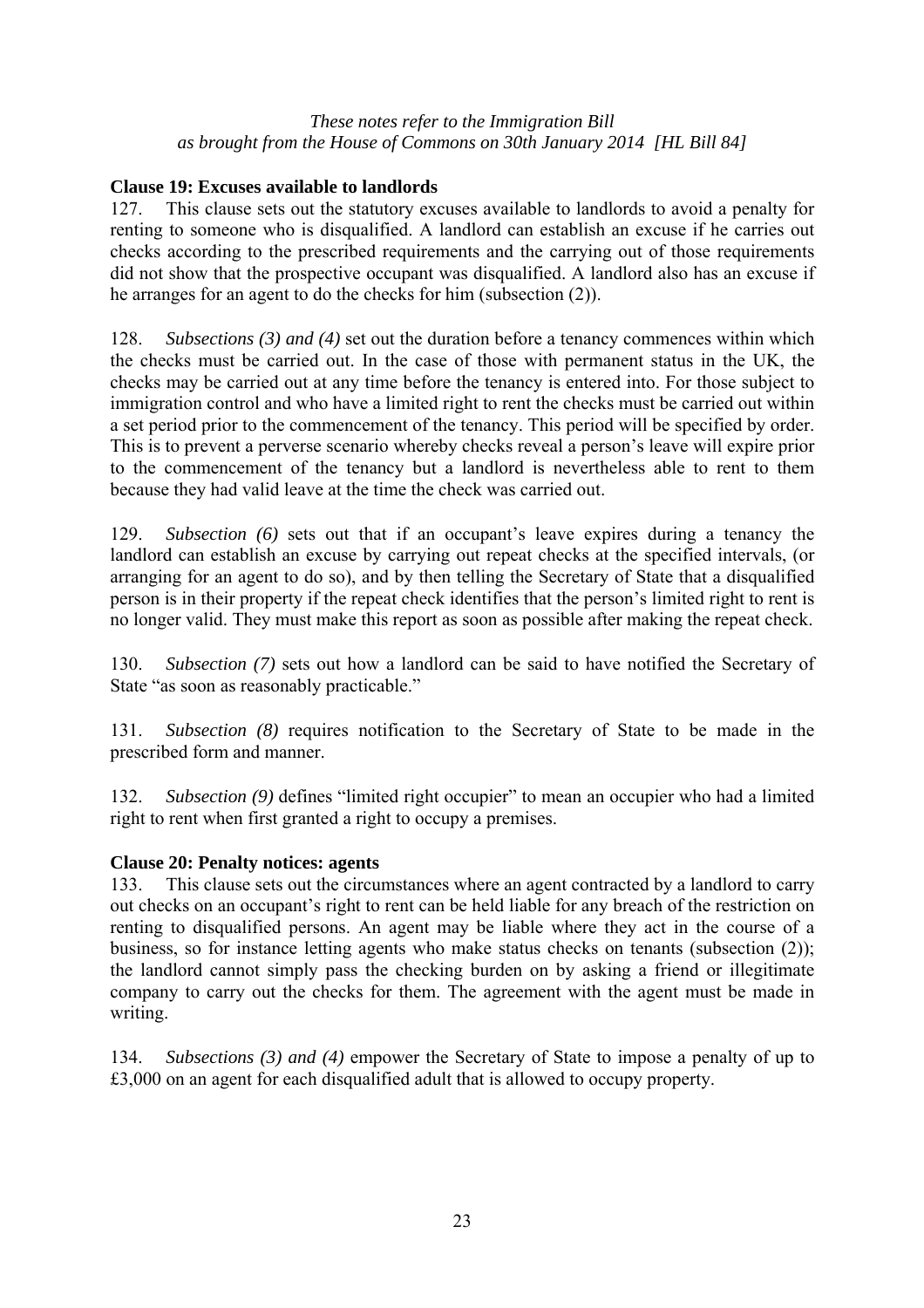135. *Subsection (5)* provides for the maximum amount of the penalty specified in subsection (4*)* to be varied by order. This order is subject to the affirmative resolution procedure (see clause 67(2)).

# **Clause 21: Excuses available to agents**

136. This clause sets out the excuses available to agents where they are engaged to check a tenant's right to rent, but a disqualified person is allowed to occupy a property. The agent has an excuse either where they can demonstrate that they carried out relevant checks, but they did not reveal that a person was disqualified (subsection (2)), or where they informed the landlord that the occupant was disqualified before the tenancy began (subsection  $(5)$ ).

137. *Subsections (3) and (4)* set out the duration before a tenancy commences within which the checks must be carried out, applying the same rules as in clause 19.

138. Under *subsection (6)*, in the case of an occupant who became disqualified during the tenancy, the agent has an excuse if they have carried out repeat checks in respect of the individual at the specified intervals, and informed the Secretary of State that a disqualified person is in the property if the repeat check identifies that the person's limited right to rent is no longer valid. They must make this report as soon as possible after making the repeat check.

139. *Subsection (7)* sets out how an agent can be said to have notified the Secretary of State "as soon as reasonably practicable."

140. *Subsection (8)* requires notification to the Secretary of State to be made in the prescribed form and manner.

#### **Clause 22: Eligibility period**

141. This clause sets out the times at which a landlord or agent must undertake repeat checks of those persons with a limited right to rent if they are to rely on the excuses provided for in clause 19 or 21. A landlord letting to someone who has limited leave in the UK should check that they have not become disqualified from renting either before their leave is due to expire, or one year after the tenancy begins, whichever is the longer period. To take some practical examples, if a landlord grants an agreement allowing use of a room to a visitor who has six months' leave to remain in July 2015, the landlord will not need to undertake a repeat status check until July 2016 to maintain a statutory excuse against a penalty. If, at the same time, the landlord rents a property to a student with four years' leave, he need not undertake a repeat status check until July 2019. Where the occupant has indefinite leave to remain, the landlord will not need to undertake a repeat check; while their biometric residence permit may need to be renewed within a period of 10 years, the landlord can rely on the fact that the leave they have been granted is indefinite and no further check is required.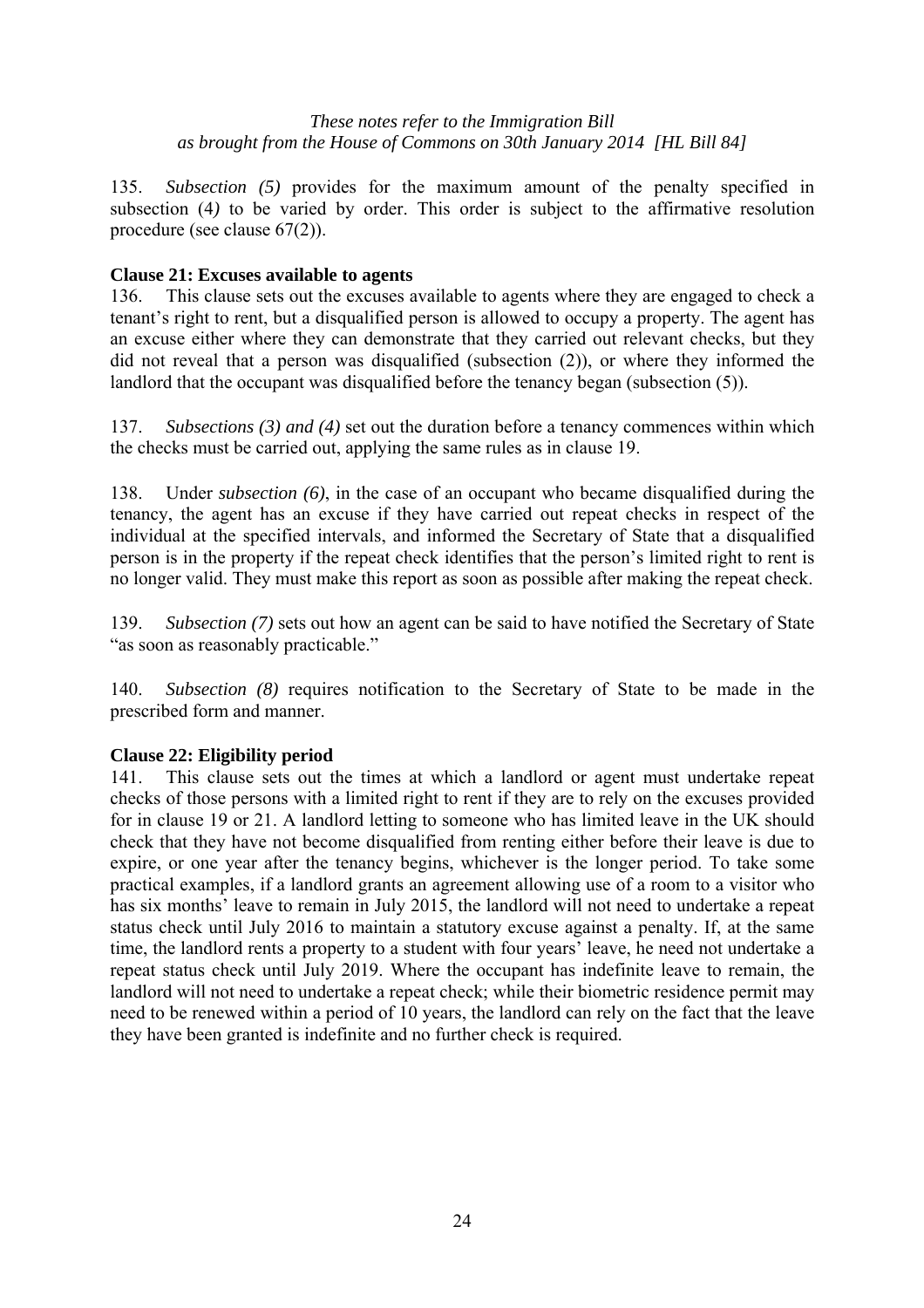# **Clause 23: Penalty notices: general**

142. This clause provides for the issuing of a penalty notice by the Secretary of State to a landlord or agent. Subsection (1) provides that as a matter of law, the Secretary of State does not have to establish whether the landlord or agent can establish an excuse before serving a penalty notice. Subsection (3) provides that a separate penalty notice can be given for each disqualified adult occupying the premises.

*Subsection (2)* sets out what a notice should contain. The notice must say why the Secretary of State thinks the landlord or agent is liable and give details of how large the penalty is, how it should be paid and give a deadline for payment that is more than four weeks away. The notice must also say how the landlord or agent can go about lodging an objection to the penalty. A notice cannot be given if a year or more has passed since a disqualified person occupied a property, unless a new notice is being issued under clause 24(6) following consideration of an objection made by a landlord or agent and the original notice was given within that 1 year period (subsection  $(5)$ ).

143. *Subsection (4)* provides that where a penalty notice is given to two or more persons who jointly constitute the landlord or agent, then those persons are liable for the penalty on a joint and several basis.

# **Clause 24: Objection**

144. This clause establishes the process by which a landlord or agent may object to the penalty they have been given by the Secretary of State for renting to a disqualified person and for the Secretary of State to consider objections.

145. *Subsections (1) and (2)* provide that a landlord or agent may object to his liability to the imposition of a penalty and to the amount. He may also object on the basis that he is not the liable party, is excused payment because he has complied with the requirements set out in clause 19 for landlords, or clause 21 for agents, or that the penalty given is too high in the circumstances.

146. *Subsection (3)* sets out that an objection must be made in writing to the Secretary of State within a timeframe that will be set out in an order and must give the reasons, which should be either that the landlord or agent does not believe they are liable, or that they have an excuse as set out in clause 19 or 21, or that the penalty given is too high in the circumstances.

147. The Secretary of State must consider the objection, with regard to the Code of Practice issued under Section 27; and may decide to cancel the penalty or change the amount which must be paid as a result of the objection, or take no action and leave the penalty notice as it stands. The Secretary of State must notify the agent or landlord of the decision within a set period that will be set out by order (subsections (4), (5) and (6)).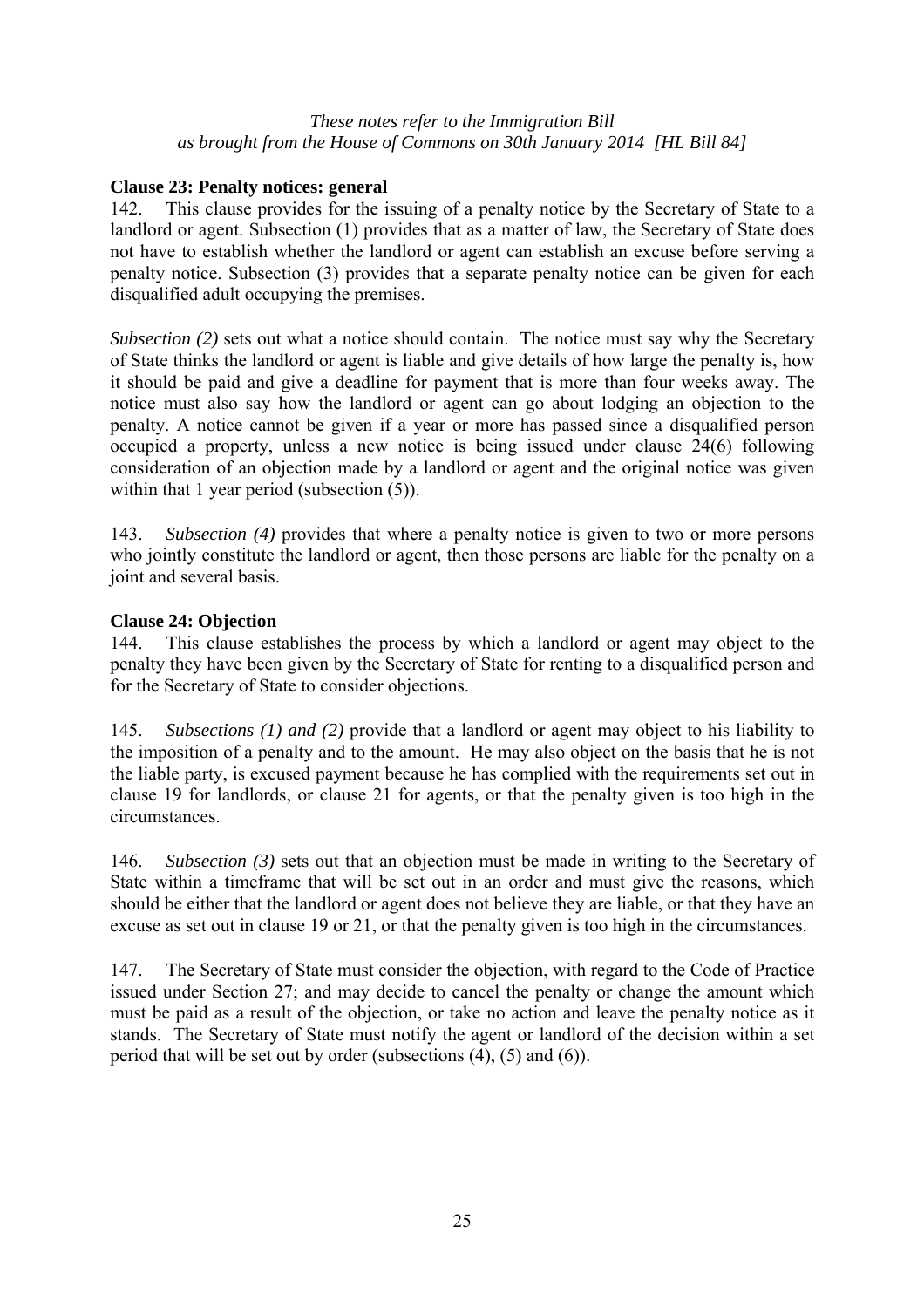# **Clause 25: Appeals**

148. This clause sets out the right of appeal where the landlord or agent is unhappy with the Secretary of State's decision on their objection to a penalty, and ensures a right of appeal should the Secretary of State fail to respond to an objection within the required timeframe.

149. *Subsection (1)* provides that a landlord or agent on whom a penalty is served may appeal to the court on the grounds that he is not liable to the penalty, the amount is too high, or he is excused payment having complied with the specified requirements.

150. *Subsection (2)* covers the actions that may be taken by the court.

151. *Subsection (3)* sets out the nature of the appeal and the matters to which the court must have regard in determining the case.

152. *Subsection (5)* requires that a landlord or agent must have made an objection under clause 24 before he may appeal.

153. *Subsections (6) to (9)* provide for when an appeal must be brought and define what the "relevant date" is for the recipient of penalty notices where the recipient is bringing an appeal under subsection (5).

# **Clause 26: Enforcement**

154. This clause provides that a penalty due to the Secretary of State may be recovered as though it were due under an order of a court. This means that the Secretary of State may take action to recover money owed under a penalty notice without first issuing a substantive claim with a court. Instead the debt may be registered with the court, and enforcement action pursued without further order.

#### **Clause 27: General matters**

155. This clause imposes a requirement on the Secretary of State to issue a code of practice in relation to these provisions. The code of practice must set out:

- the criteria to be applied in deciding whether to impose a penalty and the amount;
- guidance regarding when a person will be considered to be using premises as their 'only or main residence' for the purposes of these provisions, with particular emphasis on tourist lets and lets made in connection with business travel;
- details of the steps landlords and agents will be expected to take to determine who will be occupying the premises under the terms of a residential tenancy agreement.

156. *Subsection (5)* requires that the code of practice is reviewed from time to time.

157. *Subsection (6)* requires that the code of practice, and any revisions that are made to it, must be laid before Parliament.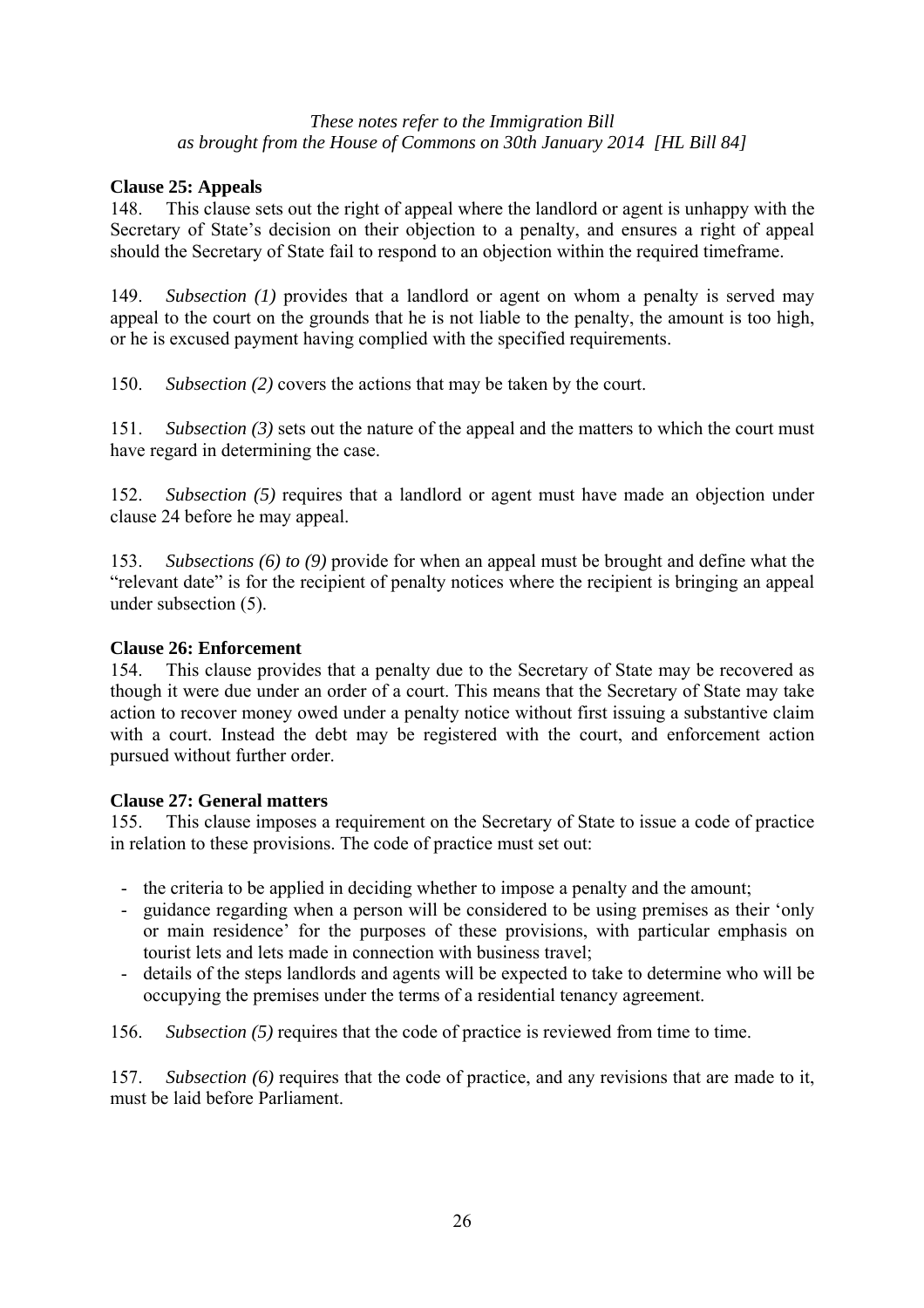158. The government has published a draft code of practice.<sup>24</sup>

### **Clause 28: Discrimination**

159. This clause requires the Secretary of State to issue a code of practice to landlords and agents specifying how to avoid contravening the Equality Act 2010 or the Race Relations (Northern Ireland) Order 1997 while avoiding liability for a civil penalty. The Secretary of State must review that code of practice from time to time and any revisions that are made to it must be laid before Parliament.

160. *Subsections (3)* and *(4)* provide that before issuing the code of practice, the Secretary of State must consult with the Commission for Equality and Human Rights, the Equality Commission for Northern Ireland and persons representing the interests of landlords and tenants as considered appropriate before issuing or reissuing the code. A draft code must be published following consultation and representations on it must be considered before a final version is published. A breach of this code will not make a person liable to civil or criminal proceedings, but may be taken into account by a court or tribunal (subsection (5)).

161. The government has published a prototype code of practice on discrimination.<sup>25</sup>

### **Clause 29: Orders**

162. This clause elaborates on the Secretary of State's order-making powers under this Chapter and in particular sets out the types of action which the Secretary of State may prescribe that must be carried out by landlords and agents to enable them to establish a statutory excuse against a penalty.

163. *Subsection (2)* makes provision if any draft statutory instrument under or in connection with this Chapter subject to the affirmative procedure under clause 67(2) would be a hybrid instrument subject to the special procedure for such instruments in the House of Lords. This could arise, for example, if an instrument were laid under clause 15(7) that made provision which would apply in respect of one geographical area alone. In that situation, the instrument would be treated as though it were not a hybrid instrument for the purposes of the standing orders of either House of Parliament and so would not be subject to any special procedure for hybrid instruments.

# **Clause 30: Transitional provision**

 $\overline{a}$ 

164. *Subsections (1) and (2)* provide that landlords who allowed people to occupy their premises before these provisions come into force do not need to make checks regarding the immigration status of those occupants. Any new arrangements made between landlords and

<sup>24</sup> *Code of Practice: Civil Penalties for landlords and their agents*, published 31 October 2013,

https://www.gov.uk/government/publications/immigration-bill-part-3-access-to-services. 25 *Prototype Anti-Discrimination Code*, published 31 October 2013,

https://www.gov.uk/government/publications/immigration-bill-part-3-access-to-services.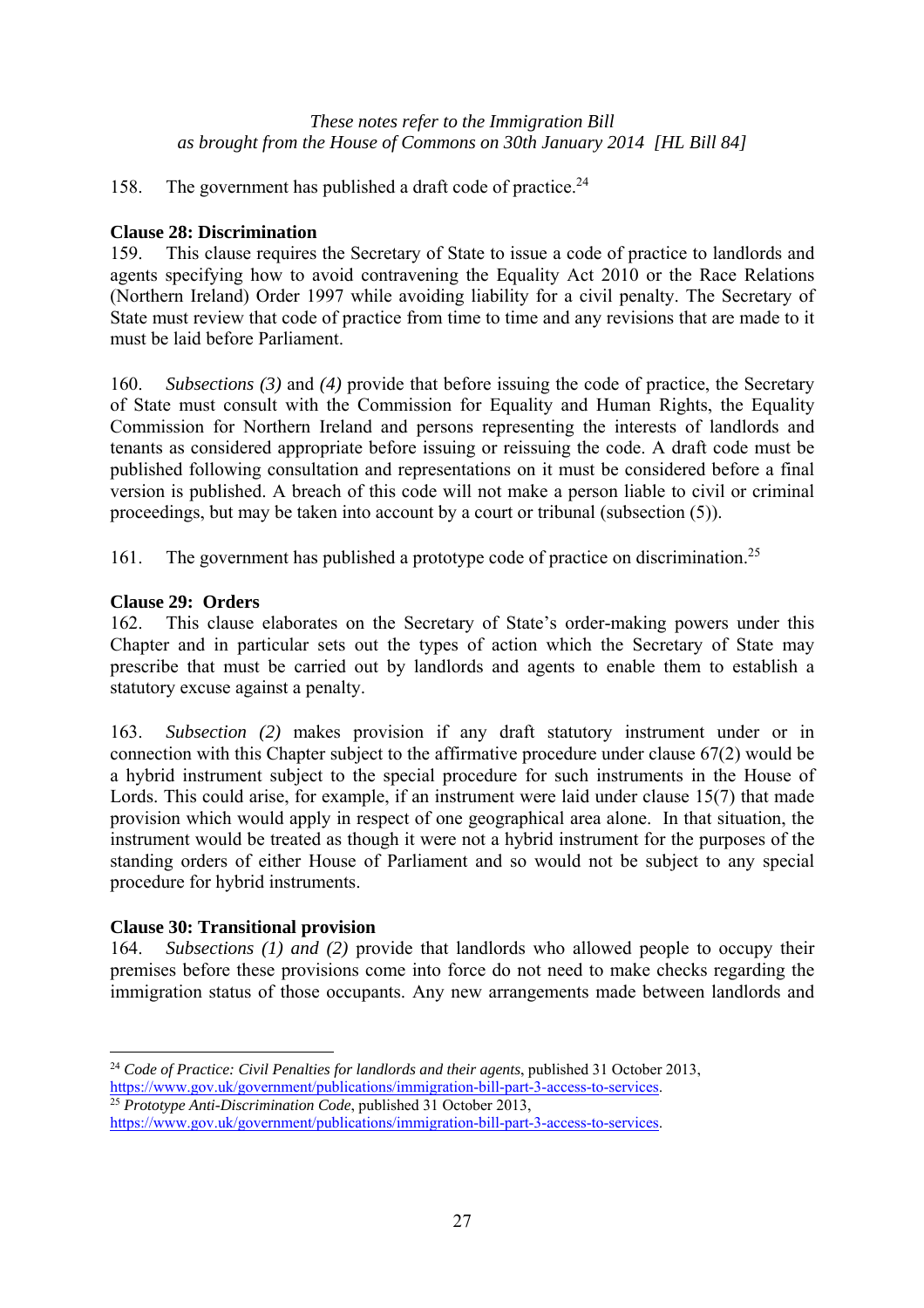tenants where they were previously parties to another agreement and the tenant has enjoyed a continuing right of occupation of the premises will also not be subject to the restrictions.

165. *Subsection (3)* enables the Secretary of State to appoint the commencement day for the purposes of this clause by order, and allows different days to be appointed for different purposes or areas. The clause is subject to the general commencement powers set out in clause 68(3) and so will be brought into force by an order made under the procedure specified for that provision. But as the new regime under the Chapter may be commenced at different times in relation to different areas, it follows that different commencement days may also be required for different areas for the purposes of the transitional provisions under this clause. This provision provides the flexibility to appoint those different commencement days.

166. Implementation of the provisions in Chapter 1 of Part 3 relating to residential tenancies will be rolled out on a phased geographical basis across the United Kingdom. Commencement of the initial implementation will be by order which is not subject to any parliamentary procedure. Clause 67(7) provides that any subsequent order made under clause 68(3) bringing into force those provisions is subject to the negative parliamentary procedure.

### **Clause 31: Crown Application**

167. This clause provides that the restrictions on letting apply to residential tenancy agreements made in respect of premises which are on Crown lands, except where the Crown is itself the responsible landlord*.* If property on Crown land is let out to a tenant who is not a Crown body, the tenant will be bound by the scheme should they sub-let the property.

# **Clause 32: Interpretation**

168. This clause sets out the definitions given to terms within these provisions.

169. *Subsection (6)* enables the Secretary of State to prescribe situations which will or will not be treated as entering into a residential tenancy agreement and circumstances where a person will or will not be considered to be occupying premises as their only or main residence for the purposes of these provisions. This will allow the Secretary of State to make provision in relation to a range of different circumstances that may occur in relation to a residential tenancy agreement – for example, the variation and renewal of agreements. The power will enable the Secretary of State to specify how such matters are to be dealt with for the purposes of the scheme. The power will also allow the Secretary of State to put in place anti-avoidance measures should this prove necessary in relation to the premises which should be considered to be a person's only or main residence, for instance by ensuring that illegal migrants are not able to escape the provisions by claiming that their only or main residence is overseas. The order is subject to the negative resolution procedure (see clause 67).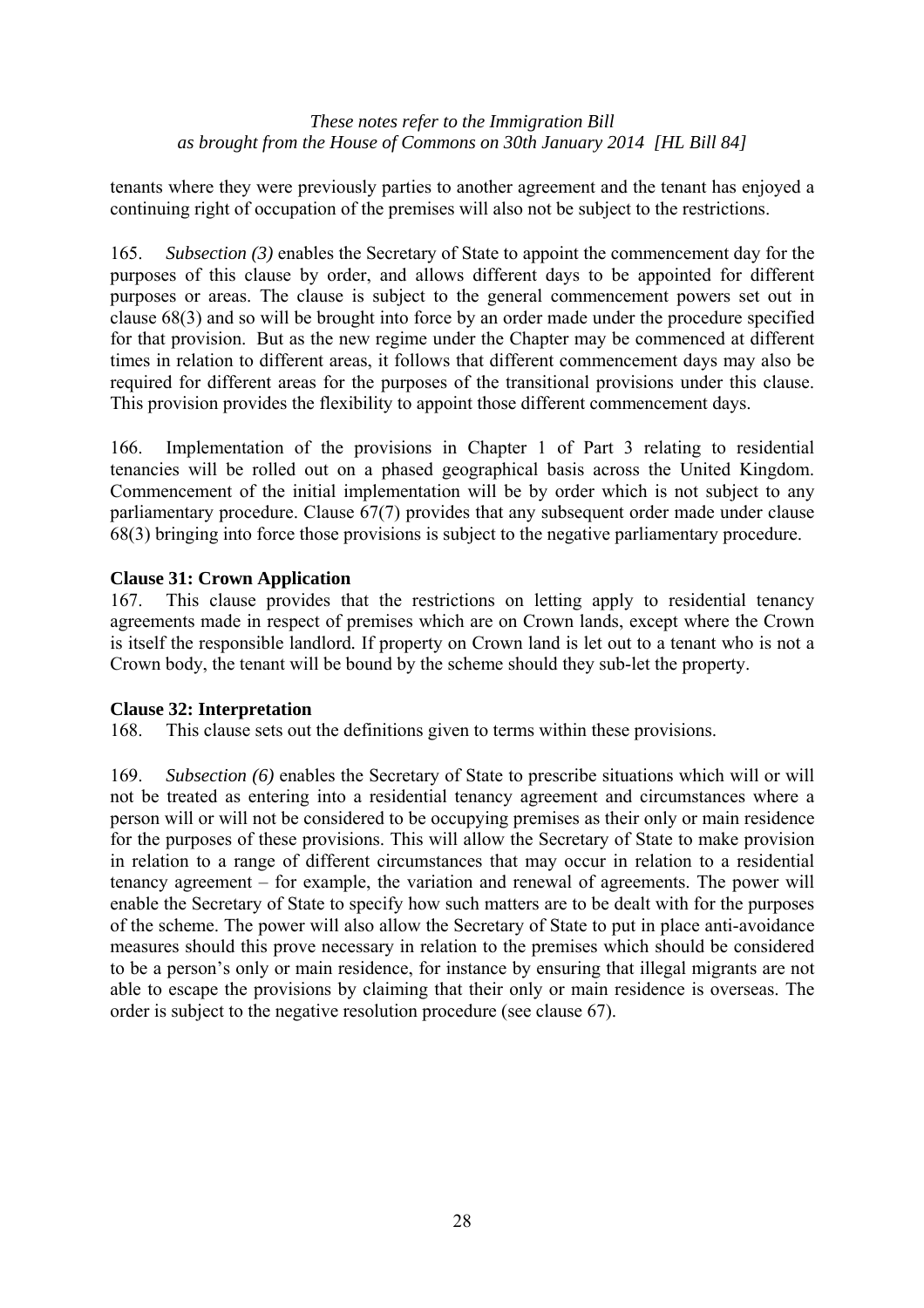# **Chapter 2: Other Services etc**

### **National Health Service**

### **Clause 33: Immigration health charge**

170. This clause provides the Secretary of State with a power, by order, to require certain migrants to pay an immigration health charge. Affected migrants would be required to pay the charge when applying for leave to enter or remain in the UK or when applying for entry clearance. The order may include provision about the amount, method of payment and consequences of non-payment of the charge and for exemptions from the charge. The order may also provide for a reduction, waiver or refund of all or part of the charge. In specifying the amount of the charge, the Secretary of State must have regard to the range of health services likely to be available free of charge for persons who have paid the charge.

171. *Subsection (5)* provides that any funds collected under this power must be paid to either the Consolidated Fund or applied as specified in the order. The order is subject to the affirmative resolution procedure (see clause 67(2)).

### **Clause 34: Related provision: charges for health services**

172. Persons who are ordinarily resident in the UK are not chargeable for health services under the legislation specified in clause 34(2). Clause 34 states that for the purpose of the charging provisions those who require leave to enter or remain and do not have it and those who have limited leave to enter or remain are not to be treated as ordinarily resident, so ensuring they can potentially be charged for health services throughout the UK.

173. *Subsection (2)* sets out the specific health service charging provisions in each of the constituent parts of the UK in respect of which the definition of not ordinarily resident in subsection (1) applies.

#### **Bank accounts**

# **Clause 35: Prohibition on opening current accounts for disqualified persons**

174. *Subsection (1)* provides that a bank or building society must not open a current account for a person who falls within subsection (2) unless one of two conditions has been satisfied.

175. The first condition is that the bank or building society has carried out a "status check" in respect of the applicant, that is a check in relation to their immigration status, and this has indicated the person is not a "disqualified person" for whom an account should not be opened. The second condition is that the bank or building society has been unable to carry out a status check because of circumstances that cannot reasonably be regarded as within its control. This might occur, for example, if it were unable to perform a check because of operational difficulties being encountered by the checking service for an extended period.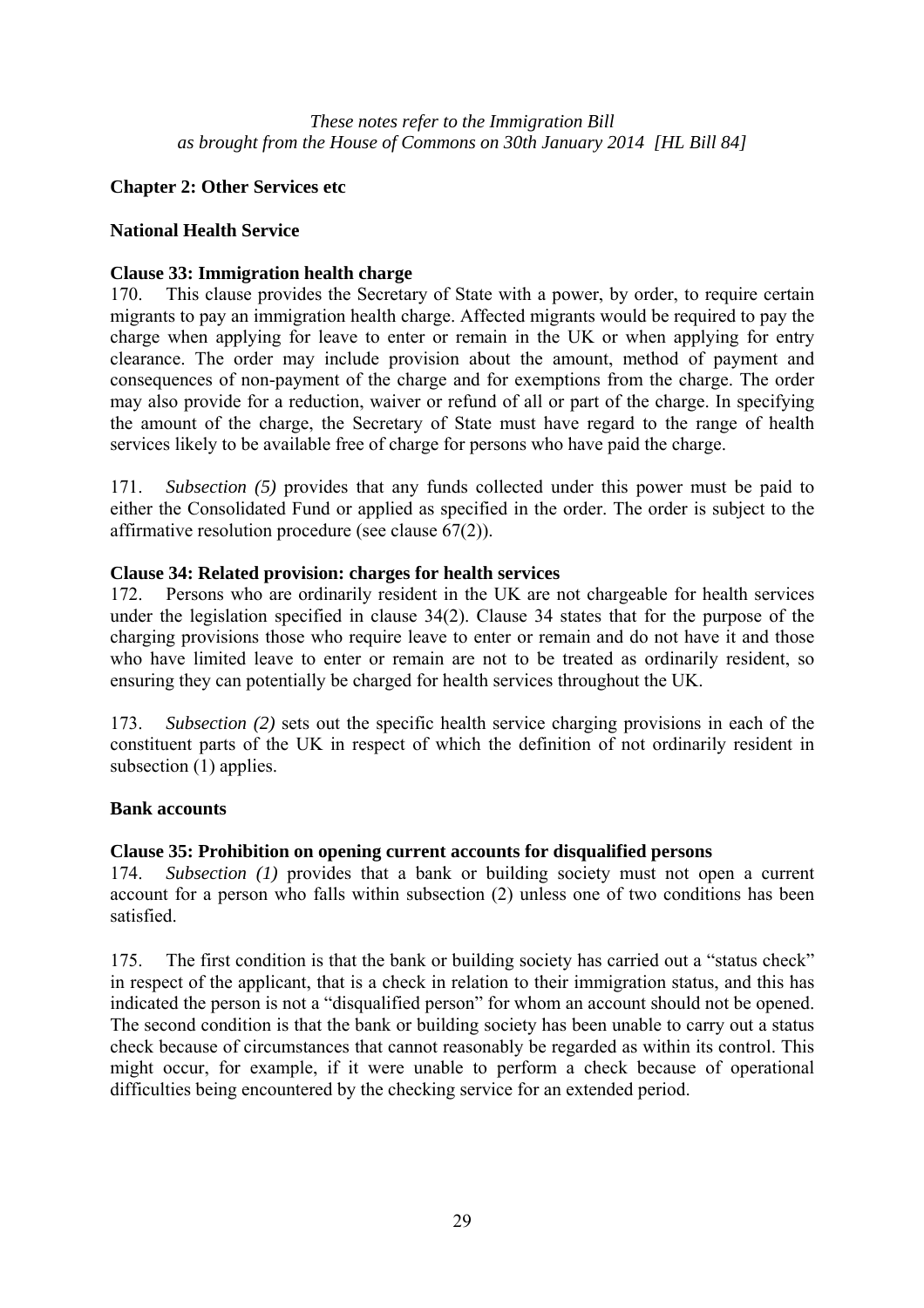176. *Subsection (2)* sets out the persons who may be disqualified from opening a bank account. A person may be disqualified from opening a current account if they are physically present in the UK and require leave to enter or remain in the UK but do not have it.

177. *Subsection (3)* defines what constitutes a "status check" and a "disqualified person" for the purposes of these provisions. A status check means a check with a specified anti-fraud organisation or a specified data-matching authority. A disqualified person is a person who falls within subsection (2) and in respect of whom the Secretary of State considers a current account should not be opened. The Secretary of State therefore has discretion as to who should be barred from opening current accounts. This is because there will be some individuals who face legitimate barriers which prevent them from leaving the UK, even though they do not have leave. The Secretary of State may enable these persons to open a current account. Subsection (3) provides that the prohibition on opening an account for a disqualified person extends to instances where the disqualified person is applying for a joint account, an account to which that person is to be a signatory or a named beneficiary, and also to instances where the disqualified person is to be added to an existing account as an account holder, signatory or named beneficiary.

178. *Subsection (4)* provides that an anti-fraud organisation specified for the purposes of subsection (3)(a) must be an organisation specified under section 68 of the Serious Crime Act 2007 and that a data-matching authority specified must be a person or body conducting data matching exercises within the meaning of Schedule 9 to the Local Audit and Accountability Act 2013, under or by virtue of that or any other Act.

179. *Subsection (5)* has the effect that where a bank or building society is unable to carry out a status check because it has not paid a reasonable fee for the status check to be carried out when required to do so, and it opens an account for a disqualified person, it will breach the prohibition on opening current accounts for disqualified persons.

180. *Subsection (6)* provides that where a bank or building society refuses to open a current account in accordance with the requirements of this clause, the bank or building society must tell the person of the reason for refusal, if it can do so lawfully. The duty to inform the person of the reason for refusal is to enable the person, if relevant, to obtain evidence of his lawful immigration status so that he can then reapply for an account. However, the duty to inform is subject to any other provision that would prevent a bank or building society from communicating information to the person. For instance, if informing the person would amount to an offence under section 333A of the Proceeds of Crime Act 2002 (Tipping Off: regulated sector), the bank or building society could not tell them.

# **Clause 36: Regulation by Financial Conduct Authority**

181. *Subsection (1)* provides that the Treasury may make regulations to enable the Financial Conduct Authority (FCA) to make arrangements for monitoring and enforcing compliance with the prohibition imposed on banks and building societies by clause 35. The regulations are subject to the affirmative resolution procedure (see clause 67(2)).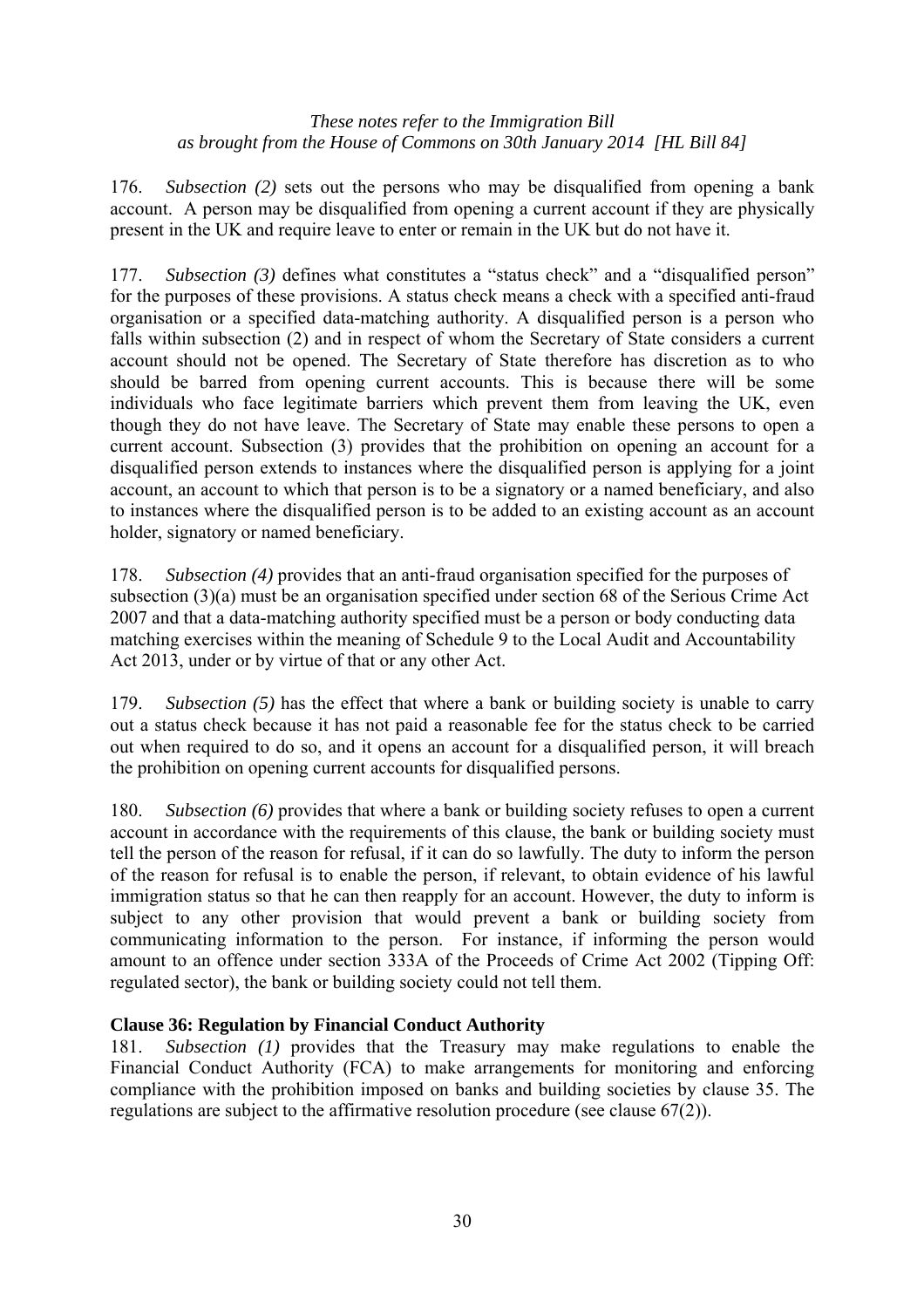182. The regulations may make provisions for the FCA to be given free access to the information held by the anti-fraud organisation or data-matching authority specified for the purposes of clause 35 which is accessed by banks and building societies (subsection (2)(a)). Such access may be necessary to ensure effective regulation and enforcement by the FCA. Subsection (2)(b) provides any regulations may correspond to any provisions of the Financial Services and Markets Act 2000, in particular those listed in subsection (3), with or without modification.

183. *Subsection (3)* sets out specific matters that the regulations may cover in order to ensure the FCA can take such steps as necessary to put in place appropriate arrangements to combat and deter breaches of the obligations under clause 35 by banks and building societies. The reference to "criminal offences" at subsection  $(3)(a)$  will, for example, enable the regulations to make it an offence for banks and building societies to mislead the FCA.

### **Clause 37: "Bank" and "building society"**

184. This clause defines what is meant in these provisions by the terms "bank" and "building society".

185. *Subsection (1)* provides that for the purposes of these provisions, a "bank" is an "authorised deposit-taker" that has its head office or a branch in the UK. This is subject to the exclusions set out at subsection (4).

186. *Subsection (2)* defines an "authorised deposit-taker," consistent with the relevant provisions of the Financial Services and Markets Act 2000, while subsection (3) provides that this definition does not include bodies that have permission to accept deposits only for the purposes of or in the course of another form of activity (for example insurance companies).

187. *Subsection (5)* defines a building society for the purposes of these provisions.

#### **Clause 38: Power to amend**

188. *Subsection (1)(a)* provides that the Treasury may, by order, amend clauses 35 to 37 to alter the categories of financial institutions to which those clauses apply. This is an antiavoidance measure, in case in future it becomes necessary to extend the prohibition set out in clause 35 to institutions such as credit unions.

189. *Subsections (1)(b), (1)(c) and (1)(d)* allow the Treasury, by order, to amend clause 35 to make the prohibition apply to different kinds of accounts (including other financial products by means of which a payment can be made), beyond or instead of current accounts, to define such categories of accounts and to further define accounts operated or to be operated by or for a person or body of a description that will be specified in the order. This is largely an anti-avoidance measure, in case in future it becomes necessary to alter the ambit of the prohibition to cover financial products other than current accounts (for example savings accounts, or to clarify the types of accounts that are covered).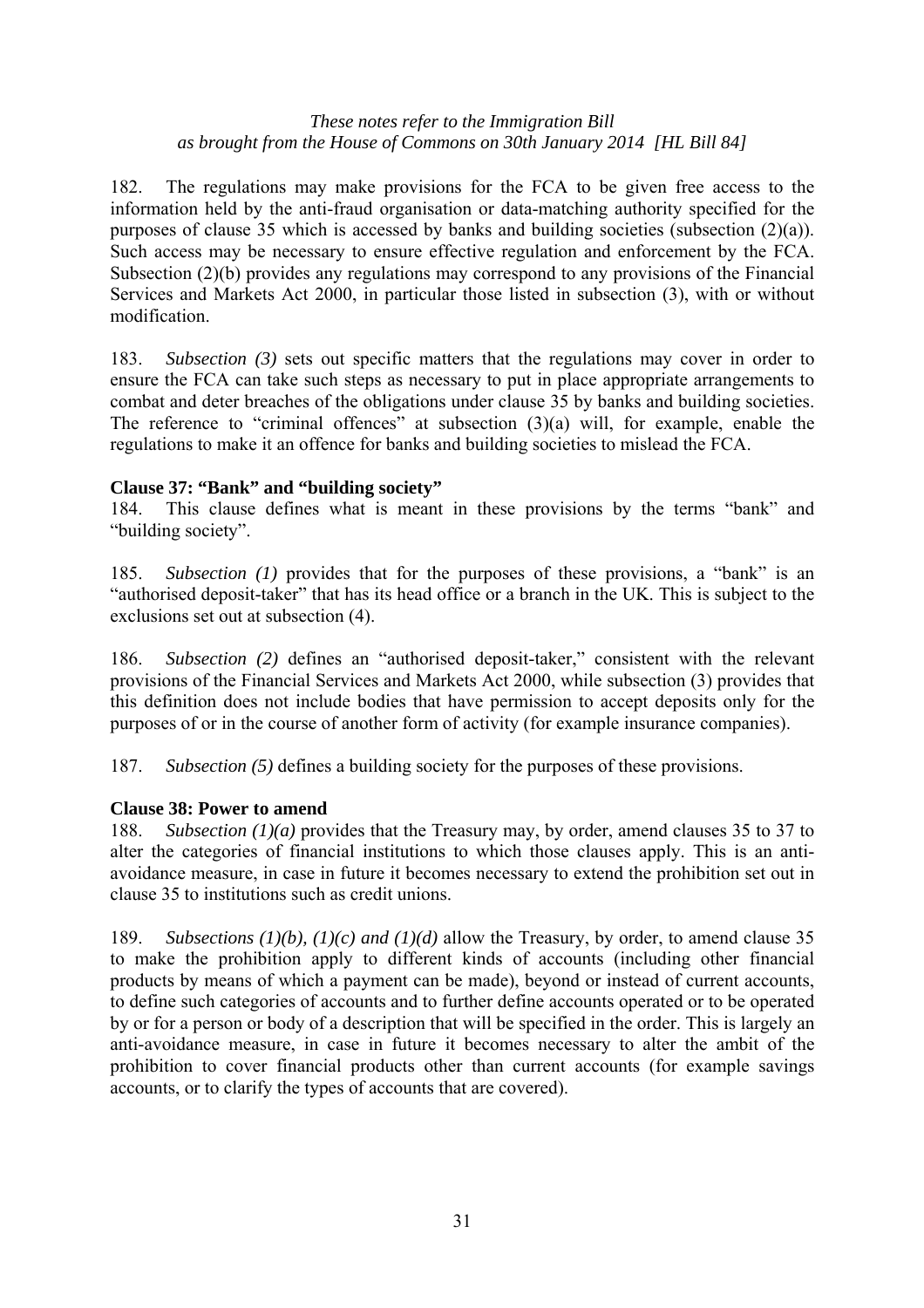190. *Subsection (2)* provides that such an order may amend clauses 35 to 37 to confer order making powers upon the Treasury itself so that details of the types of account which will fall within the prohibition can be specified in secondary legislation.

191. Orders under this clause are subject to the affirmative resolution procedure (see clause  $67(2)$ ).

# **Work**

# **Clause 39: Appeals against penalty notices**

192. This clause amends section 17 of the 2006 Act. It substitutes for subsections (4) and (5) new subsections (4A) to (4E). The effect is to require an employer to exercise their right to object to a penalty notice for a breach of the illegal working provisions in that Act to the Secretary of State before they appeal to the civil court against the penalty.

# **Clause 40: Recovery of sums payable under penalty notices**

193. This clause amends section 18 of the 2006 Act. It substitutes subsections (1) and (2) with new subsections (1) to (1D). The effect is to allow the Secretary of State to enforce a penalty as if it were a debt due under a court order. The amendment will allow an outstanding penalty to be registered with the civil court, after which enforcement action may be commenced immediately. It will eliminate the need for the Secretary of State to first make an application to the court for a substantive order for payment.

194. Currently the penalty 'may be recovered by the Secretary of State as a debt due to him.' This requires the issue of a substantive claim which gives the employer the opportunity to raise a defence before the matter is determined and judgment is given. At this point in proceedings, the Secretary of State can seek to rely on subsection (2) of section 18 which states that in proceedings for the enforcement of a penalty, no question may be raised regarding liability to the penalty, application of an excuse in section 15(3) or the amount of the penalty. The amendment will remove the need for these proceedings entirely and allow the Secretary of State to register the penalty with the court and then move to enforcement proceedings.

195. Subsection (1D) provides that where action is taken under this section for the recovery of a sum payable as a penalty, the penalty is to be treated as if it were a judgment entered in the county court in England and Wales for the purposes of section 98 of the Courts Act 2003, and as a judgment in Northern Ireland in respect of which an application for enforcement has been entered for the purposes of Article 116 of the Judgments Enforcement (Northern Ireland) Order 1981. This will allow penalty notices where enforcement action is taken to be entered on the registers of judgments in England and Wales and in Northern Ireland as though a substantive order for the sum payable had been made by a court in those jurisdictions.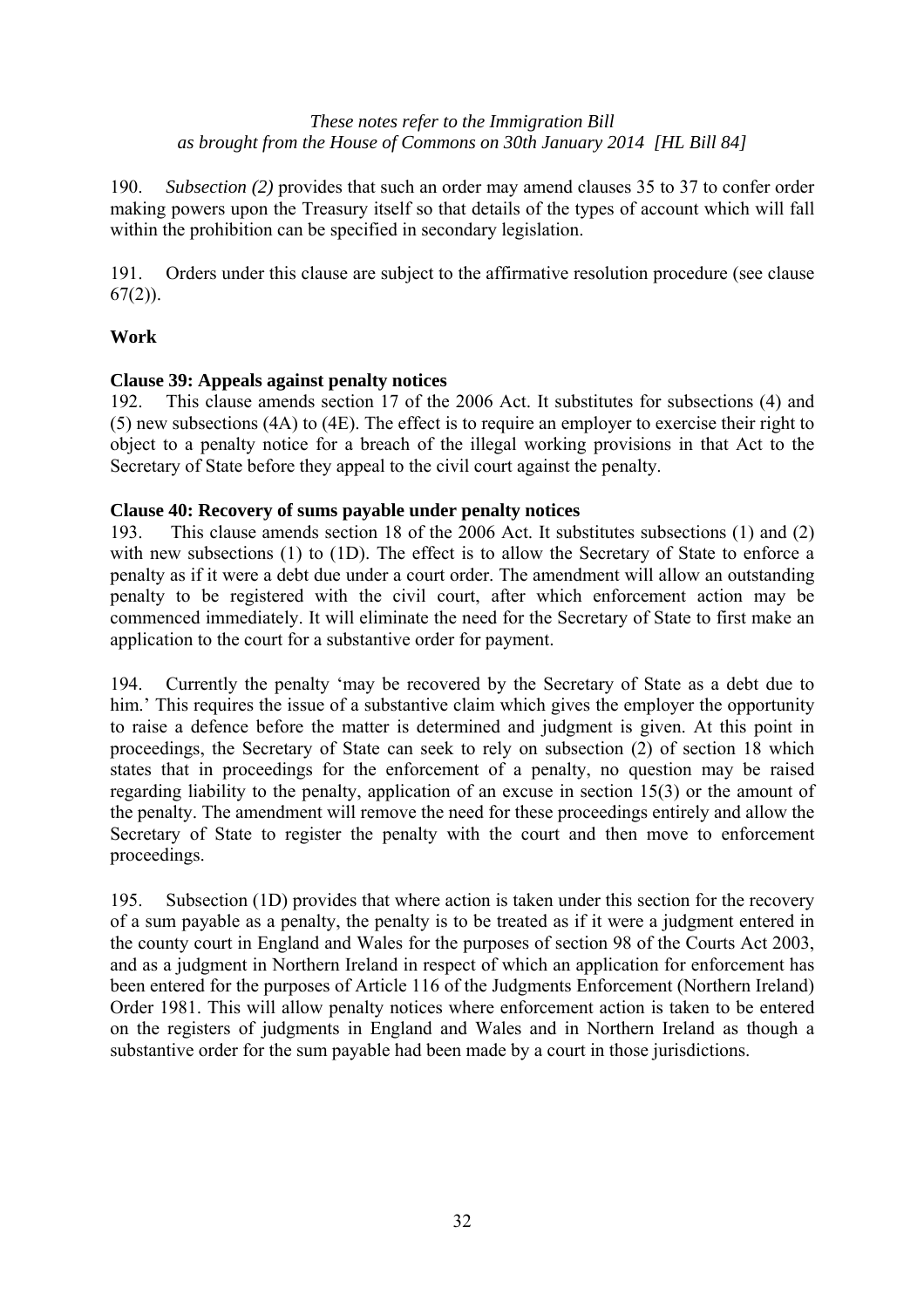# **Driving licences**

# **Clause 41: Grant of driving licences: residence requirement**

196. Section 97 of the Road Traffic Act 1988 ("the 1988 Act") and Article 13 of the Road Traffic (Northern Ireland) Order  $1981^{26}$  ("the 1981 Order") set out the circumstances in which the Secretary of State and Department of the Environment must grant Great Britain and Northern Ireland driving licences respectively.

197. *Subsection (1)* amends section 97(1) of the 1988 Act to provide that one of the conditions for the grant of a driving licence is that the person must meet the relevant residence requirement.

198. *Subsection (2)* inserts new section 97A after section 97 of the 1988 Act to define the residence requirement and provides, in particular, that a person will not meet this requirement where they require leave to enter or remain in the UK but do not have it.

199. *Subsections (3) and (4)* make corresponding provision to the 1981 Order in respect of the grant of driving licences in Northern Ireland.

# **Clause 42: Revocation of driving licences on grounds of immigration status**

200. *Subsection (1)* inserts into section 99 of the 1988 Act a power to revoke a driving licence where it appears to the Secretary of State that a licence holder is not lawfully resident in the UK (defined as where a person requires leave to enter or remain in the UK but does not have it). Provision is also made for persons who fail to surrender a driving licence that has been revoked on grounds of immigration status, without reasonable excuse, to be guilty of a criminal offence.

201. *Subsection (2)* makes provision for a person who is aggrieved by the Secretary of State's decision to revoke their driving licence on the grounds that they were not lawfully resident in the UK to appeal to a magistrates' court or, in Scotland, to the sheriff within whose jurisdiction he resides. In any appeal against the revocation of a driving licence, the court or sheriff is not entitled to entertain any questions as to whether the appellant should be, or should have been, granted leave to enter or remain in the UK or whether the appellant has been granted leave to enter or remain after the date that the Secretary of State served a revocation notice.

202. *Subsections (3) and (4)* make corresponding provision to the 1981 Order in relation to the revocation of driving licences in Northern Ireland.

 $\overline{a}$ 

 $26$  S.I. 1981/154 (N.I. 1)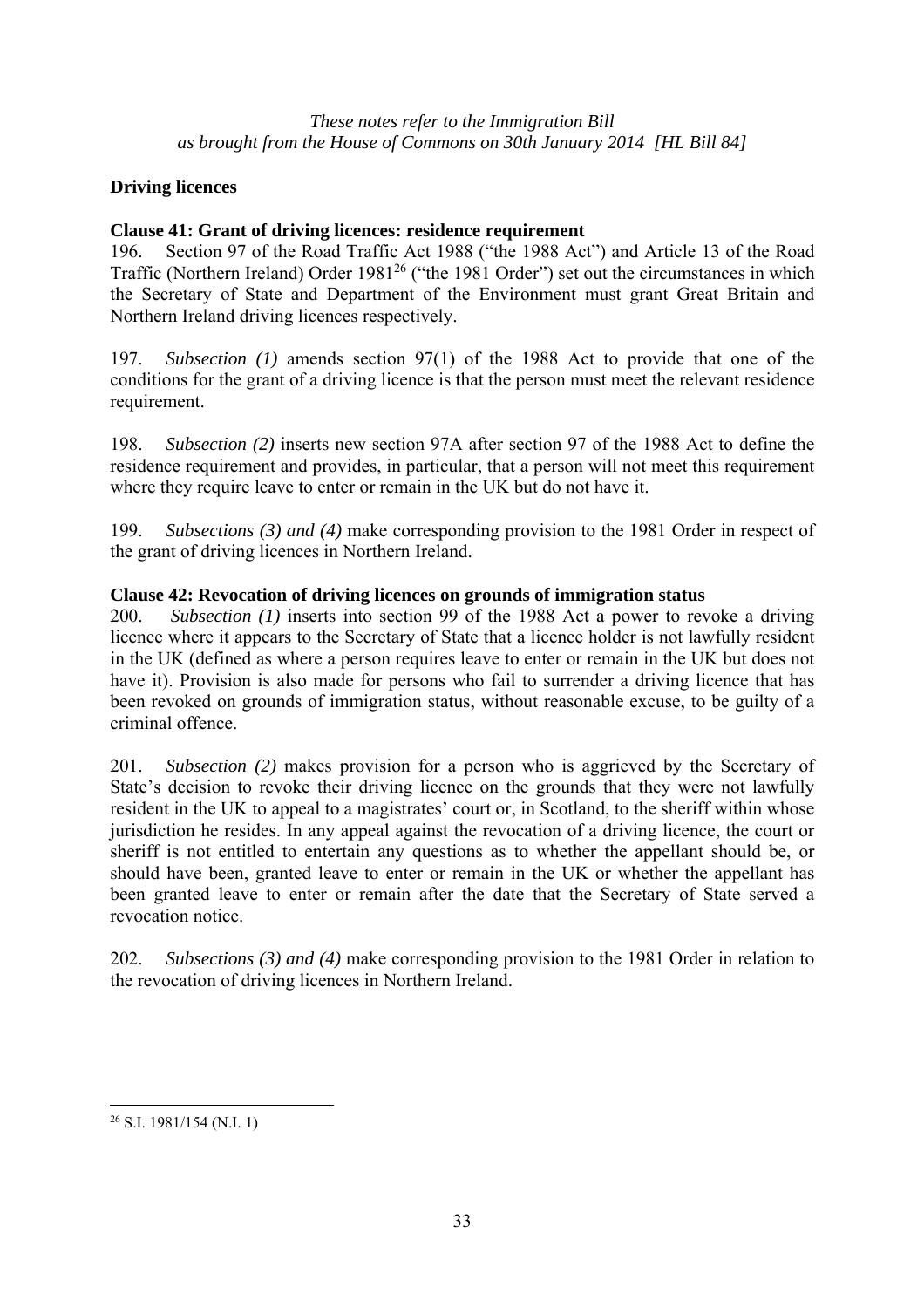# **Part 4: Marriage and Civil Partnership**

# **Chapter 1: Referral and Investigation of Proposed Marriages and Civil Partnerships**

# **Clause 43: Decision whether to investigate**

203. *Subsection (1)* provides that the clause applies if a superintendent registrar refers a proposed marriage to the Secretary of State under section 28H of the Marriage Act 1949 ("the 1949 Act"), or a registration authority refers a proposed civil partnership to the Secretary of State under section 12A of the Civil Partnership Act 2004. Sections 28H and 12A are inserted by Schedule 4 to the Bill.

204. *Subsection (2)* requires the Secretary of State to decide whether to investigate whether a proposed marriage or civil partnership referred to the Secretary of State is a sham, as defined by clause 57(3). (That definition refers to sections 24 and 24A of the Immigration and Asylum Act 1999, which are amended by clause 51.).

205. *Subsection (3)* prevents the Secretary of State from conducting an investigation unless the conditions set out in subsection (4) (Condition A) and subsection (5) (Condition B) are met.

206. *Subsection (4)* provides that Condition A is met if the Secretary of State is satisfied that one or both parties to the proposed marriage or civil partnership is not an exempt person, as defined by clause 44.

207. *Subsection (5)* provides that Condition B is met if the Secretary of State has reasonable grounds for suspecting the proposed marriage or civil partnership is a sham.

208. *Subsection (6)* requires that, in deciding whether to conduct an investigation, the Secretary of State has regard to any guidance published by the Secretary of State for that purpose.

209. *Subsection (7)* requires the Secretary of State to give notice of the decision whether to conduct an investigation to both parties to the proposed marriage and to the superintendent registrar who referred it.

210. *Subsection (8)* requires the Secretary of State to give notice of the decision whether to conduct an investigation to both parties to the proposed civil partnership and to the registration authority who referred it and, if different, the registration authority responsible for issuing the civil partnership schedule.

211. *Subsection (9)* requires the Secretary of State to make and give notice of the decision whether to conduct an investigation within the 28-day period for giving notice of marriage following civil preliminaries for which section 31 of the 1949 Act (as amended by paragraph 10 of Schedule 4) will provide, or within the 28-day period for giving notice of civil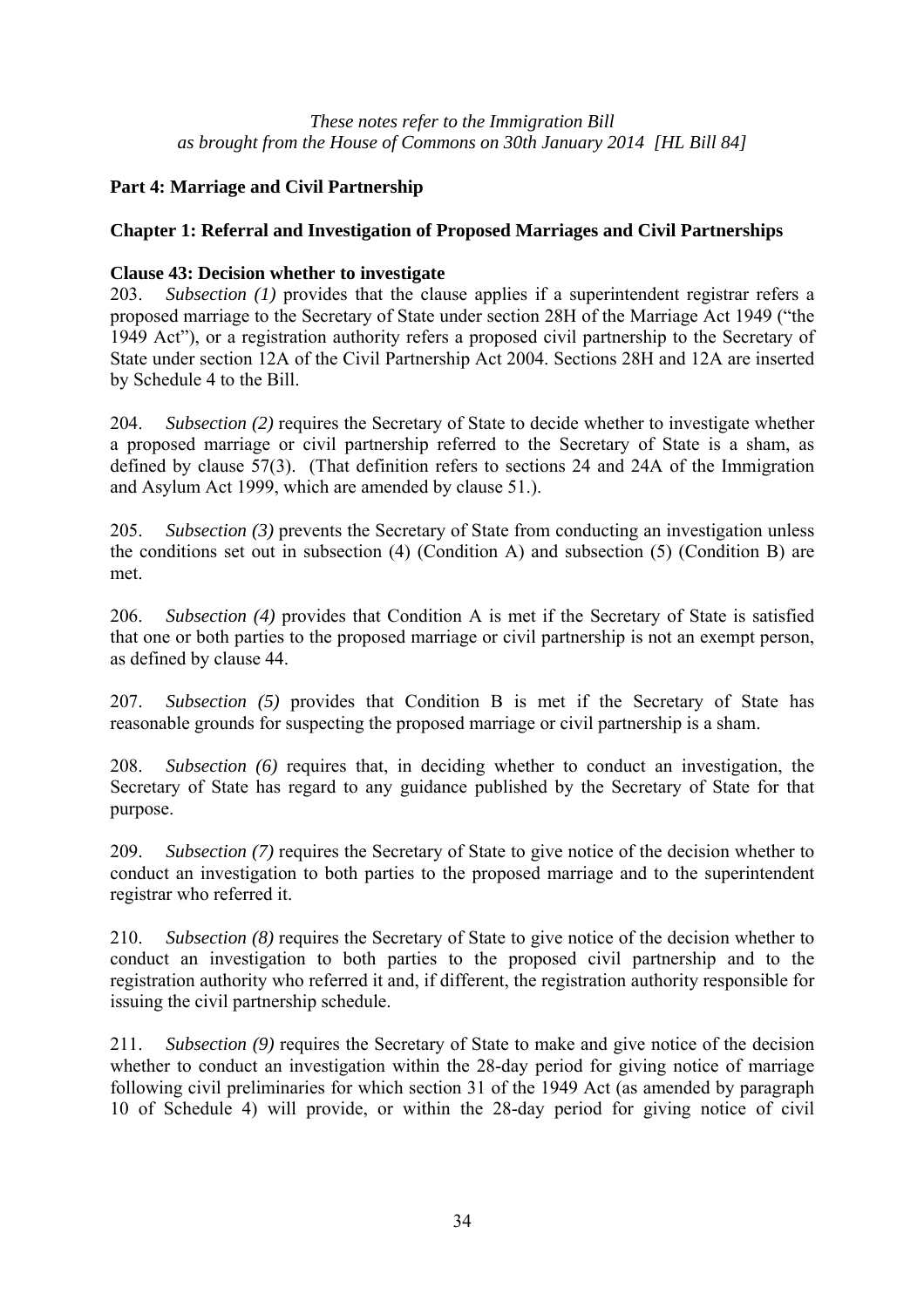partnership for which section 11 of the Civil Partnership Act 2004 (as amended by paragraph 22 of Schedule 4) will provide.

# **Clause 44: Exempt persons**

212. *Subsection (1)* provides for three categories of persons who are exempt from the referral and investigation scheme: subsection (1)(a) a relevant national as defined in section 57 (British citizen, EEA national or Swiss national); subsection (1)(b) on the basis of having the appropriate immigration status, as defined in subsection  $(2)$ ; and subsection  $(1)(c)$  on the basis that the person holds a relevant visa, as defined in regulations made under subsection (4).

213. *Subsection (2)* provides that a person has the appropriate immigration status if they fall into one of three categories: a non-EEA national with an EU law right of permanent residence in the UK; a person exempt from immigration control as defined in regulations made under subsection (3); or a person who has settled status in the UK, as defined in section 33(2A) of the 1971 Act*.*

214. *Subsection (3)* provides for the question whether a person is exempt from immigration control (and therefore an exempt person under subsections (1)(b) and (2)(b)) to be determined in accordance with regulations made by the Secretary of State.

215. *Subsection (4)* provides for regulations to be made by the Secretary of State specifying what kinds of visa or other authorisation constitute a relevant visa for the purpose of being an exempt person under subsection (1)(c).

216. *Subsection (5)* limits the types of visa or other authorisation which may be specified in the regulations in subsection (4) to those which are granted for the purpose of enabling a person to enter or remain in the UK to marry or form a civil partnership.

# **Clause 45: Conduct of investigation**

217. *Subsection (1)* requires that any investigation of whether a proposed marriage or civil partnership is a sham must be conducted in accordance with any regulations made by the Secretary of State for that purpose.

218. *Subsection (2)* requires that in any investigation of whether a proposed marriage or civil partnership is a sham, regard must be had to any guidance published by the Secretary of State for that purpose.

219. Subsection (3) provides that, where the Secretary of State decides to investigate whether a proposed marriage or civil partnership is a sham, the relevant parties are required to comply with any requirements specified in regulations if notified by the Secretary of State that they must do so.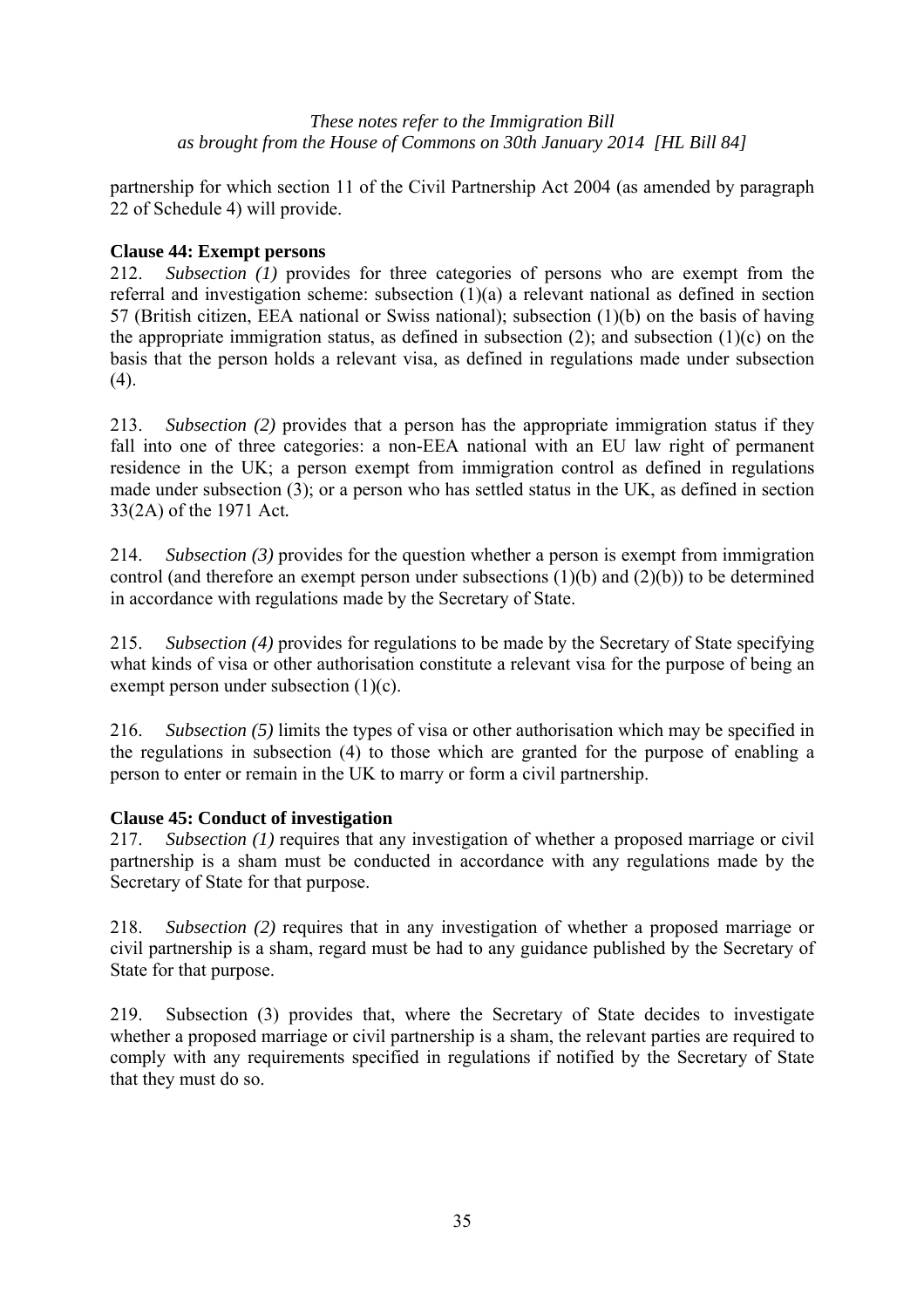220. *Subsection (4)* provides that the Secretary of State must decide as part of the investigation whether both of the parties to the proposed marriage or civil partnership have complied with the investigation, the "compliance question."

221. *Subsection (5)* provides that the compliance question is to be decided in accordance with any regulations made by the Secretary of State for that purpose.

222. *Subsection (6)* provides that the compliance question is to be decided with regard to any guidance published by the Secretary of State for that purpose.

223. *Subsection (7)* requires the Secretary of State to decide the compliance question and give notice of the decision to both parties to the proposed marriage or civil partnership, and to the superintendent registrar or the registration authority who referred it to the Secretary of State, and if different, the registration authority responsible for issuing the civil partnership schedule, within a 70 day period.

224. *Subsection (8)* requires the Secretary of State to give reasons for reaching a decision that one or both of the relevant parties to the proposed marriage or civil partnership have not complied with the investigation.

225. *Subsection (9)* provides that regulations made under this clause may in particular deal with: (a) the circumstances in which a relevant party, as defined in subsection (11), is to be taken to have failed to comply with a relevant requirement, as also defined in subsection (11); and (b) the consequences of a relevant party's failure to comply with a relevant requirement.

226. *Subsection (10)* allows the compliance question to be decided by reference to a relevant party's compliance with one or more relevant requirements.

227. *Subsection (11)* defines particular terms used in this clause.

# **Clause 46: Investigations: supplementary**

228. *Subsection (1)* provides that a notice given by the Secretary of State under clause 43 that the Secretary of State has decided to investigate whether a proposed marriage or civil partnership is a sham must include notice that the compliance question must be decided within a period of 70 days from the date on which the couple gave notice; notice of the date on which that period will end; notice that the couple may be required to comply with requirements imposed as part of the investigation; and information prescribed under subsection (3) about the investigation.

229. *Subsection (2)* allows a notice given under clause 43 to include such other information as the Secretary of State considers appropriate.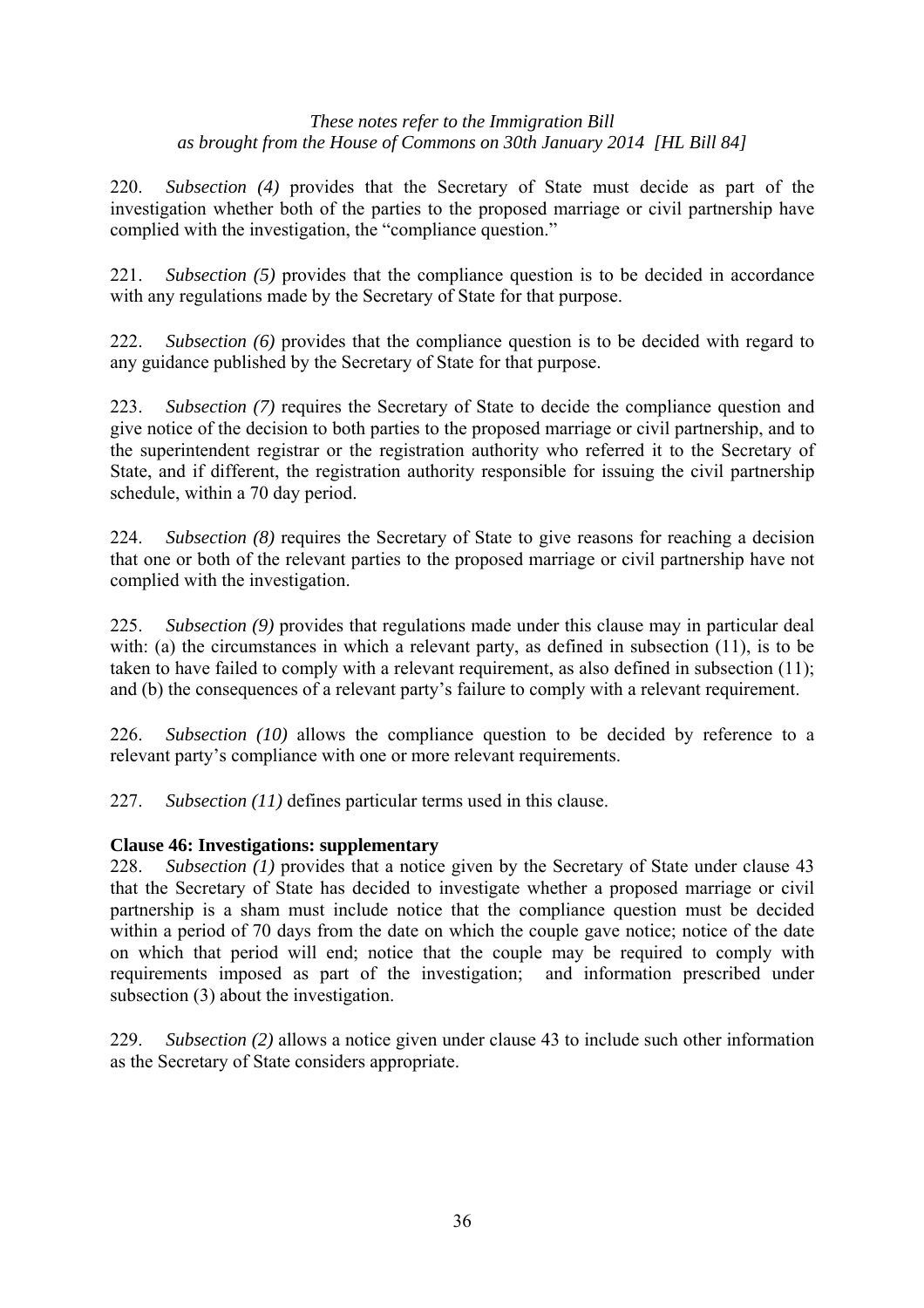230. *Subsection (3)* contains an enabling power for the Secretary of State to prescribe in regulations what information must be included in the clause 43 notice and provides that this may include information about the conduct of an investigation; the requirements with which the parties to the proposed marriage or civil partnership must comply; the consequences of failing to comply with those or any other requirements; the possible outcomes of the investigation; and the consequences of those outcomes.

231. *Subsection (4)* allows the Secretary of State, by regulations, to specify requirements relating to the investigation which may be imposed on the parties to a proposed marriage or civil partnership in accordance with clause 45(3).

232. *Subsection* (5) enables regulations made by the Secretary of State under subsection (4) to specify in particular, a requirement on an individual(s) to make contact in a particular way within a particular time period (including by telephone); a requirement for the couple to be present at a particular place at a particular time; to be visited at home; to be interviewed; and to provide information, photographs and evidence.

233. *Subsection (6)* provides that the Secretary of State's powers in relation to marriages or civil partnership suspected to be a sham (including any powers of investigation) remain unaffected by the referral and investigation scheme.

234. *Subsection (7)* defines particular terms used in clauses 43 to 45 and in this clause.

**Clause 47: Referral of proposed marriages and civil partnerships in England and Wales** 235. This clause gives effect to Schedule 4, which makes further provision for the referral to the Secretary of State of proposed marriages and civil partnerships in England and Wales.

# **Schedule 4: Referral of proposed marriages and civil partnerships in England and Wales**

# **Part 1: Marriage**

# *Introduction*

236. *Paragraph 1* provides that the 1949 Act is amended in accordance with Part 1 of this Schedule.

# *Supply of additional information and evidence*

237. *Paragraph 2* amends section 27 of the 1949 Act to require a person giving notice of marriage to give their date of birth.

238. *Paragraph 3* inserts a new section 27ZA (entry of particulars in notice book: compliance with requirements) to instruct a superintendent registrar not to enter particulars relating to a marriage where various requirements imposed under the 1949 Act or the 2004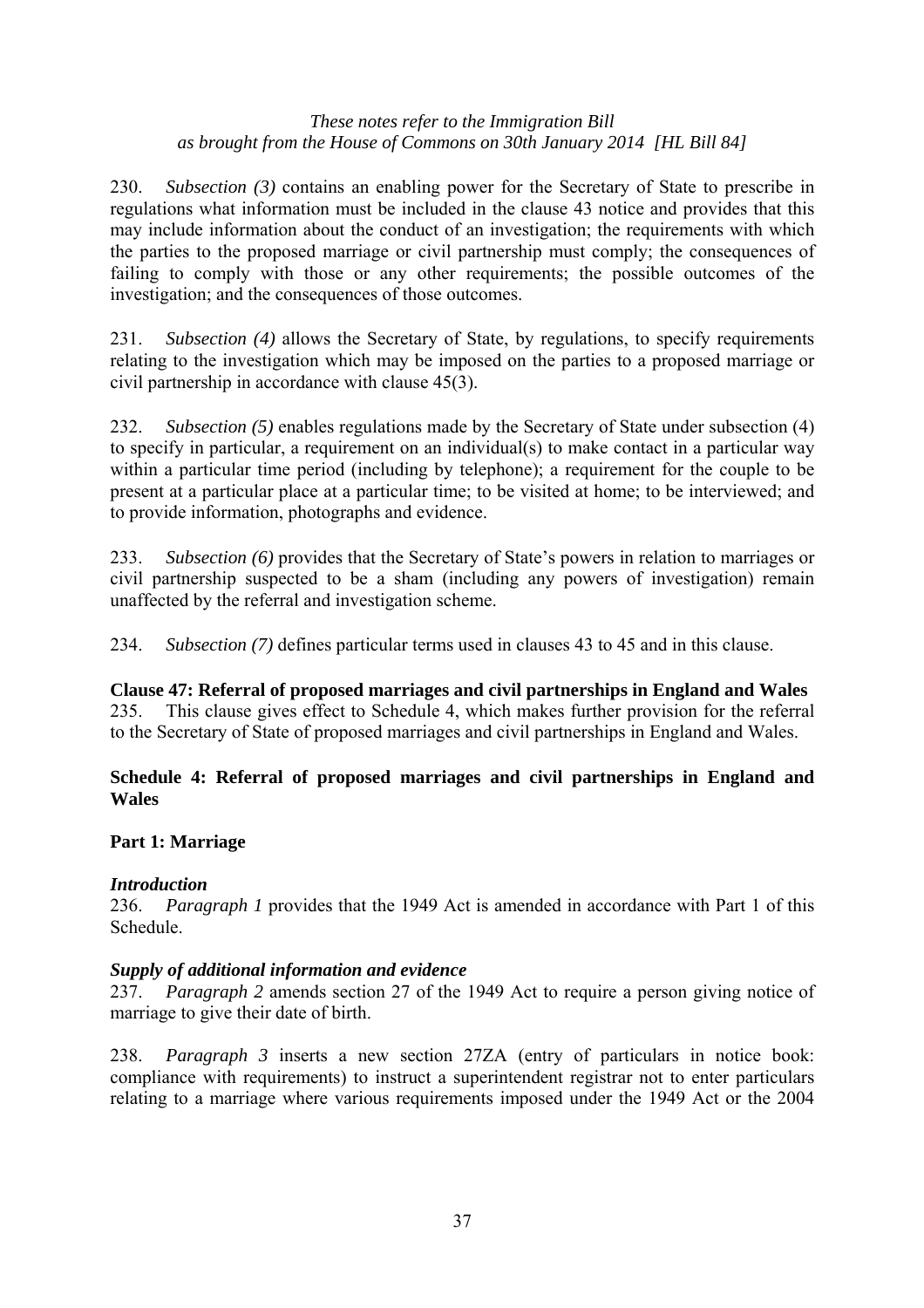Act (including, in particular, requirements inserted into those Acts by the Bill) have not been complied with.

239. *Paragraph 4* inserts a new section 27E (additional information if party not relevant national) into the 1949 Act. Section 27E does not apply to a proposed marriage under section 39A of the 1949 Act (marriage of former civil partners one of whom has changed sex). Where applicable, section 27E requires that, if either or both parties giving notice are not relevant nationals (British citizens, EEA nationals or Swiss nationals) they must declare that (i) they have the appropriate immigration status under clause 44(2) (and, if so, what that is); (ii) they have a relevant visa under clause 44(4) (and, if so, what that is); or (iii) they have neither the appropriate immigration status nor a relevant visa. Where either or both parties do not have the appropriate immigration status or a relevant visa, it also provides that the notice may be accompanied by a statement of their immigration position in the UK.

240. The new section 27E also requires that, where one or both parties has a relevant visa, both parties must provide specified photographs of themselves.

241. The new section 27E also requires that where one or both parties declare that they have neither the appropriate immigration status nor a relevant visa, both parties must provide specified photographs of themselves; their usual address; if their usual address is outside the UK, an address in the UK at which they can be contacted by post; and, information about any other names previously used, and any aliases previously or currently used.

242. *Paragraph 5* amends section 28 of the 1949 Act to require the parties to declare that the information and evidence provided with the notice is true.

243. *Paragraph 6* amends section 28A (power to require evidence) of the 1949 Act and *paragraph 7* inserts new section 28B (provision of evidence), section 28C (additional evidence if party not relevant national), section 28D (change of usual address or UK contact address), section 28E (rejection of false information or evidence), section 28F (amendment of notice and evidence provisions) and section 28G (specified evidence).

244. The new section 28B (provision of evidence) requires that a notice of marriage under section 27 of the 1949 Act must be accompanied by evidence, specified in regulations made under the new section 28G, of the person's name and surname, date of birth, place of residence and nationality. Section 28B(2) requires a person giving notice of marriage to provide evidence of whether he or she has previously been married or formed a civil partnership and, if so, as to the ending of the marriage or civil partnership.

245. The new section 28C (additional evidence if party not relevant national) requires that, where either party is not a relevant national (British citizen, EEA national or Swiss national) a notice of marriage under section 27 of the 1949 Act must be accompanied by evidence, specified in regulations made under the new section 28G, that they have the appropriate immigration status under clause 44(2) or a relevant visa under clause 44(4), if either is the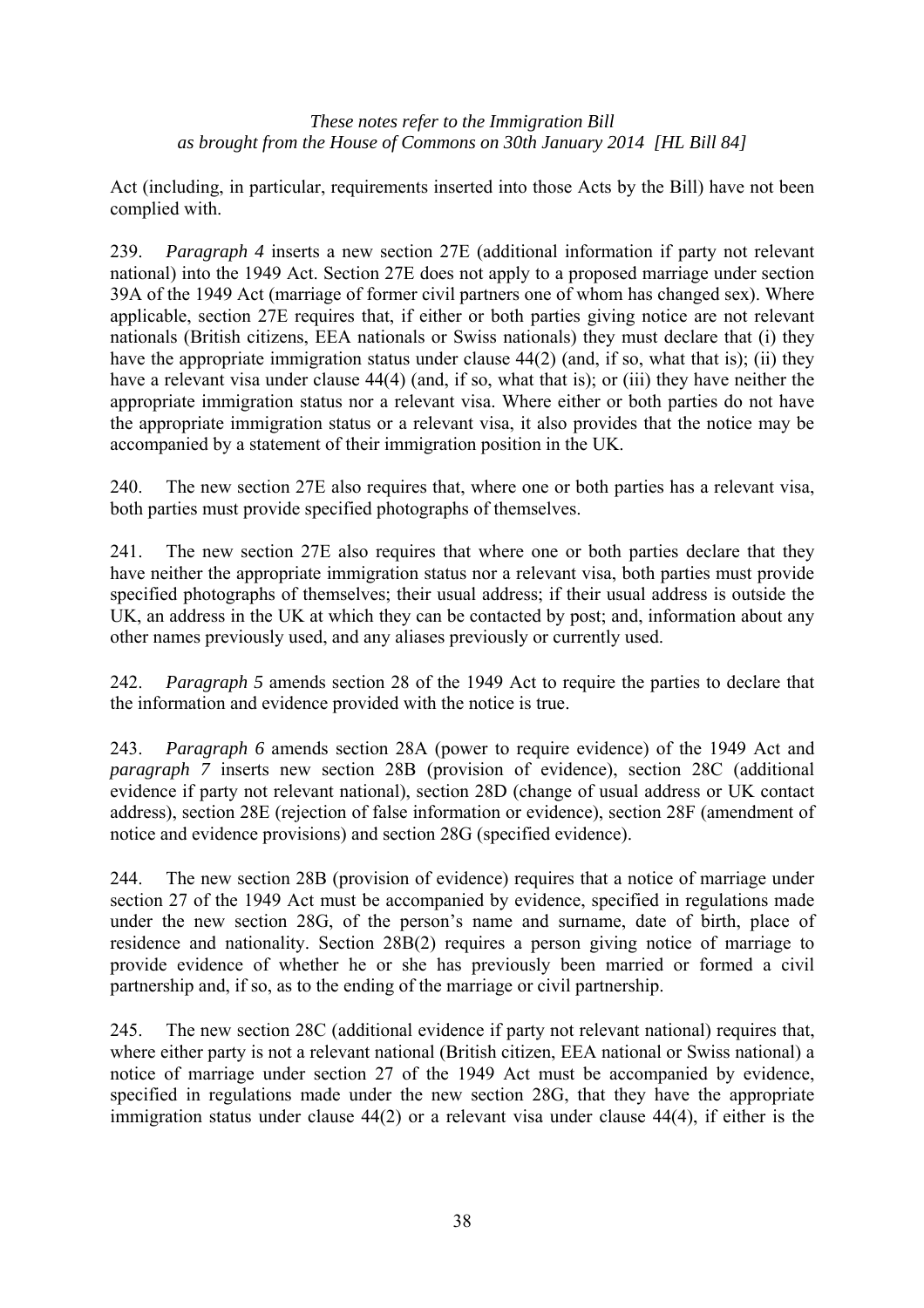case. Where the notice is not accompanied by this evidence, it requires that the notice be accompanied by specified photographs of both parties; their usual address and specified evidence of this; if their usual address is outside the UK, an address in the UK at which they can be contacted by post; and information about any other names previously used, and any aliases previously or currently used.

246. The new section 28D (change of usual address or UK contact address) requires that, once notice has been given, any change of usual address or UK contact address (where such an address has been provided), must be notified by the couple to the Secretary of State, according to regulations subject to the negative resolution procedure.

247. The new section 28E (rejection of false information or evidence) provides that a superintendent registrar may reject any information, photograph or evidence provided in giving notice under section 27 of the 1949 Act, in particular where they have reasonable grounds for suspecting that the information, photograph or evidence is false. If any information, photograph or evidence is rejected, the superintendent registrar may proceed as if it had not been provided.

248. The new section 28F (amendment of notice and evidence provisions) provides that, subject to consultation with the Registrar General, the Secretary of State may, by order subject to the affirmative procedure, amend the information or evidence required to give notice of marriage under section 27 of the 1949 Act and make consequential amendments, including to primary legislation.

249. The new section 28G (specified evidence) provides for the Registrar General to make regulations, with the approval of the Secretary of State, about specified evidence for the purposes of section 8, 16 or 28B. Section 28G also provides that, subject to consultation with the Registrar General, the Secretary of State may make regulations, subject to the negative resolution procedure, about specified evidence for the purposes of new section 28C. The regulations under this section may make provision for example for the kind of evidence to be supplied, the form in which it is to be supplied, and the manner in which it is to be supplied.

# *Referral to the Secretary of State*

250. *Paragraph 8* inserts a new section 28H (referral of proposed marriage to Secretary of State) in the 1949 Act. This requires the superintendent registrar, when notice of marriage is given under section 27 of the 1949 Act, to decide whether both parties to the proposed marriage are exempt persons under clause 44(1) (unless the marriage is one to which section 39A of the 1949 Act applies because it is a marriage between former civil partners, one of whom has changed sex). Where the superintendent registrar decides that one or both of the parties is not an exempt person, the registrar must refer the proposed marriage to the Secretary of State. The registrar must also refer the marriage if one or both of the parties is not a British citizen, EEA national or Swiss national and evidence required under new section 28C(2) or (3) has not been provided. They must do so in accordance with regulations about the form, manner and timing of the referral (and the information to be included with it) made by the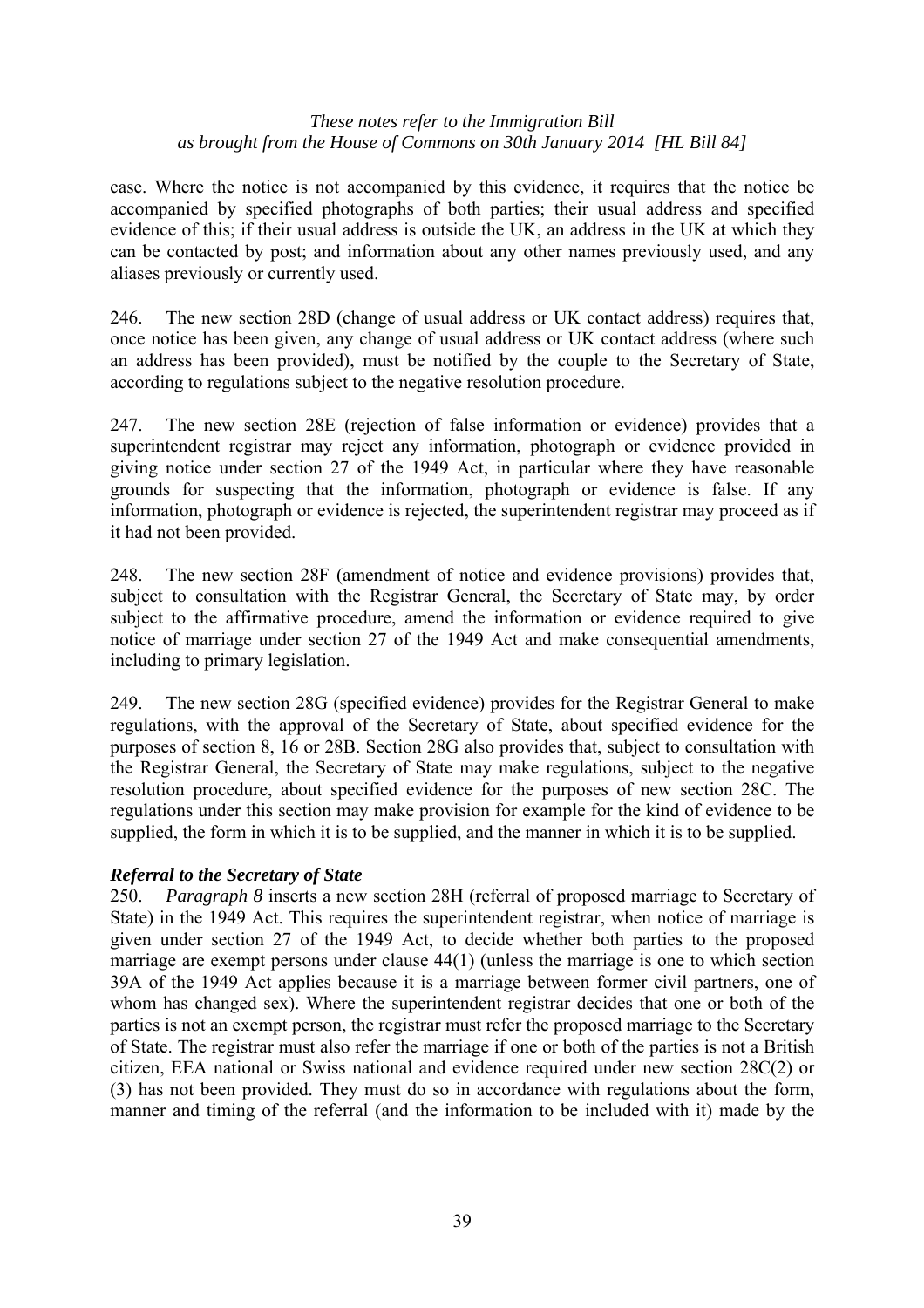Secretary of State (after consulting the Registrar General), subject to the negative resolution procedure. The superintendent registrar must also notify the parties that the proposed marriage must be referred to the Secretary of State, what this means and of any requirements in regulations under new section 28D about notifying the Secretary of State of any change in usual or UK contact address.

251. *Paragraph 9* inserts Schedule 3A (modifications if proposed marriage referred under section 28H) before Schedule 4. This provides that the duty placed on the superintendent registrar under section 31(2) of the 1949 Act to issue a certificate for marriage does not apply unless and until one of five events occurs. Event 1 occurs where the Secretary of State has given the superintendent registrar notice under clause 43(7) of a decision not to investigate; event 2 occurs where the statutory 28 day period has ended and the Secretary of State has not given the superintendent registrar notice under clause 43(7); event 3 occurs where the Secretary of State has given the superintendent registrar notice under clause 45(7) that the parties to the referred marriage have complied with the investigation; event 4 occurs where the 70 day period has ended and the Secretary of State has not given the superintendent registrar notice under clause 45(7); and event 5 occurs if the Secretary of State gives the superintendent registrar notice that the duty under section 31(2) of the 1949 Act applies.

252. *Paragraph 9* also extends the notice period to 70 days if the Secretary of State gives the superintendent registrar notice under clause 43(7) of a decision to investigate whether a referred marriage is a sham. Where a proposed marriage is referred to the Secretary of State, the statutory notice period (whether 28 or 70 days) can be shortened by the Secretary of State in exceptional circumstances, in which case the Secretary of State must notify the applicant and the superintendent registrar of the reduced period, enabling the issue by the superintendent registrar to issue a certificate in respect of the referred marriage under section 31(2) of the 1949 Act.

# *Notice period*

253. *Paragraph 10* amends the notice period in section 31 of the 1949 Act (marriage under certificate without licence) from 15 days to 28 days. Paragraph 10 also requires, for a proposed marriage referred to the Secretary of State under new section 28H, any application for a reduction in the notice period to be submitted to the Secretary of State and for the decision to be made by the Secretary of State and notified to the applicant and the superintendent registrar, in accordance with regulations made by the Secretary of State after consultation with the Registrar General.

# *Marriage referred to Secretary of State: issue of certificates*

254. *Paragraph 11* inserts a new section 31ZA (notice of marriage: false information or evidence) in the 1949 Act.

255. The new section 31ZA provides that, where notice of marriage has been given under section 27 of the 1949 Act, the superintendent registrar may refuse to issue the certificate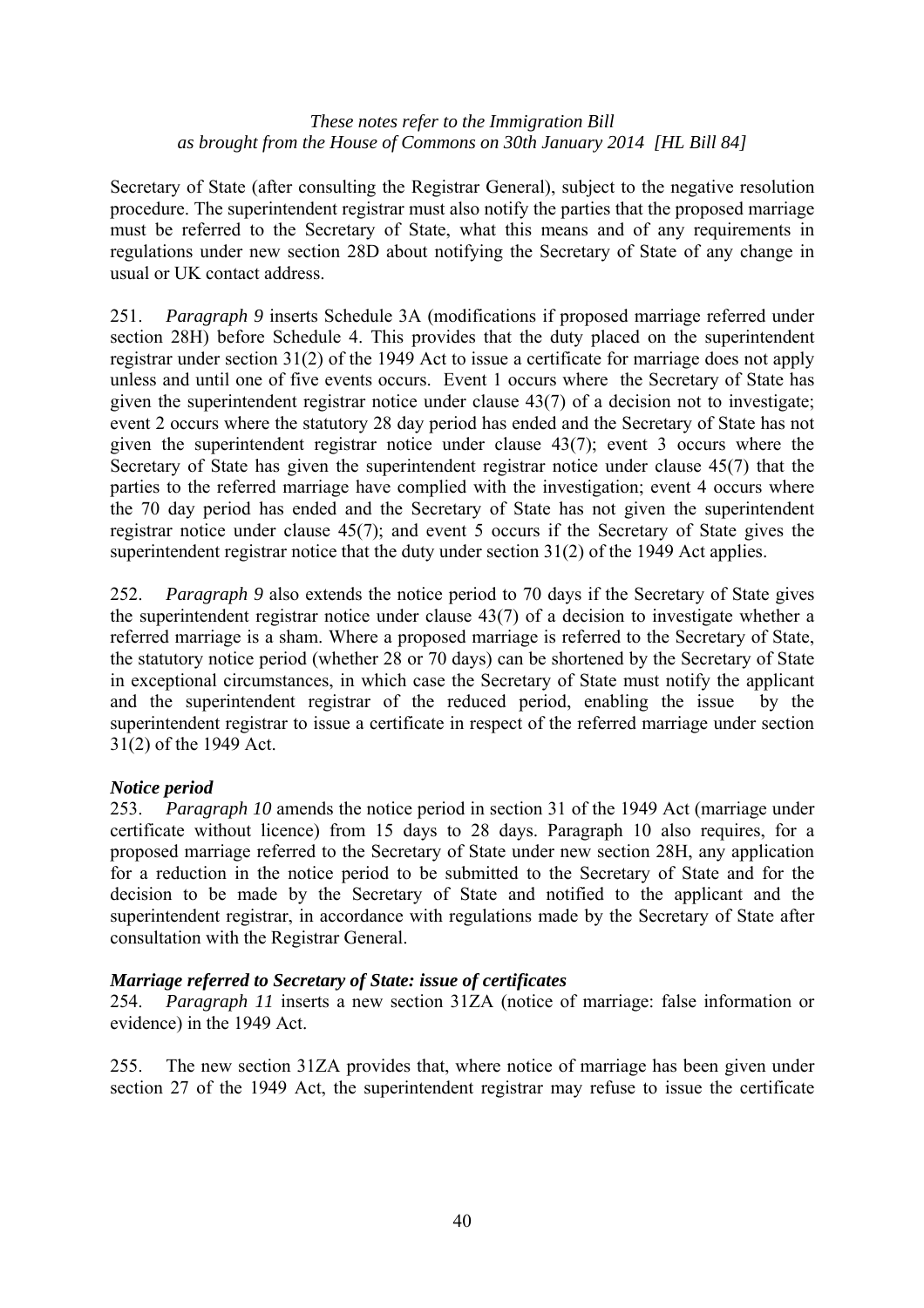where they have reasonable grounds for suspecting that an incorrect decision was made because false information or evidence was provided.

# *Certificates*

256. Paragraph 12 amends section 35 (marriage in registration district in which neither party resides) of the 1949 Act, to allow non-EEA nationals to marry in any Anglican place of worship that Church preliminaries would have allowed, notwithstanding that such couples must now complete civil rather than Church preliminaries.

### *One party resident in Scotland*

*257. Paragraph 13* provides that where one party is resident in England and the other party is resident in Scotland notice may be given in accordance with section 27 and the other provisions of the 1949 Act.

### *Proof of certain matters not necessary to validity of marriages*

258. *Paragraph 14* amends section 48 (proof of certain matters not necessary to validity of marriages) of the 1949 Act to include any of the five events listed in paragraph 2(2) to (6) of Schedule 3A (modification if proposed marriage referred under section 28H) of the 1949 Act.

#### *Regulations etc*

259. *Paragraph 15* provides that regulations or orders made under the 1949 Act may make provision for different cases.

#### *Offences*

260. *Paragraph 16* amends the relevant period in section 75 of the 1949 Act (offences relating to solemnization of marriages) from 15 days to 28 days.

#### *Relevant nationals*

261. *Paragraph 17* amends section 78 (interpretation of the 1949 Act) to add relevant definitions.

#### **Part 2: Civil Partnership**

#### *Introduction*

262. *Paragraph 18* provides that the Civil Partnership Act 2004 is amended as follows.

# *Supply of additional information and evidence*

263. *Paragraph 19* amends section 8 of the Civil Partnership Act 2004 to include in the declaration to be included with the notice of proposed civil partnership a statement that the proposed civil partner believes that all the information in the notice and the information and evidence supplied with it are true.

264. *Paragraph 20* inserts a new section 8A (additional information if party not relevant national) into the Civil Partnership Act 2004. Section 8A does not apply to a proposed civil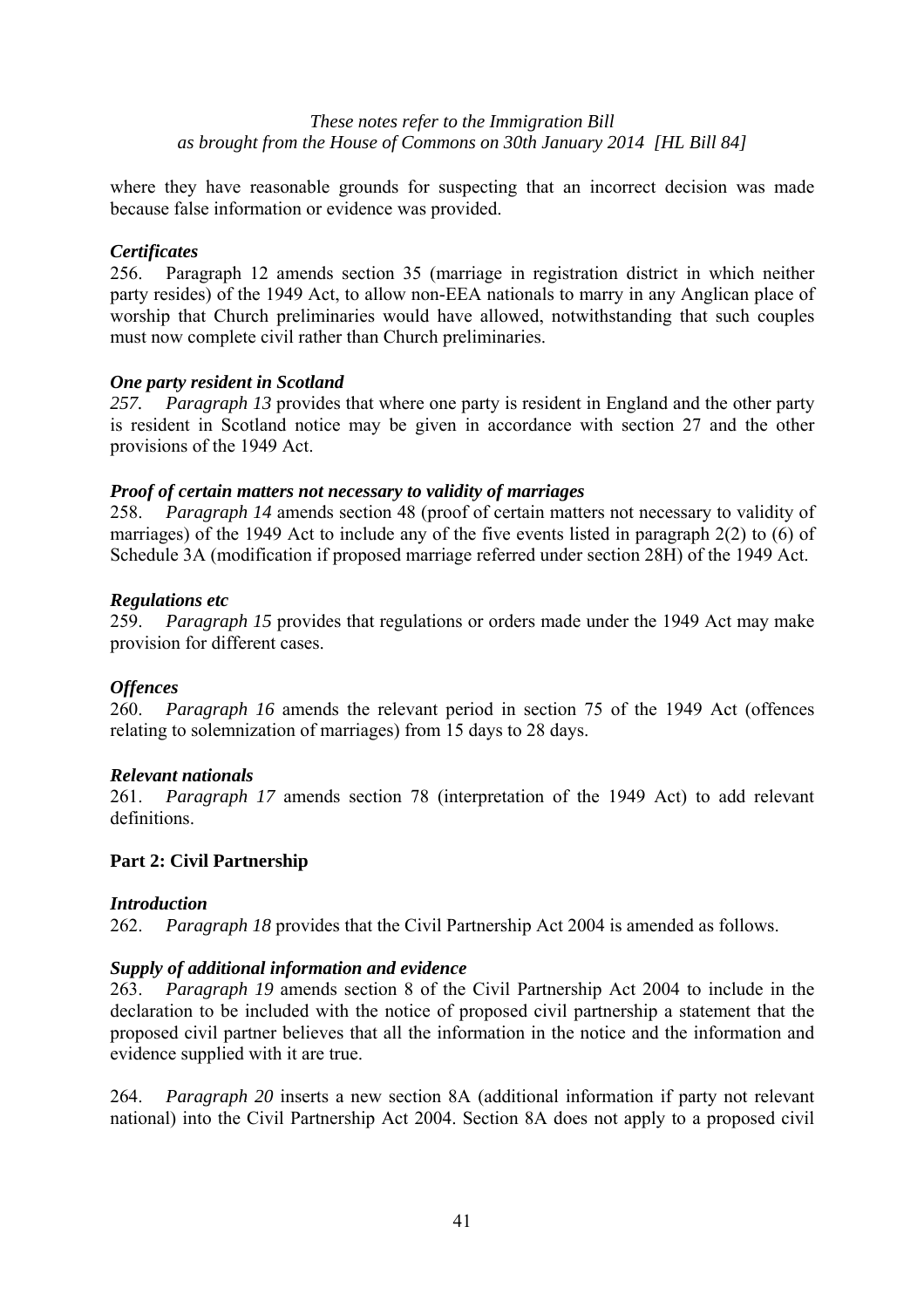partnership under Schedule 3 of the Civil Partnership Act 2004 (civil partnership between former spouses one of whom has changed sex). Where applicable, section 8A requires that, if either or both parties giving notice of a proposed civil partnership are not relevant nationals (British citizens, EEA nationals or Swiss nationals), they must declare that (i) they have the appropriate immigration status under clause 44(2) (and, if so, what that is); (ii) they have a relevant visa under clause 44(4) (and, if so, what that is); or (iii) they have neither the appropriate immigration status nor a relevant visa. Where either or both parties do not have the appropriate immigration status or a relevant visa, it also provides for the notice to be accompanied by a statement of their immigration position in the UK.

265. The new section 8A also requires that, where one or both parties has a relevant visa, both parties must provide specified photographs of themselves.

266. The new section 8A also requires, that where one or both parties declare that they have neither the appropriate immigration status nor a relevant visa, both parties must provide specified photographs of themselves; their usual address; if their usual address is outside the UK, an address in the UK at which they can be contacted by post; and information about any other names previously used, and any aliases previously or currently used.

267. *Paragraph 21* substitutes for section 9 (evidence) of the Civil Partnership Act 2004 a new section 9, new section 9A (additional evidence if party not relevant national), new section 9B (change of usual address or UK contact address), new section 9C (rejection of false information or evidence), new section 9D (amendment of notice and evidence provisions), new section 9E (specified evidence) and new section 9F (recording of information in the register: compliance with requirements).

268. The new section 9 (evidence) requires that a notice of proposed civil partnership under section 8 must be accompanied by evidence, specified in regulations made under the new section 9E, of the person's name and surname, date of birth, place of residence, nationality and whether the person has previously formed a civil partnership or been married and, if so, as to the ending of the civil partnership or marriage.

269. The new section 9A (additional evidence if party not relevant national) requires that, where either or both parties are not relevant nationals (British citizens, EEA nationals or Swiss nationals), a notice of proposed civil partnership under section 8 must be accompanied by evidence, specified in regulations made under the new section 9E, that they have the appropriate immigration status under clause 44(2) or a relevant visa under clause 44(4), if either is the case. Where the notice is not accompanied by this evidence, it requires the notice to be accompanied by specified photographs of both parties; their usual address and specified evidence of this; if their usual address is outside the UK, an address in the UK at which they can be contacted by post; and information about any other names previously used, and any aliases previously or currently used.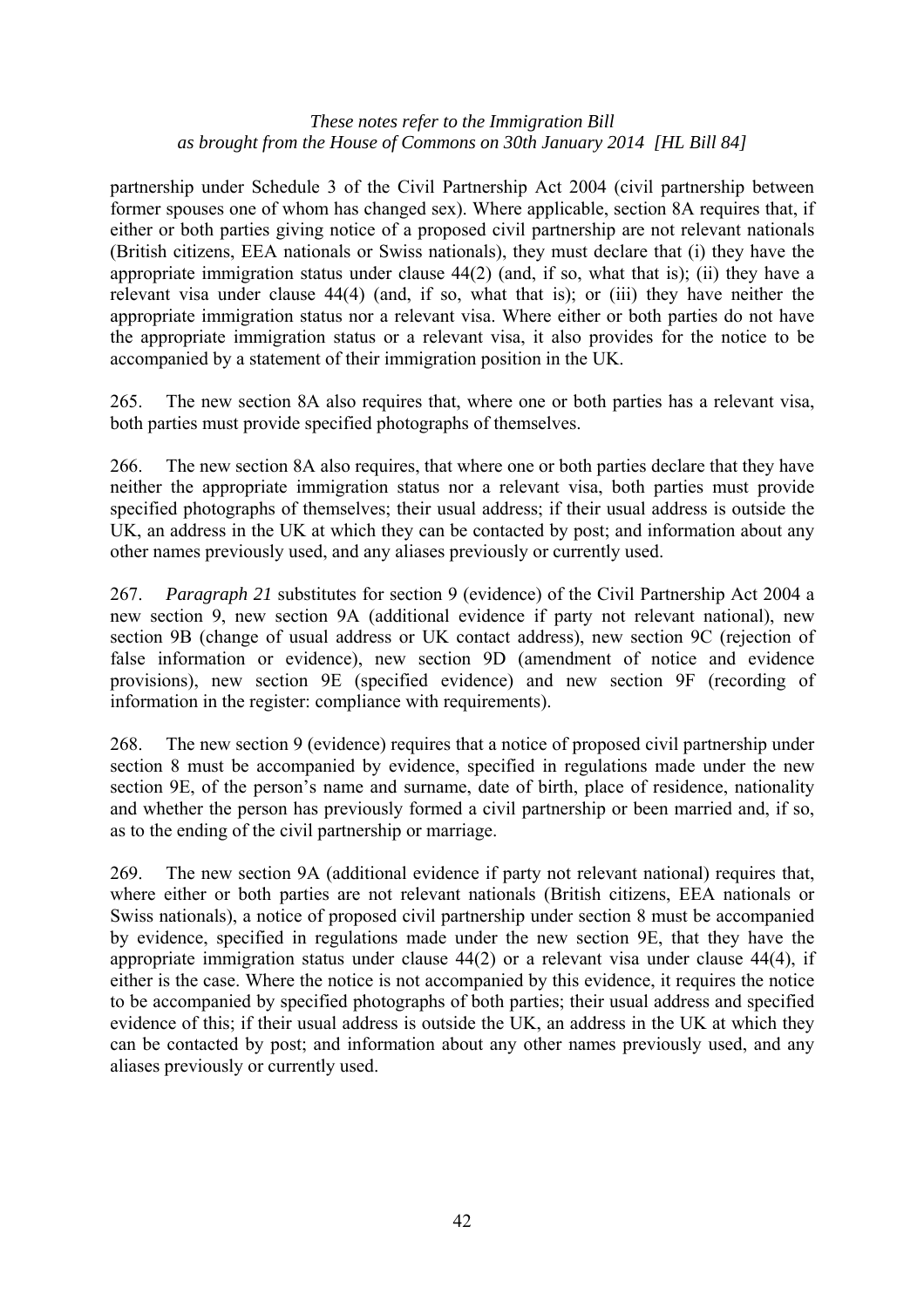270. The new section 9B (change of usual address or UK contact address) requires that, once notice has been given, any change of usual address or UK contact address (where such an address has been provided), must be notified by the couple to the Secretary of State, according to regulations.

271. The new section 9C (rejection of false information or evidence) provides that a registration authority may reject any information, photograph or evidence provided in giving notice under section 8 where they have reasonable grounds for suspecting that the information, photograph or evidence is false. If any information, photograph or evidence is rejected, the registration authority may proceed as if it had not been provided.

272. The new section 9D (amendment of notice and evidence provisions) provides that, subject to consultation with the Registrar General, the Secretary of State may by order amend the information or evidence required to give notice of civil partnership under section 8.

273. The new section 9E (specified evidence) provides for the Registrar General to make regulations, with the approval of the Secretary of State, about specified evidence for the purpose of section 9. It also provides that, subject to consultation with the Registrar General, the Secretary of State may make regulations about specified evidence for the purposes of new section 9A. The regulations under this clause may make provision for example for the kind of evidence to be supplied, the form in which it is to be supplied, and the manner in which it is to be supplied.

274. The new section 9F (recording of information in the register: compliance with requirements) instructs a registration authority not to enter information relating to a proposed civil partnership where various requirements imposed under the Civil Partnership Act 2004 (including, in particular, requirements inserted into that Act by the Bill) have not been complied with.

# *Notice period*

275. *Paragraph 22* increases the notice period in section 11 of the Civil Partnership Act 2004 (meaning of the "waiting period") from 15 days to 28 days.

276. *Paragraph 23* requires, for a proposed civil partnership referred to the Secretary of State under section 12A, any application for a reduction in the notice period to be submitted to the Secretary of State and for the decision to be made by the Secretary of State and notified to the applicant and the registration authority, in accordance with regulations made by the Secretary of State after consultation with the Registrar General.

# *Referral to the Secretary of State*

277. *Paragraph 24* inserts a new section 12A (referral of proposed civil partnership to Secretary of State) into the Civil Partnership Act 2004. This requires the registration authority, when notice of proposed civil partnership is given under section 8, to decide whether both parties to the proposed civil partnership are exempt persons under clause  $44(1)$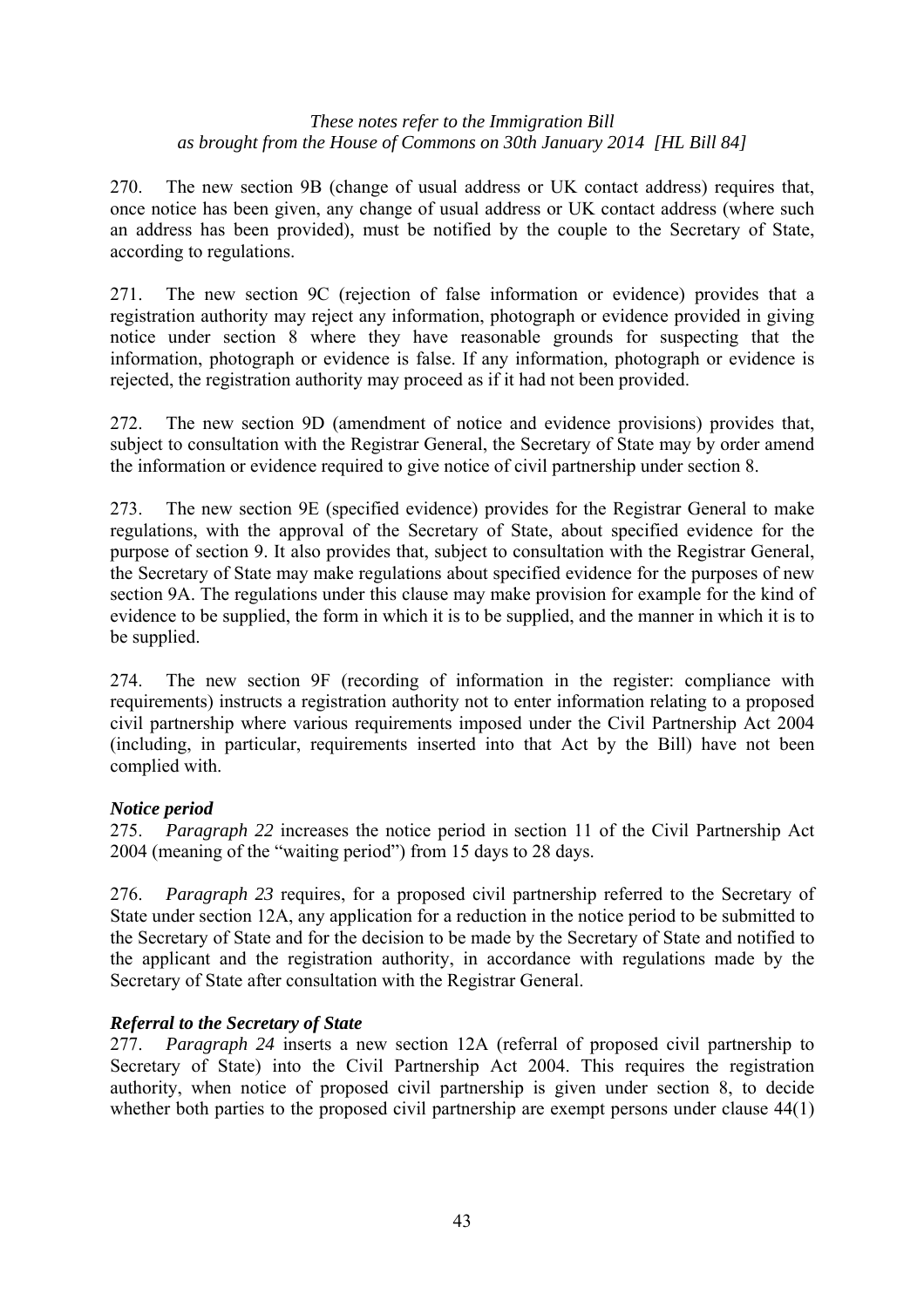(unless the civil partnership is one to which Schedule 3 of the Civil Partnership Act 2004 applies because it is between former spouses, one of whom has changed sex). Where the registration authority decides that one or both of the parties is not an exempt person, they must refer the proposed civil partnership to the Secretary of State. The registration authority must also refer the proposed civil partnership if one or both of the parties is not a British citizen, EEA national or Swiss national and evidence required under new section 9A(2) or (3) has not been provided. They must do so in accordance with regulations about the form, manner and timing of the referral (and the information to be included with it) made by the Secretary of State (after consulting the Registrar General). The registration authority must also notify the parties that the proposed civil partnership must be referred to the Secretary of State, what this means and how they must notify the Secretary of State of any change in usual or UK contact address.

278. *Paragraph 25* inserts Schedule 3A (modifications if proposed civil partnership referred under section 12A) after Schedule 3. This provides that the duty under section 14(1) on a registration authority to issue a civil partnership schedule does not apply unless and until one of five events occurs. Event 1 occurs where the Secretary of State has given the registration authority notice under clause 43(8) of a decision not to investigate; event 2 occurs where the statutory 28 day period has ended and the Secretary of State has not given the registration authority notice under clause 43(8); event 3 occurs where the Secretary of State has given the registration authority notice under clause 45(7) that the parties to the referred civil partnership have complied with the investigation; event 4 occurs where the 70 day period has ended and the Secretary of State has not given the registration authority notice under clause 45(7); and event 5 occurs if the Secretary of State gives the registration authority notice that the duty under section 14(1) of the Civil Partnership Act 2004 applies.

279. Paragraph 25 also extends the notice period to 70 days if the Secretary of State gives the registration authority notice under clause 43(8) of a decision to investigate a referred civil partnership as a sham. Where a proposed civil partnership is referred to the Secretary of State, the statutory notice period (whether 28 or 70 days) can be shortened by the Secretary of State in exceptional circumstances, in which case the Secretary of State must notify the applicant and the registration authority of the reduced period, enabling the registration authority to issue a certificate in respect of the referred civil partnership under section 14(1) of the Civil Partnership Act 2004.

# *Civil partnership referred to Secretary of State: issue of civil partnership schedule*

280. *Paragraph 26* inserts a new section 14A (notice of proposed civil partnership: false information or evidence) in the Civil Partnership Act 2004.

281. The new section 14A provides that, where notice of a proposed civil partnership has been given under section 8, the registration authority may refuse to issue the civil partnership schedule where there are reasonable grounds for suspecting that an incorrect decision was made because false information or evidence was provided.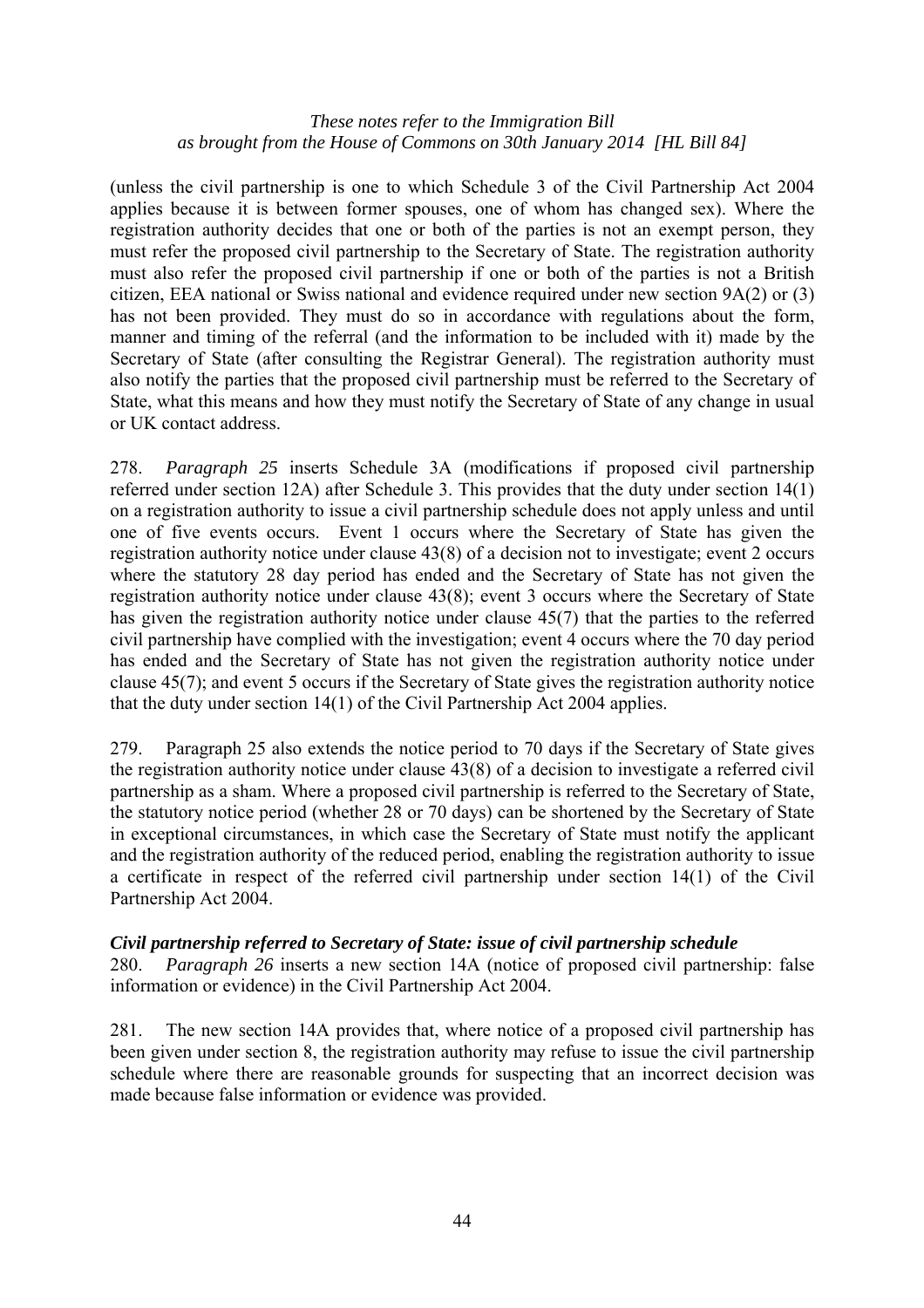# *The nationality requirement*

282. *Paragraph 27* amends section 30 of the Civil Partnership Act 2004 to insert a new section 30A (relevant nationals) which defines relevant national.

#### *Regulations and orders*

283. *Paragraph 28* amends section 36 of the Civil Partnership Act 2004 to provide for regulations and orders concerning civil partnerships made under the new provisions inserted by the Bill to be made by the Secretary of State in consultation with the Registrar General and subject to the affirmative or negative resolution procedure.

### *Proof of certain matters not necessary to validity of civil partnership*

284. *Paragraph 29* amends section 52 (proof of certain matters not necessary to validity of civil partnership) of the Civil Partnership Act 2004 to include any of the five events listed in paragraph 2(2) to (6) of Schedule 3A (modification if proposed civil partnership referred under section 12A) of the Civil Partnership Act 2004.

### **Clause 48: Extension of scheme to Scotland and Northern Ireland**

285. *Subsection (1)* provides an order-making power to make such provision as the Secretary of State considers appropriate to extend the referral and investigation scheme to proposed marriages and civil partnerships in Scotland and Northern Ireland. The order is subject to the affirmative resolution procedure (see clause 67(2)).

286. *Subsection (2)* provides that an order under this clause can make provision having a similar effect to that made by clause 53 (requirement as to giving notice of marriage or civil partnership); Schedule 4 (which contains amendments to the 1949 Act and Civil Partnership Act 2004 relating to referrals under the scheme); or Parts 1, 2 and 4 of Schedule 6 (disclosure of information for immigration purposes); can confer functions on any person; and can amend, repeal or revoke any enactment.

287. *Subsection (3)* provides that an order under this clause can impose on registration officials and registration authorities in Scotland and Northern Ireland a duty of referral to the Secretary of State under the scheme.

288. *Subsection (4)* provides that an order under this clause may not impose a duty or confer a function on Scottish Ministers or the Northern Ireland Executive.

289. *Subsection (5)* defines particular terms used in this clause.

# **Clause 49: Supplementary provision**

290. *Subsection (1)* provides that the clause applies if the referral and investigation scheme is extended by an order under clause 48.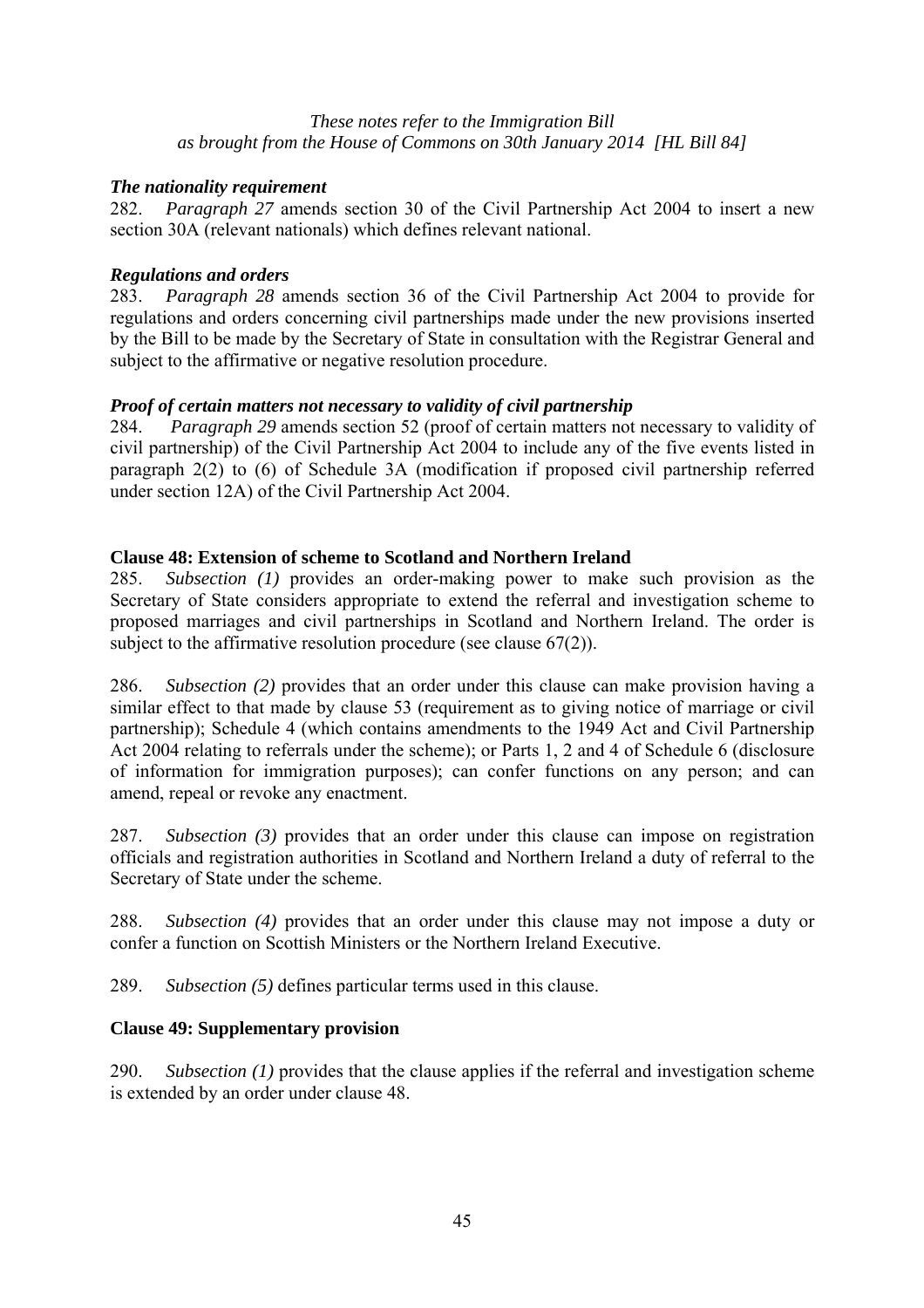291. *Subsection (2)* provides for administrative regulations to be made by the Secretary of State in relation to the application of the scheme for a) proposed marriages and civil partnerships in Scotland and b) proposed marriages and civil partnerships in Northern Ireland, in so far as the scheme is extended to Scotland and Northern Ireland.

292. *Subsection (3)* defines administrative regulations as those made under Schedule 5 (Sham marriages and civil partnership: administrative regulations).

293. *Subsection (4)* provides an order-making power for the Secretary of State to make provision about a) the information or b) the evidence that must or may be given in relation to proposed marriages or civil partnerships under the law of Scotland or Northern Ireland, in cases where one or both of the parties is not a relevant national. The order is subject to the affirmative resolution procedure (see clause 67(2)).

294. *Subsection (5)* provides that an order under subsection (4) may amend, repeal or revoke any enactment.

295. *Subsection (6)* provides an order-making power for the Secretary of State to specify 'other immigration purposes' for which information may be disclosed in the event that an extension order makes provision for the disclosure of information for immigration purposes.

296. *Subsection (7)* requires the Secretary of State to consult the Registrar General for Scotland and Registrar General for Northern Ireland before making any regulations or an order under this clause.

297. *Subsection (8)* applies the definitions in clause 48 to expressions used in this clause and in Schedule 5 (Sham marriage and civil partnership: administrative regulations).

# **Schedule 5: Sham Marriage and Civil Partnership: Administrative Regulations**

# *Introduction*

298. *Paragraph 1* provides that the Schedule sets out the kinds of regulations which can be made by the Secretary of State under clause 49. It also includes definitions used in this Schedule.

# *Notices*

299. *Paragraph 2* provides for the Secretary of State to make regulations about the giving of relevant notices and when a relevant notice is presumed to have been received.

# *Evidence*

300. *Paragraph 3* provides for the Secretary of State to make regulations about the supply of evidence in accordance with a relevant evidence provision. The regulations under this section may make provision for example for the kind of evidence to be supplied, the form in which it is to be supplied, and the manner in which it is to be supplied.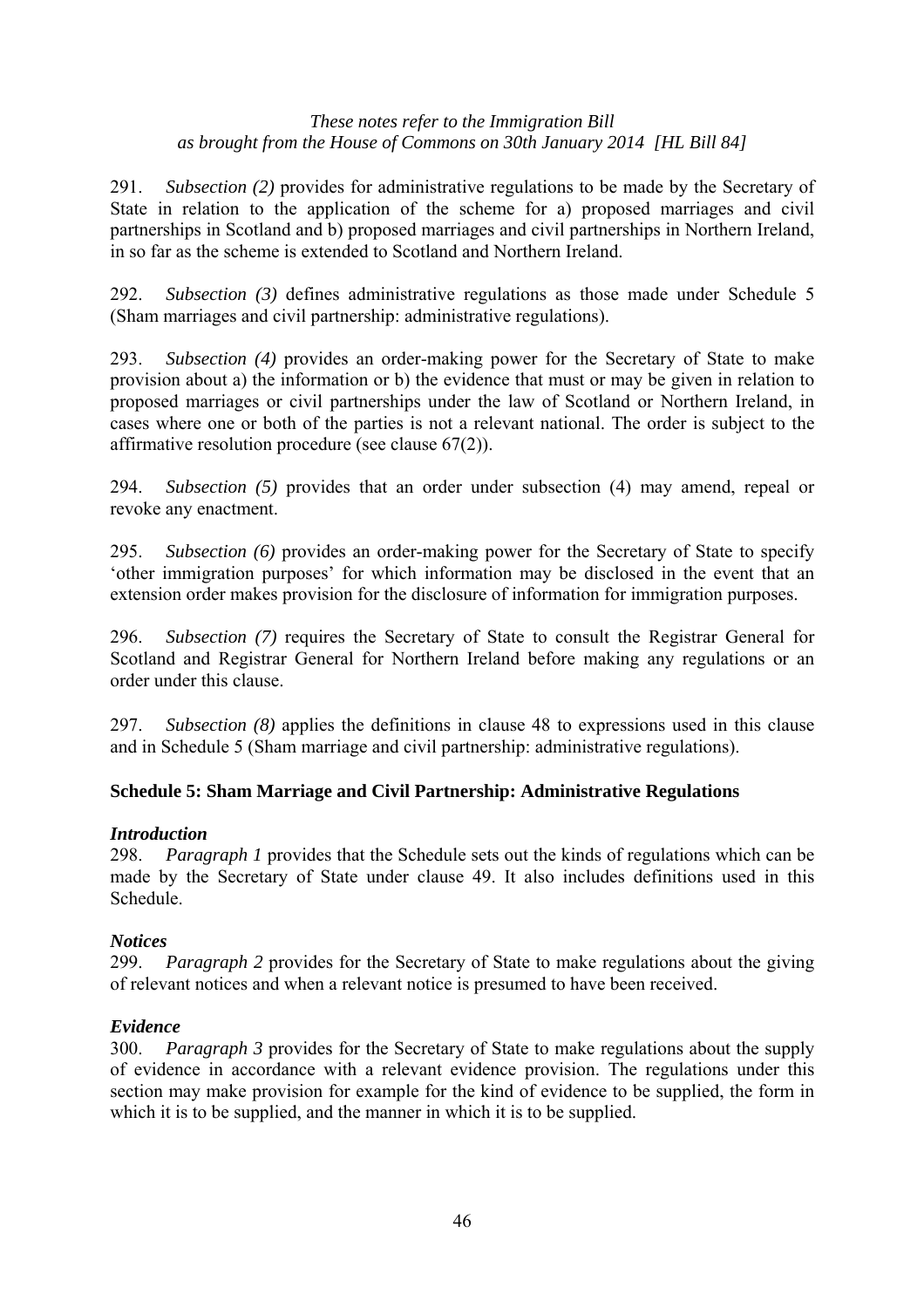# *Change of address*

301. *Paragraph 4* provides for the Secretary of State to make regulations about any change of usual address; UK contact address and any change of UK contact address (where such an address has been provided); and evidence of any address notified. Regulations under this section may also impose a requirement on a person and make provision for the rejection of information or evidence if there are reasonable grounds to suspect it is false.

# *Referral*

302. *Paragraph 5* provides for the Secretary of State to make regulations requiring a person who has a duty to refer a marriage or civil partnership notice to comply with certain requirements, in particular relating to the form, manner or timing of the referral and information, photographs or evidence to be included with the referral. Paragraph 5 also provides for regulations to be made about the information to be provided to the parties about the effects of the referral and of any requirements under regulations made under paragraph 4.

# *Applications for shortening of waiting period*

303. *Paragraph 6* provides for the Secretary of State to make regulations about the making and granting of applications for the shortening of a waiting period in cases where a proposed Scottish or Northern Ireland marriage or civil partnership is referred to the Secretary of State.

# **Chapter 2: Sham Marriage and Civil Partnership**

# **Clause 50: Meaning of "sham marriage" and "sham civil partnership"**

304. This clause amends the 1999 Act.

305. *Subsection (2)* substitutes a new section 24(5) in the 1999 Act, which contains a new definition of "sham marriage." This is a marriage in which either or both of the parties is not a relevant national (British citizen, EEA national or Swiss national); there is no genuine relationship between the parties; and either or both of the parties is entering into the marriage to avoid the effect of UK immigration law (which is defined to include the regulations concerning the free movement rights of EEA nationals) or the Immigration Rules.

306. *Subsection (3)* substitutes a new section 24A(5) in the 1999 Act, which contains a new definition of "sham civil partnership" in similar terms to that of "sham marriage" contained in the new section 24(5).

# **Clause 51: Duty to report suspicious marriages and civil partnerships**

307. This clause amends the 1999 Act.

308. *Subsection (2)* amends section 24 of the 1999 Act so that the duty conferred on registration officials to report suspected sham marriages to the Secretary of State applies in respect of information received in advance of a person giving notice of marriage.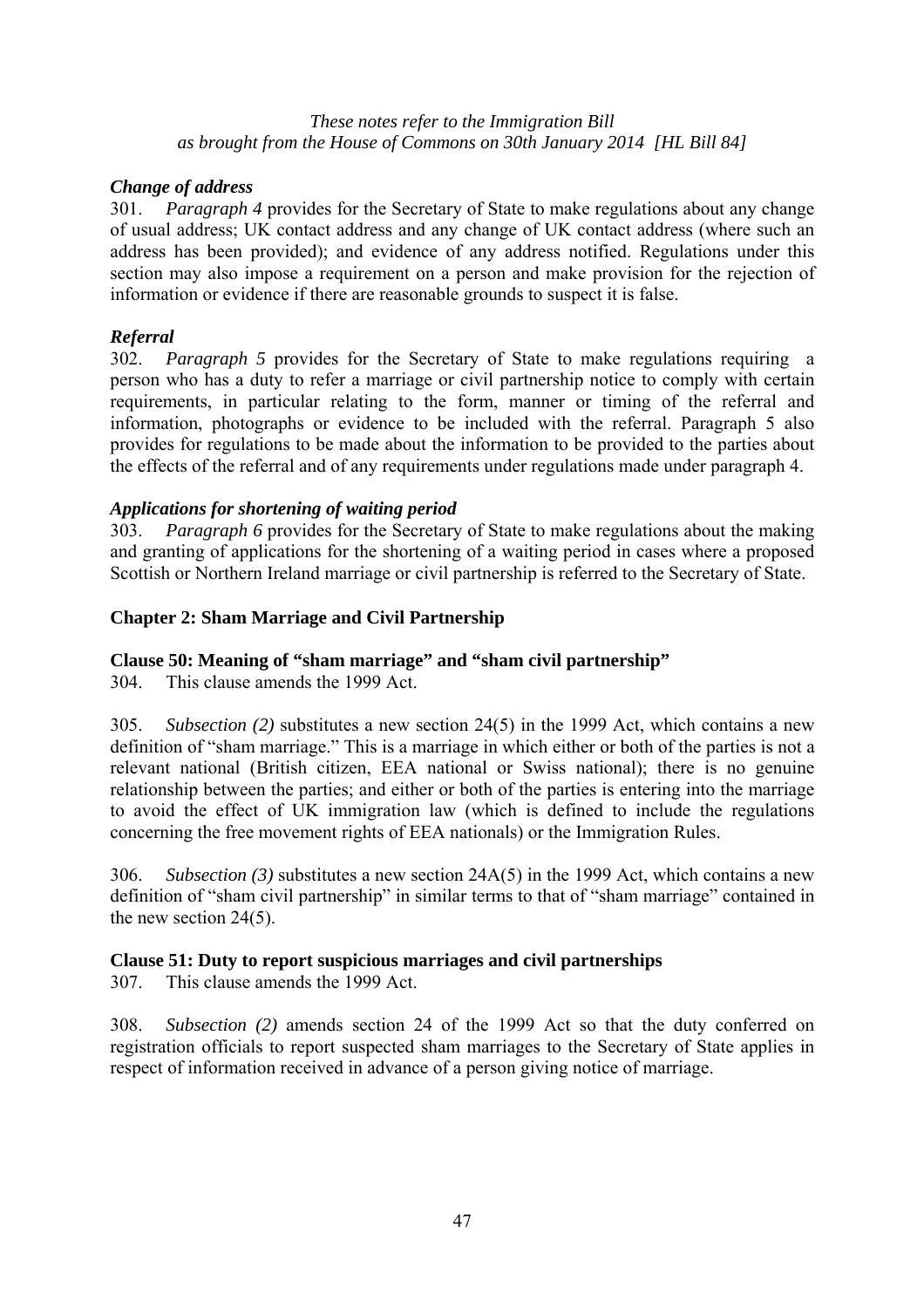309. *Subsection (3)* amends section 24A of the 1999 Act so that the duty conferred on an authorised person within the meaning of the Civil Partnership Act 2004 to report suspected sham civil partnerships to the Secretary of State applies in respect of information received in advance of a person giving notice of civil partnership.

# **Chapter 3: Other Provisions**

# **Persons not relevant nationals etc: marriage on superintendent registrar's certificates**

# **Clause 52: Solemnization of marriage according to rites of Church of England**

310. This clause amends the 1949 Act.

311. *Subsection (2)* amends section 5 of the 1949 Act so that, where a couple wish to get married in the Anglican Church and one or both of them is not a relevant national (British citizen, EEA national or Swiss national), the banns process and the common licence process will not be available. In order to get married in the Anglican Church, they will have to obtain superintendent registrar's certificates (subject to the referral and investigation scheme where applicable), unless the provisions for the Archbishop of Canterbury's Special Licence or for Anglican preliminaries on board one of HM ships at sea apply.

312. *Subsections (3) and (4)* amend sections 8 and 16 of the 1949 Act so that, where a couple wish to get married in the Anglican Church following the publication of banns, or following the issue of a common licence, they will have to provide the minister (in the case of banns), or the person granting the common licence, with specified evidence that they are British citizens, EEA nationals or Swiss nationals.

# **Clause 53: Requirement as to giving notice of marriage or civil partnership**

313. *Subsection (1)* provides that section 19 of the 2004 Act (procedure for marriage in England and Wales) is amended in accordance with subsection (2) and subsection (3).

314. *Subsection (2)* substitutes for section 19(1) of the 2004 Act new subsections 19(1), (1A) and (1B). These provide that the requirement in section 19 to give notice of marriage at a designated register office applies to both parties to a proposed marriage where either of them is not a British citizen, EEA national or Swiss national, unless that non-EEA national is exempt from immigration control (and the notice of marriage is accompanied by specified evidence of this).

315. *Subsection (3)* defines particular terms used in the amended section 19.

316. *Subsection (4)* provides that Schedule 23 to the Civil Partnerships Act 2004 (immigration control and formation of civil partnerships) is amended in accordance with subsections  $(5)$  to  $(9)$ .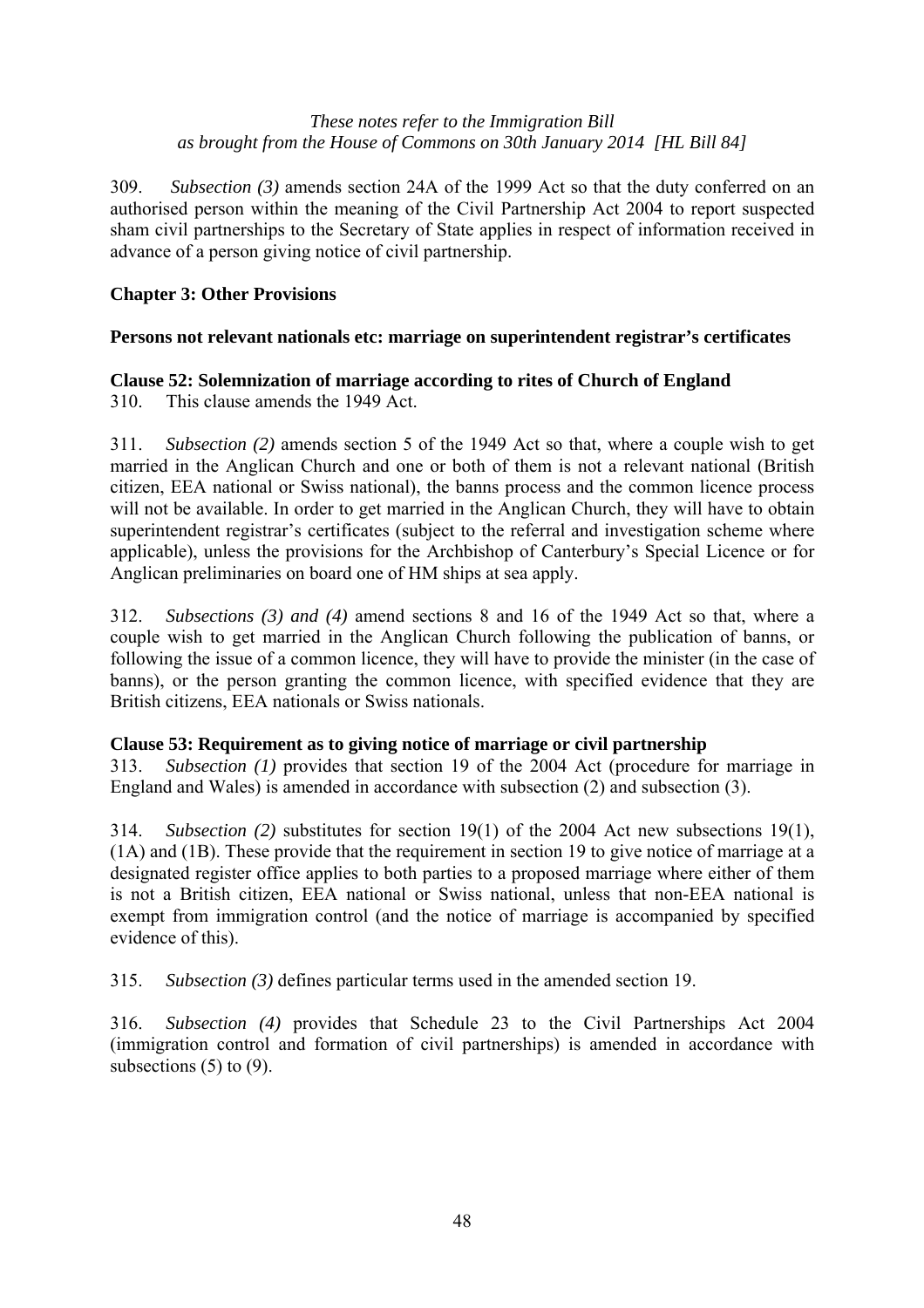317. *Subsection (5) and (6)*, together with the consequential amendments in subsections (7), (8) and (9), provide that the requirement in Part 1 of Schedule 23 to give notice of civil partnership at a designated register office applies to both parties to a proposed civil partnership where either of them is not a British citizen, EEA national or Swiss national or exempt from immigration control (and the notice of civil partnership is accompanied by specified evidence of this).

# **Clause 54: Information**

318. This clause gives effect to Schedule 6 (information).

# **Schedule 6: Information**

# Part 1: Disclosure of Information etc where proposed marriage or civil partnership **referred to Secretary of State**

319. In *paragraph 1, subparagraph (1)* provides that the paragraph applies if a superintendent registrar refers a proposed marriage to the Secretary of State under section 28H of the 1949 Act, or a registration authority refers a proposed civil partnership to the Secretary of State under section 12A of the Civil Partnership Act 2004.

320. *Subparagraph (2)* allows the Secretary of State to disclose relevant information, including supplying a document containing relevant information, to a registration official.

321. *Subparagraph (3)* defines the meaning of "relevant information" to include the fact that a proposed marriage or civil partnership has been referred; the names of the parties to the proposed marriage or civil partnership; any information included with the referral in accordance with regulations under section 28H of the 1949 Act or section 12A of the Civil Partnership Act 2004; the address of any party notified to the Secretary of State in accordance with the regulations; details of any immigration enforcement action taken by the Secretary of State in respect of a party to the proposed marriage or civil partnership; and details of any immigration decision taken by reference to the marriage or civil partnership.

# **Part 2: Disclosure of Information etc for immigration purposes etc**

# *Disclosures by registration officials*

322. In *paragraph 2, subparagraph (1)* allows a registration official to disclose any information or supply any document held to the Secretary of State or to another registration official for a purpose defined in subparagraph (2).

323. *Subparagraph (2)* provides for information to be disclosed for (a) immigration purposes and (b) purposes connected to the referral of proposed marriage and civil partnership notices.

324. *Subparagraph (3)* defines "immigration purposes" for the purpose of this paragraph.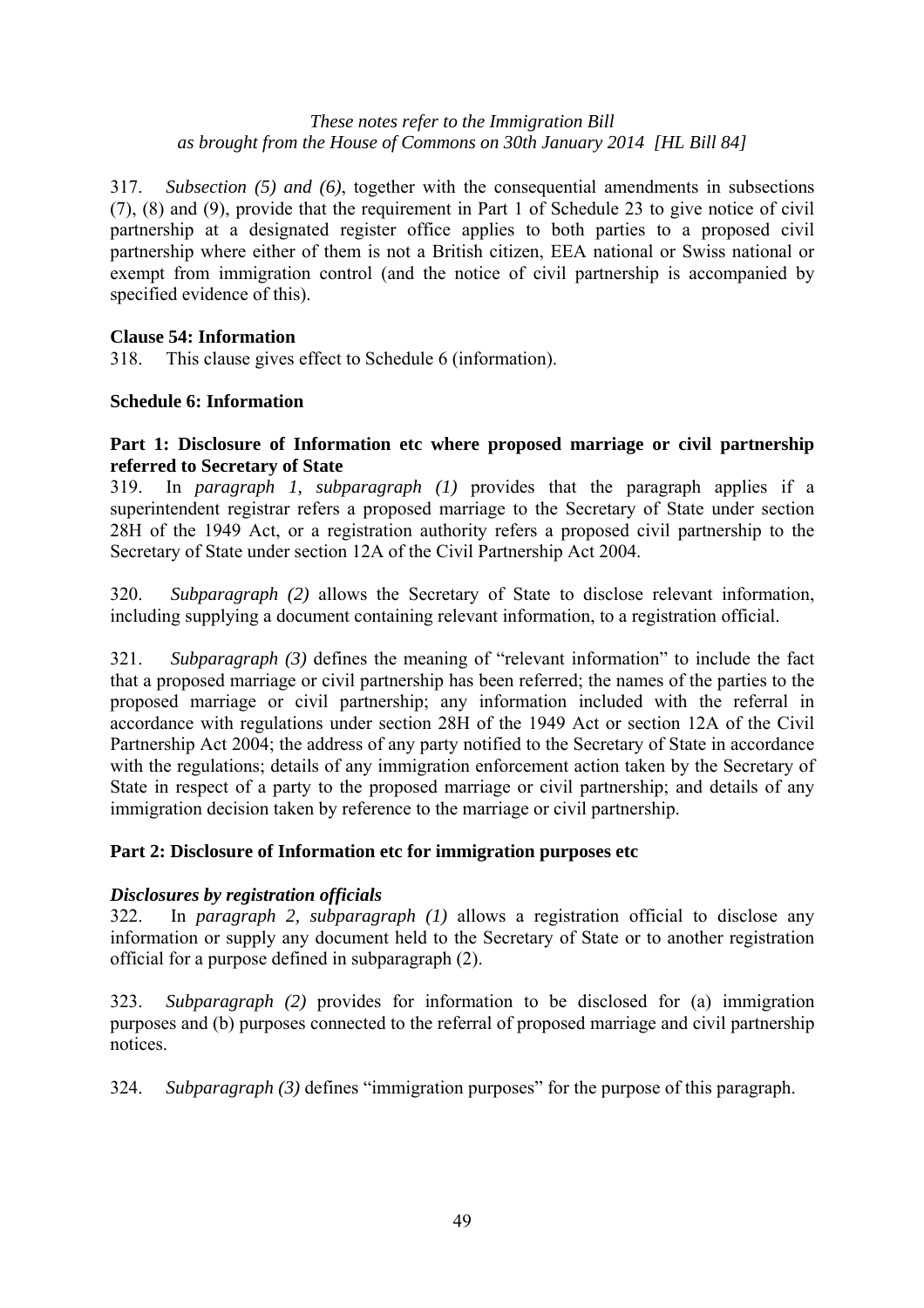325. *Paragraph 3* allows a registration official to disclose to another registration official that a suspicion about a marriage or civil partnership has been reported to the Secretary of State under section 24 or 24A of the 1999 Act and the content of that report.

# *Disclosures by the Secretary of State*

326. In *paragraph 4, subparagraph (1)* allows the Secretary of State to disclose any information or supply any document to a registration official for a specified verification purpose defined in subparagraph (2).

327. *Subparagraph (2)* defines specified "verification purposes" used in this paragraph, including the verification of information provided by a person giving notice of marriage or civil partnership; and the verification of the immigration status, and any suspected or actual involvement in immigration offences, of people who contact the registration service in connection with the exercise of a registration function.

328. *Subparagraph (3)* defines "relevant official" in this paragraph.

# **Part 3: Disclosure of Information etc for prevention of crime etc**

329. In *paragraph 5, subparagraph (1)* allows a registration official to disclose any information or supply any information to an eligible person or another registration official in England and Wales for the purpose of crime-fighting.

330. *Subparagraph (2)* provides for information to be disclosed for crime-fighting purposes if the conditions set out in subparagraphs (3) (Condition A) and (4) (Condition B) are met.

331. *Subparagraph (3)* provides that Condition A is met if the registration official has reasonable grounds for suspecting that a criminal offence has been, is being, or will be committed.

332. *Subparagraph (4)* provides that Condition B is met if the registration official discloses the information or supplies the document for the purpose of verification of information supplied to another registration official or assisting in the prosecution, investigation, detection or prevention of a criminal offence.

333. *Subparagraph (5)* defines "eligible person" in this paragraph.

# **Part 4: General Provisions**

# *Limitations on powers*

334. *Paragraph 6* limits powers under this Schedule and provides that this Schedule does not authorise (a) a disclosure in contravention of the Data Protection Act 1998 of personal data not exempt from those provisions or (b) a disclosure prohibited by Part 1 of the Regulation of Investigatory Powers Act 2000.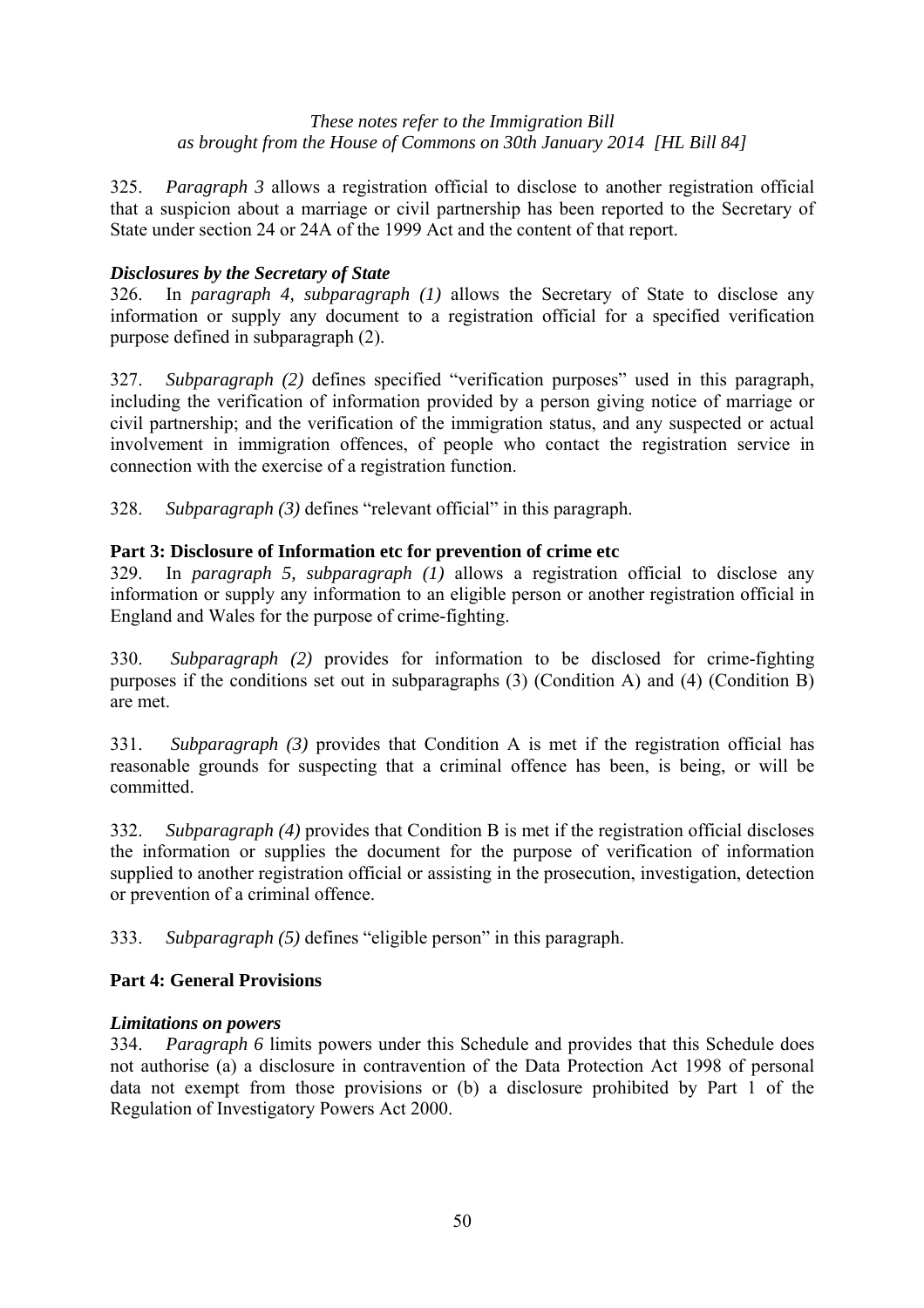# *No breach of confidentiality etc*

335. *Paragraph 7* provides for disclosure of information authorised by this Schedule not to breach obligations of confidence or restrictions on the disclosure of information.

# *Retention, copying and disposal of documents*

336. *Paragraph 8* permits a person who is supplied with a document under this Schedule to retain it, copy it or dispose of it in an appropriate manner.

# *Saving for existing powers*

337. *Paragraph 9* provides for no limit to be made on any other power to disclose information or supply documents.

# *Meaning of "registration official"*

338. *Paragraph 10* defines "registration official."

# **Clause 55: Regulations about evidence**

339. *Subsection (1)* provides a power for the Secretary of State to make regulations about evidence relevant to the determination, for the purposes of this Part, of whether a person is a relevant national under clause 44(1), whether a person has the appropriate immigration status under clause 44(2), and whether a person has a relevant visa under clause 44(4).

340. *Subsection (2)* contains a non-exhaustive list of the types of provision that may be included in the regulations. This includes for example provision about the kind of evidence which is to be supplied, the form in which evidence is to be supplied, and the manner in which evidence is to be supplied.

341. *Subsection (3)* requires the Secretary of State to consult the Registrar General before making any regulations under this clause.

342. *Subsection (4)* provides that in this clause evidence includes a photograph or other image.

# **Clause 56: Notices**

343. *Subsection (1)* provides a power for the Secretary of State to make regulations about the giving of notices under Part 4 and under the amendments made to the 1949 Act and the Civil Partnership Act 2004.

344. *Subsection (2)* provides that such regulations may in particular make provision about the circumstances in which notice is to be presumed to have been received by the person to whom it is given.

345. *Subsection (3)* requires the Secretary of State to consult the Registrar General before making any regulations under this clause.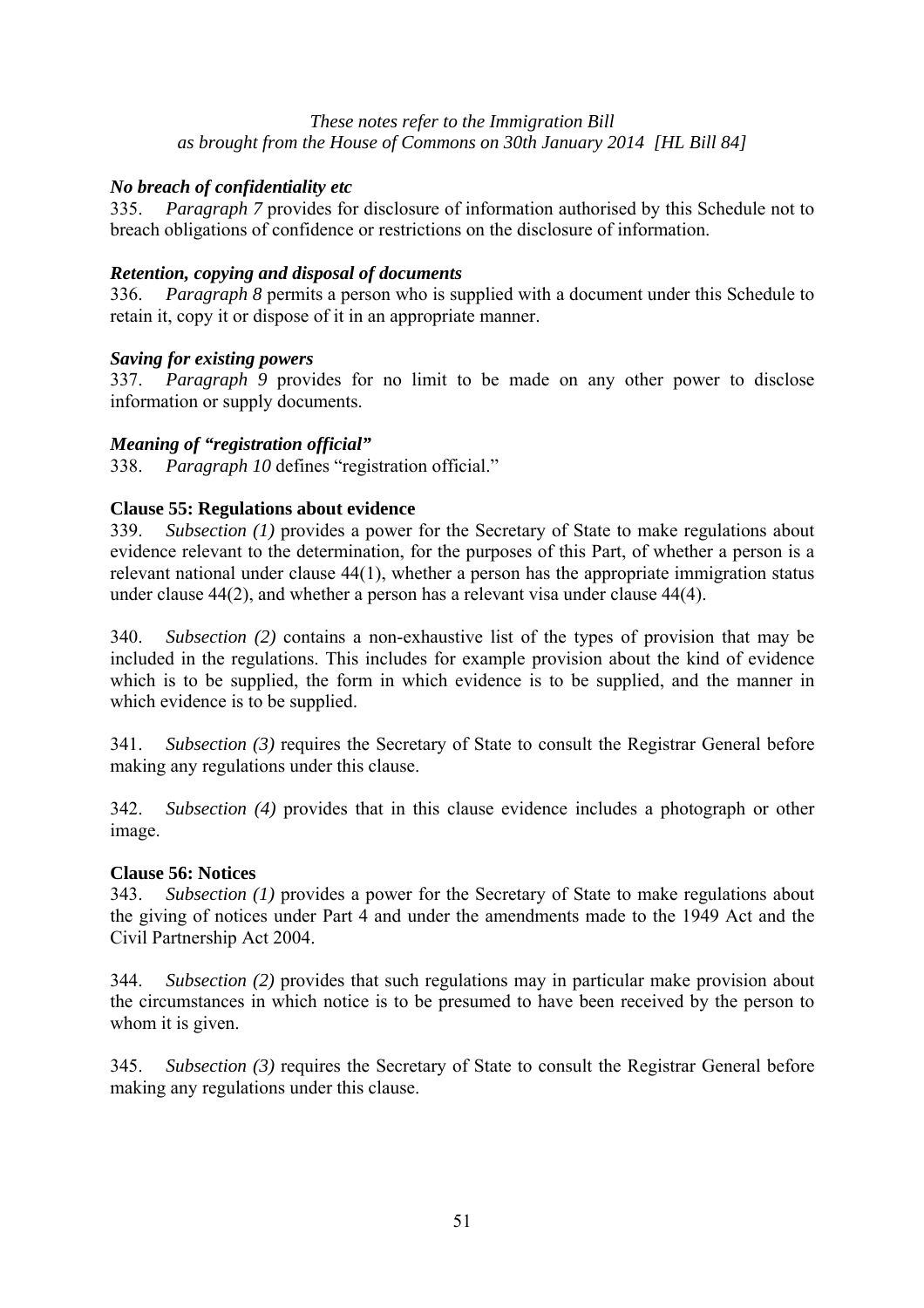# **Clause 57: Interpretation of this Part**

346. *Subsection (1)* defines particular expressions used in this Part.

347. *Subsections (2) to (5)* make provision on the interpretation of terms in this Part.

# **Part 5: Oversight**

# **Office of the Immigration Services Commissioner**

# **Clause 58: Immigration advisers and immigration service providers**

348. This clause provides that Schedule 7 has effect.

# **Schedule 7: Immigration advisers and immigration service providers**

349. *Paragraph 1* explains that this Schedule makes amendments to Part 5 of the 1999 Act, which provides for the regulation of immigration advisers and immigration services providers, including, in particular, the establishment of the Immigration Services Commissioner ("the Commissioner").

350. *Paragraph 2* concerns the Commissioner's power to exempt immigration advisers from registration.

351. *Paragraphs 2(1) and 2(2)* have the effect of removing the Commissioner's general power to exempt immigration advisers and service providers from the requirement to be registered and the consequential requirement to pay a fee to the Commissioner. The Commissioner currently uses this power to exempt advisers that do not charge for their services.

352. *Paragraph 3* concerns the waiver of fees for registration. It amends paragraph 5 of Schedule 6 to the 1999 Act to provide a new power for the Secretary of State to require or authorise the Commissioner to waive all or part of a registration fee in particular cases. The Government plans to use this power to require the Commissioner to waive the registration fee in relation to advisers who do not charge for their services.

353. *Paragraph 4* introduces a new duty on the Commissioner to cancel registration in certain circumstances (see paragraph 4(4)).

354. *Paragraph 4(1)* provides that where such cancellation is on the grounds that an adviser is no longer competent or is otherwise unfit, such a decision is appealable to the Tribunal under section 87(3) of the 1999 Act.

355. *Paragraph 4(2)* provides that the Commissioner's powers to determine complaints under paragraph 9(1)(a) of Schedule 5 to the 1999 Act are subject to the new duty to cancel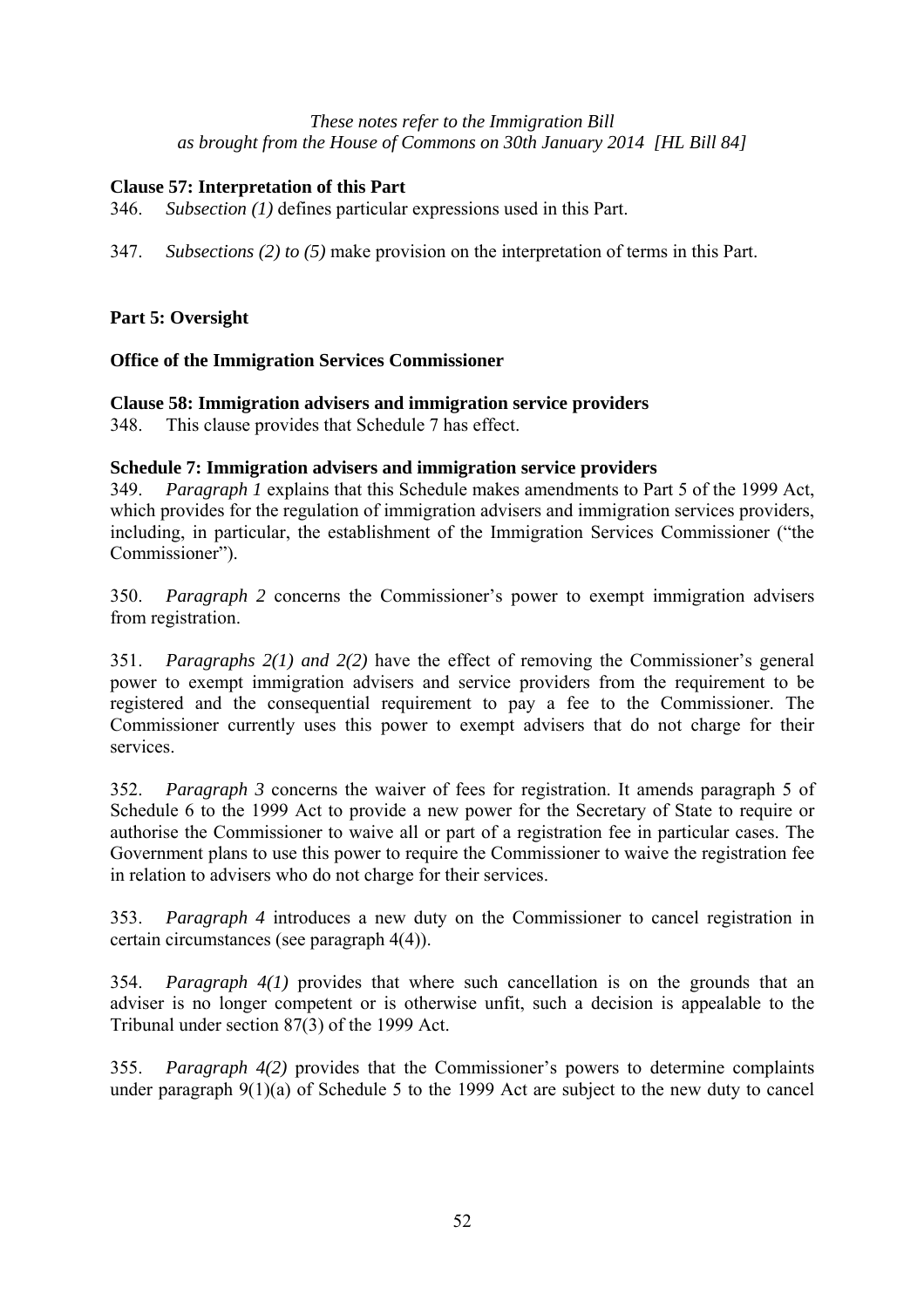the registration of a person the Commissioner considers to be no longer competent or otherwise unfit.

356. *Paragraph 4(3)* makes some changes to the Commissioner's power under paragraph 3 of Schedule 6 to the 1999 Act (to require registered advisers to apply for their registration to be continued) that are consequential on the new cancellation power.

357. *Paragraph 4(4)* inserts a new paragraph 4A into Schedule 6 to the 1999 Act. This requires the Commissioner to cancel a person's registration in the following circumstances: where the person asks for their registration to be cancelled; where the person concerned dies; where the organisation concerned is dissolved or wound up; where the person is convicted of certain immigration offences where the First-tier Tribunal directs the Commissioner to cancel a person's registration; and where the Commissioner considers that the person is no longer competent or is otherwise unfit to provide immigration advice and services.

358. *Paragraph 5* concerns the suspension of registration in certain circumstances.

359. *Paragraph 5(1) and (2)* make some changes to sections 84(3) and 87(4) of the 1999 Act that are consequential on paragraph 5(3) below.

360. *Paragraph 5(3)* inserts a new paragraph 4B into Schedule 6 to the 1999 Act. This provides that the Tribunal may, on an application made to it by the Commissioner, suspend a person's registration where the person is charged with the following: an offence involving dishonesty or deception; an indictable offence; or certain immigration offences. Under the new paragraph, the suspension will have effect until one of the following has occurred: the person is acquitted, the charge is withdrawn, the proceedings are discontinued or an order is made for the charge to lie on the file. Where the person is convicted, the suspension will continue to have effect until the Commissioner has cancelled the person's registration (in the cases where she is required so to do so) or decided whether or not to cancel it (where she needs to exercise judgement about whether they competent or fit). Persons suspended will, for the period of their suspension, not be treated as registered persons for the purposes of section 84 of the 1999 Act. The new paragraph also requires the Commissioner to record the suspension in the Commissioner's register of advisers and organisations and remove such records where applicable.

361. *Paragraph 6* inserts a new paragraph 4A after paragraph 4 of Schedule 5 of the 1999 Act. The purpose of this is to put beyond doubt that the Commissioner's powers include inspection of the activities of and business of registered persons.

362. *Paragraph 7(1)* amends section 89(2) of the 1999 Act to provide that the Tribunal may uphold a charge laid against an adviser who was registered at the time of an alleged breach of the code of practice or rules, but whose registration has since been cancelled.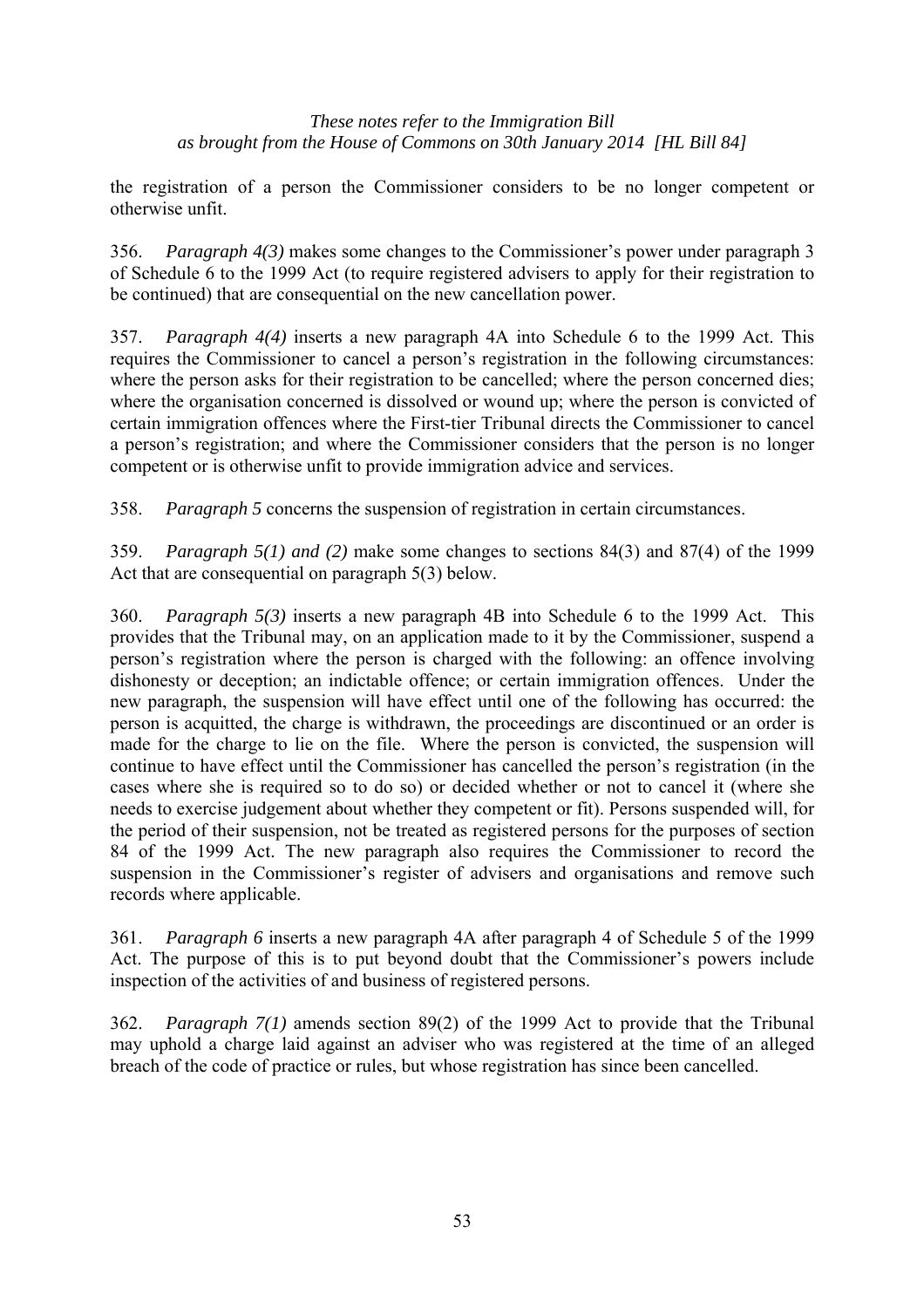363. *Paragraph 7(2) to (5)* make amendments to paragraphs 5(3) and 9 of Schedule 5 of the 1999 Act to provide that the Commissioner may investigate and determine complaints against an organisation that was registered at the time of an alleged breach of the code of practice or rules, but whose registration has since been cancelled.

364. *Paragraph 8* concerns the Commissioner's powers of entry.

365. *Paragraph 8(1)* omits the current paragraph 7 of Schedule 5 to the 1999 Act which sets out the existing power of entry in relation to complaints.

366. *Paragraph 8(2)* inserts a new paragraph 10A into that Schedule. This paragraph provides a modified framework for the Commissioner's power of entry in relation to noncriminal matters. The modifications are as follows: firstly, the power may only be given effect if the Commissioner obtains a warrant from a magistrate or, in Scotland, a sheriff. Secondly, the magistrate or sheriff may grant the warrant in relation to the exercise of any of the Commissioner's functions, not just the investigation of complaints. This means that it can be used for inspection purposes. Thirdly, a warrant may be granted in relation to private residences where they are being used or have been used to provide immigration advice or services. Fourthly, the power may be used to investigate complaints against an organisation that has had its registration cancelled. Fifthly, the sanction available to the Commissioner in relation to a person who fails without reasonable excuse to allow access to the premises is the cancellation of the person's registration. In other respects, the Commissioner's power of entry will remain substantially the same.

# **Clause 59: Police Ombudsman for Northern Ireland**

367. The Police Ombudsman for Northern Ireland ("PONI") was established under Part VII of the Police (Northern Ireland) Act 1998. This clause inserts new clauses 60ZB and 60ZC into that Act enabling the remit of PONI to be expanded to provide for the oversight of certain persons exercising specified enforcement functions in relation to immigration, asylum and customs matters in the Home Office.

368. *Subsection (1)* of new section 60ZB provides that the Secretary of State and PONI may enter into an agreement for the establishment of oversight and complaints procedures similar to those that apply in respect of the Police Service of Northern Ireland.

369. *Subsection (2)* provides a reserve power for the Secretary of State to establish oversight and complaints procedures by statutory instrument in the event that the Secretary of State and PONI are unable to reach an agreement.

370. *Subsection (3)* lists the persons who could be subject to PONI's oversight.

371. *Subsection (4)* provides a non-exhaustive list of the functions, which might be specified as "enforcement functions" in an agreement or order under subsection (1) and (2) of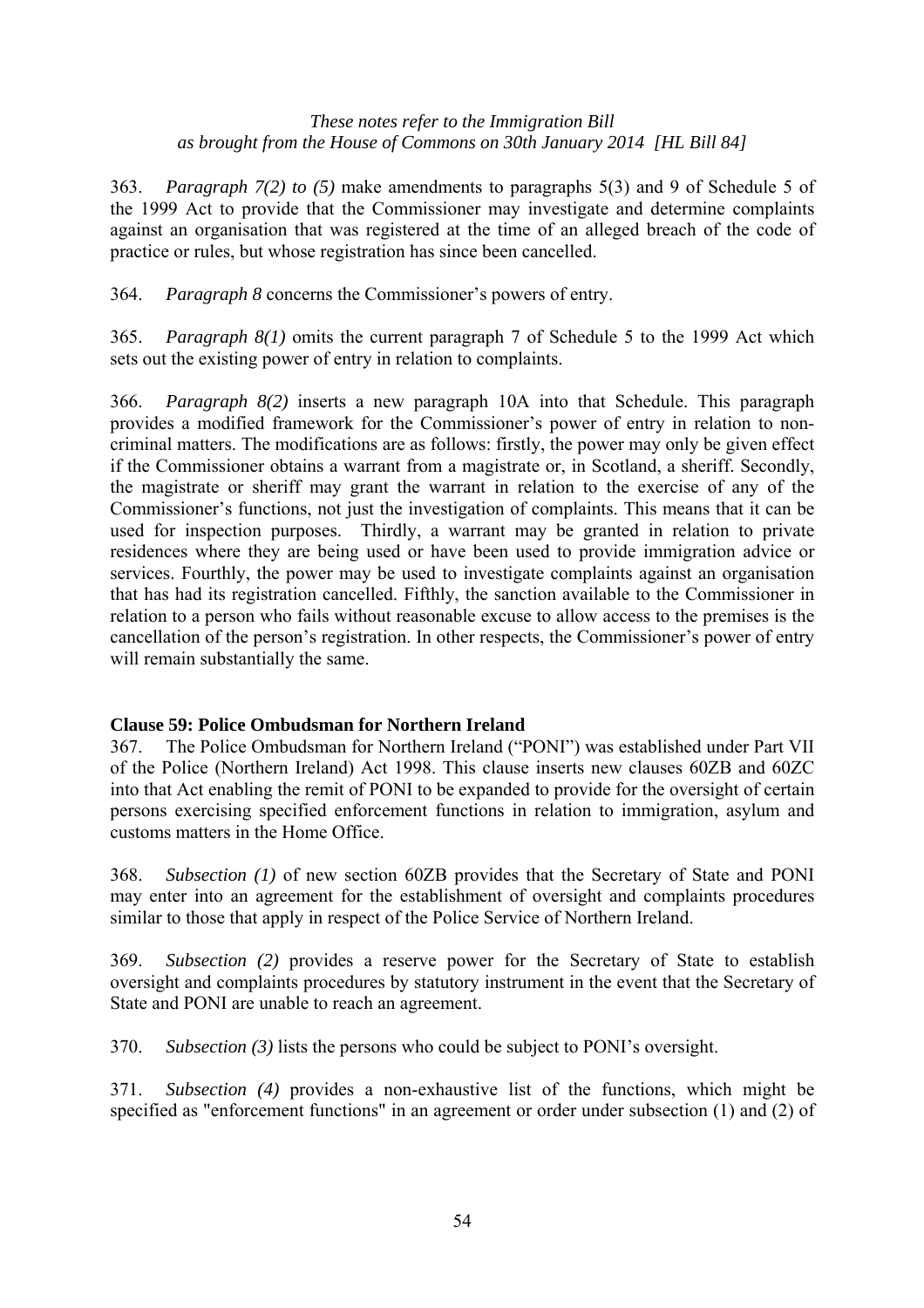section 60ZB, including powers of entry, powers to search persons or property, powers to seize or detain property, powers of arrest and detention and powers of examination.

372. *Subsection (5)* defines the meaning of "specified".

373. *Subsection (1)* of new section 60ZC provides that the Secretary of State must approve any variation or termination to the agreement.

374. *Subsection (2)* provides that the Secretary of State must consult with PONI and must consult with such other persons as he thinks appropriate before making any order under subsection (2) of section 60ZB.

375. *Subsection (3)* provides that an agreement or order under section 60ZB(1) or (2) may include provision for the Secretary of State to make payments to or in respect of the Ombudsman.

376. *Subsection (4)* provides that any agreement or order under section 60Z(1) or (2) relates only to the exercise of enforcement functions wholly or partly in Northern Ireland.

377. *Subsection (5)* provides that any agreement or order under section 60ZB(1) or (2) only relates to matters arising on or after the day on which the agreement or order is made.

378. *Subsection (6)* provides that the agreement or order made under section 60ZB(1) or (2) may not confer functions on PONI in relation to the exercise by any person of a function conferred on him by or under Part 8 of the Immigration and Asylum Act 1999, which relates to arrangements made in relation to detainee custody officers responsible for the exercise of escort and custodial functions over persons detained under paragraph 16 of Schedule 2 to the 1971 Act.

# **Part 6: Miscellaneous**

# **Clause 60: Deprivation of citizenship: conduct seriously prejudicial to the interests of the UK**

379. At present, the Secretary of State for the Home Department can deprive a person of their citizenship under section 40 of the 1981 Act. This can be done where either the individual has acquired it using fraud, false representation or concealment of a material fact  $(s40(3))$ ; or where she is satisfied that doing so is 'conducive to the public good'  $(s40(2))$  and the person would not be left stateless as a result (s40(4)).

380. *Subsection (1)* amends the 1981 Act to create a sub-category of cases which enables the Secretary of State to deprive, by order, a person of their British citizenship status regardless of whether or not it will render them stateless - where the individual has (i) acquired citizenship as a result of naturalisation and (ii) conducted themselves in a manner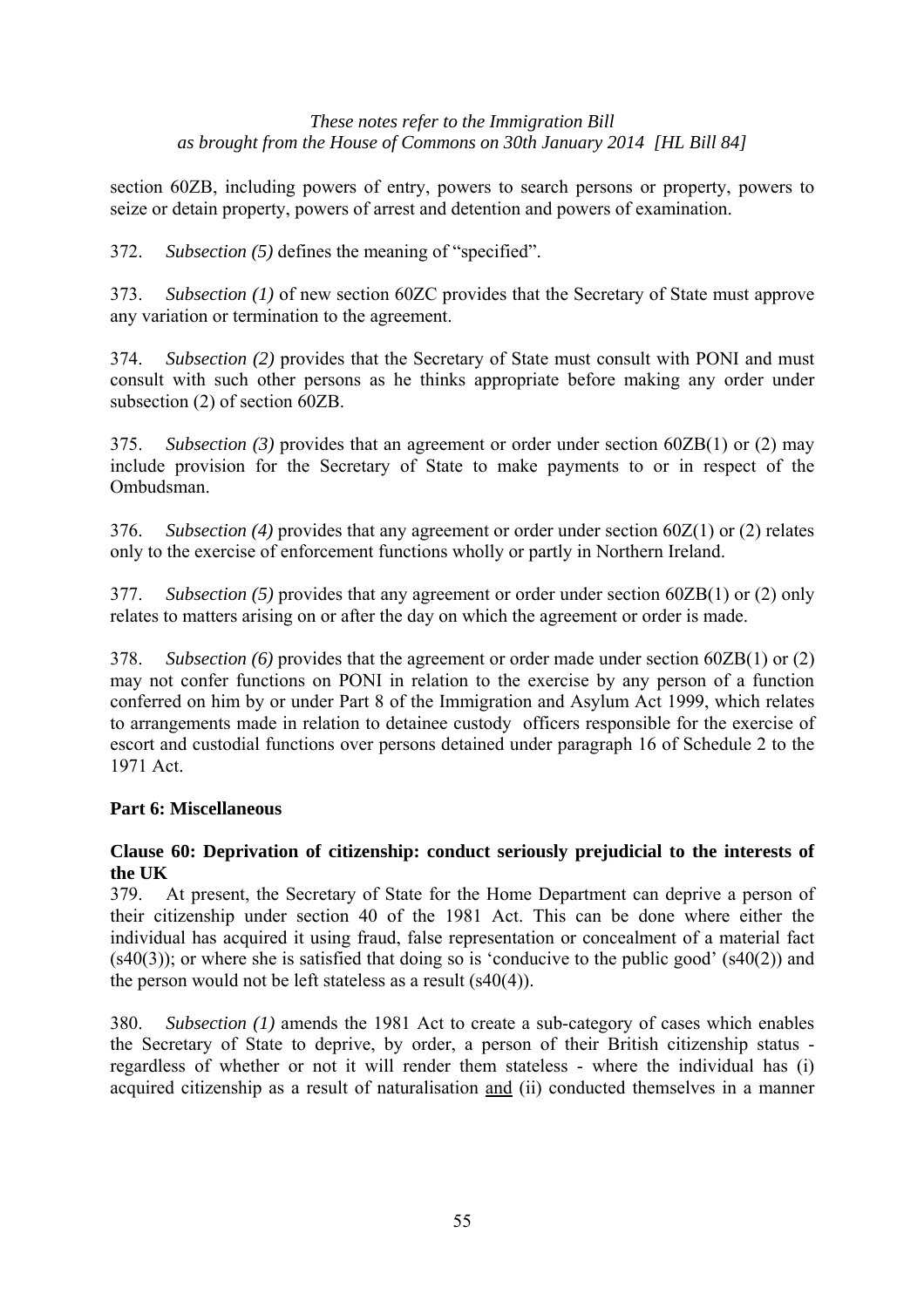seriously prejudicial to the vital interests of the UK (and so for this reason it is conducive to the public good to deprive that person).

381. The purpose of this provision is to qualify the existing provisions on deprivation so that in the most serious cases - such as those involving national security, terrorism, espionage or taking up arms against British or allied forces – individuals can still be deprived of their citizenship, where this has been acquired by means of naturalisation, without regard to whether or not it will render them stateless.

382. This provision is intended to be consistent with the 1961 UN Convention on the Reduction of Statelessness, which allowed states to declare on ratifying the Convention that they retain the right to deprive a person and render them stateless in specific circumstances. The UK ratified the Convention on 29th March 1966 and explicitly retained the right to deprive where the person had either " i) has, in regard of an express prohibition of Her Britannic Majesty, rendered or continued to render services to, or received or continued to receive emoluments from, another State, or ii) Has conducted himself in a manner seriously prejudicial to the vital interests of Her Britannic Majesty."

# **Clause 61: Embarkation checks**

383. This clause provides that Schedule 8 (embarkation checks) has effect.

# **Schedule 8: Embarkation checks**

# **Part 1: Functions Exercisable by Designated Persons**

#### *Examinations by designated person*

384. *Paragraph 2* of this Schedule allows for powers of examination exercisable by an immigration officer to be exercised by a designated person.

385. *Subparagraphs (1) and (2)* amend paragraph 3 of Schedule 2 to the 1971 Act to allow a "designated person" to exercise the power of examination in relation to any person who is embarking or seeking to embark in the UK.

386. *Subparagraph (3)* replaces subparagraph (1A) of paragraph 3 of Schedule 2 so that, whether the initial examination is undertaken by an immigration officer or designated person, a person so examined may be required by notice in writing given by an immigration officer, to submit to further examination.

#### *Information and Documents*

387. *Paragraph 3* of this Schedule amends paragraph 4 of Schedule 2 to the 1971 Act to enable a designated person to require information and documents relevant to an examination.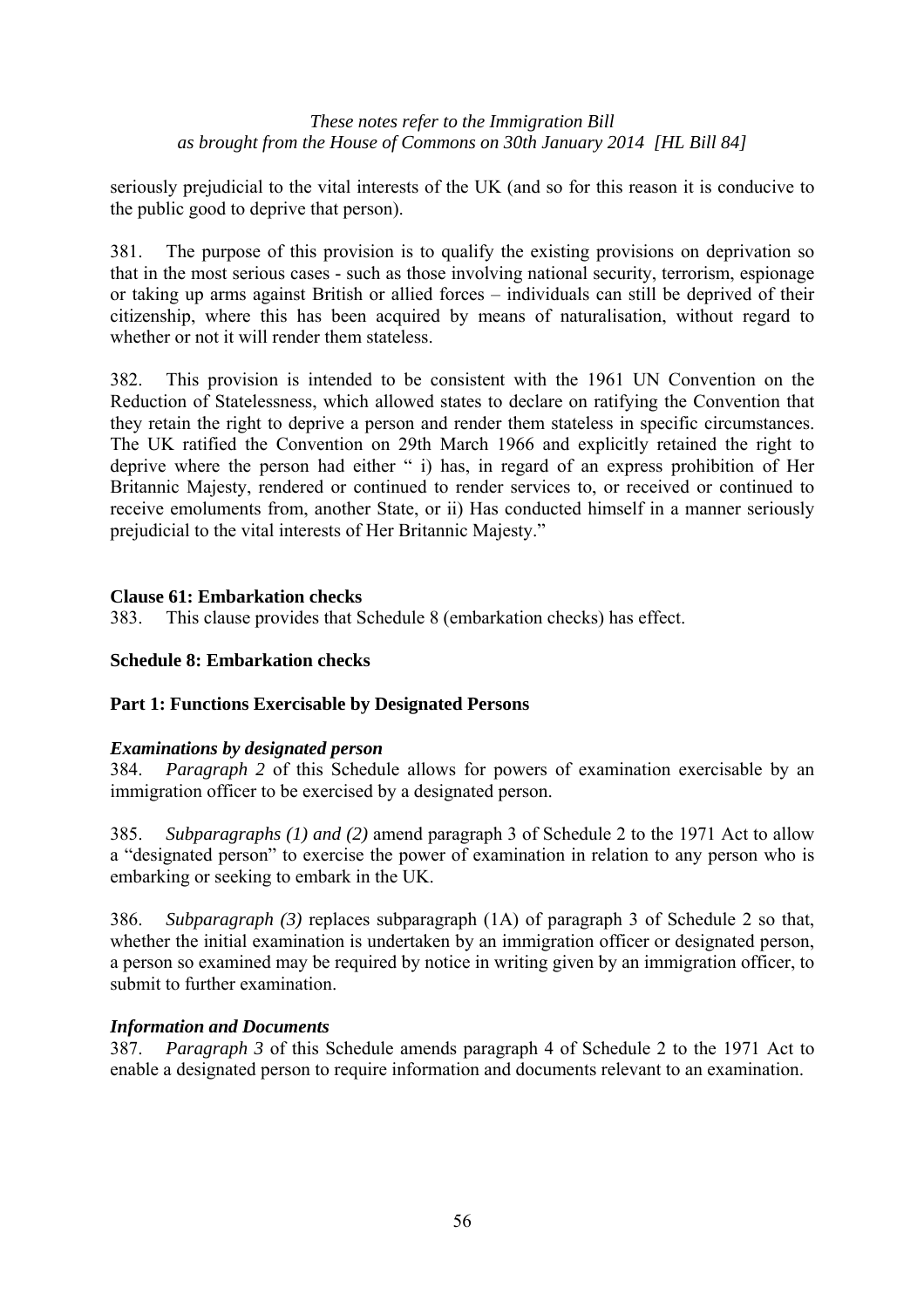388. *Subparagraph (2)* amends paragraph 4(1) of Schedule 2 so that a passenger examined under paragraph 3(1) is under a duty to provide the immigration officer or the designated person with all such information in his possession as that person may require for the purpose of either his, or any other person's, functions under that paragraph. So, a designated person can require such information as may be necessary to allow an immigration officer to locate the passenger in order to give him written notice that he is required to submit to further examination.

389. *Subparagraph (3)* amends paragraph 4(2) of Schedule 2 to require a person examined under paragraph 3, if so required by an immigration officer or a designated person, to produce a specified document or to declare whether they are carrying or have carried a document of a type which the immigration officer or designated person consider relevant for the purposes of the examination.

390. *Subparagraph (4)* amends paragraph 4(3) of Schedule 2 to confirm that an immigration officer can exercise the power of search set out in that paragraph, even if they did not commence the examination or require the person to produce documents under paragraph  $4(2)(b)$ .

391. *Subparagraph (5)* amends paragraph 4(4) of Schedule 2 to confirm that any immigration officer may exercise the power to examine and detain a passport or other document, even if they did not commence the examination. Where a passport or other document is produced or found in accordance with this paragraph, an immigration officer may examine it and detain it.

392. *Subparagraph (6)* inserts new paragraphs (4A) and (4B) into Schedule 2. New paragraph (4A) provides the power for a "designated person" to be able to examine and detain a passport or other document produced during the examination. Where this power is exercised, the designated person must deliver the said passport or document to an immigration officer as soon as reasonably practicable. The new paragraph (4B) provides for an immigration officer to treat a document delivered to him under this paragraph as though he had found the document himself under subparagraph 4(a), (b) or (c).

393. *Subparagraph (7)* amends paragraph 4(5) of Schedule 2 so that a passenger examined under paragraph 3 may be required to provide biometric information (in particular, fingerprints or features of the iris or any other part of the eye) to either an immigration officer or a designated person, where this is necessary to determine whether a passport or other document relates to that person.

# *Embarkation cards*

394. *Paragraph 4* of this Schedule amends paragraph 5 of Schedule 2 to the 1971 Act to enable the Secretary of State to make provision by order to require passengers embarking in the UK to produce embarkation cards to a designated person.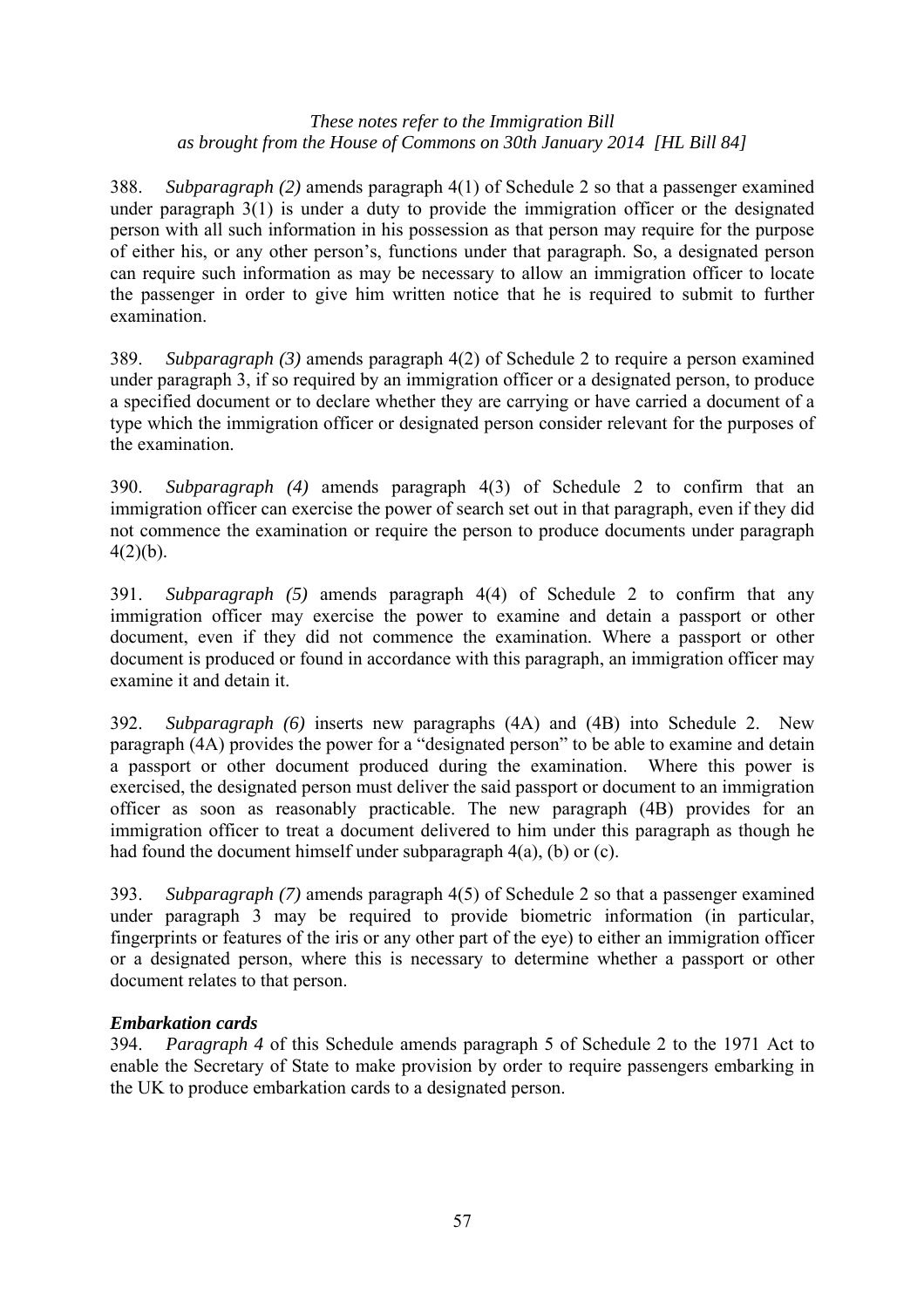# *Designations*

395. *Paragraph 5* of this Schedule inserts new paragraph 5A in Schedule 2 to the 1971 Act to make provision in relation to designated persons.

396. New paragraph 5A(2) of Schedule 2 to the 1971 Act provides that a designation will be subject to such limitations as may be specified in the designation.

397. New paragraph 5A(3) sets out that a limitation under subparagraph (5A)(2) may in particular relate to the functions that are exercised by that designated person.

398. New paragraph 5A(4) provides that a designation may be permanent or for a specified period and may in either case be withdrawn or varied.

399. New paragraph 5A(5) provides that the power to designate, or to withdraw or vary a designation, is exercised by the Secretary of State giving notice to the person in question.

400. New paragraph 5A(6) provides that the Secretary of State may designate a person under this paragraph only if satisfied that the person is capable of effectively carrying out the functions that are exercisable by virtue of the designation, has received adequate training in respect of the exercise of those functions, and is otherwise a suitable person to exercise those functions.

# *Directions to carriers and operators of ports*

401. *Paragraph 6* inserts new paragraph 5B in Schedule 2 to the 1971 Act to enable the Secretary of State to direct carriers and port operators to make specified arrangements for the exercise of functions by designated persons.

402. New paragraph 5B(1) makes provision for the Secretary of State to direct carriers or port operators to make arrangements for "designated persons" to exercise a specified function in relation to persons of a specified description. So a carrier or port operator may be required to make arrangements for designated persons to exercise the power of examination in respect of embarking passengers travelling on a specified route, or from a specified port.

403. New paragraph 5B(2) provides that such a direction must specify the port where, and the date (or dates) and time (or times) when a function is to be exercised under the arrangements.

404. New paragraph 5B(3) requires a direction under this paragraph to be given in writing.

405. New paragraph 5B(4) provides that a direction given under this paragraph may specify a description of persons by reference to destination, route, date and time of travel to which it applies.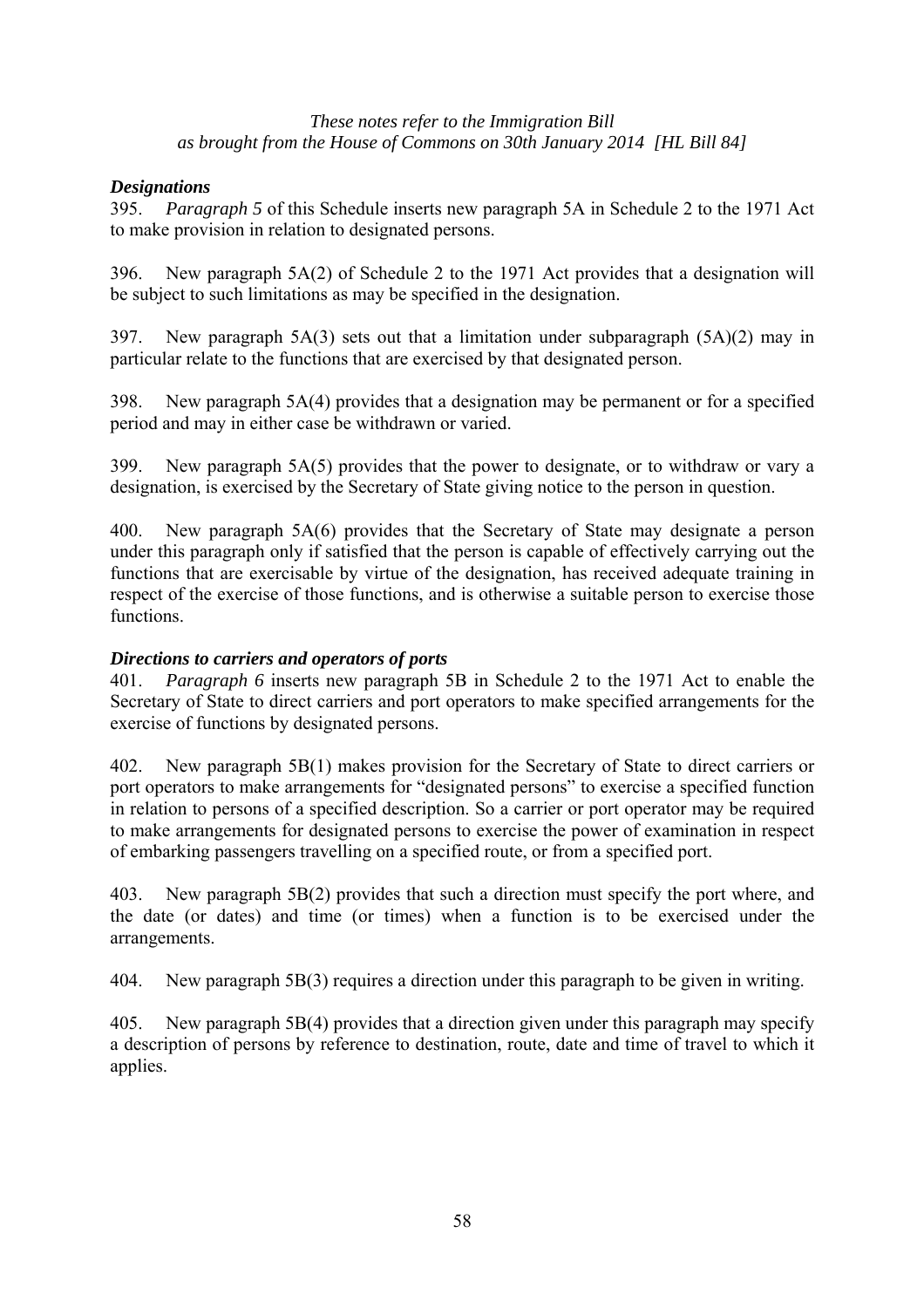406. New paragraph 5B(5) defines "function" and "specified" in directions under this paragraph.

# **Part 2: Other Provision**

### *Offences*

407. *Paragraph 7* amends section 27 of the 1971 Act to provide that a failure by a carrier or port operator to comply with a direction issued under new paragraph (5B) of Schedule 2 without reasonable excuse will be an offence under that section.

#### **Clause 62: Fees**

408. *Subsection (1)* provides for the Secretary of State to charge fees for the exercise of functions in connection with immigration and nationality. The term "functions" includes, but is not limited to, the specified functions listed in section 51 of the 2006 Act (applications, claims, services and processes). Use of the term simplifies the legislation, ensuring that there is no longer a need to decide which category a particular activity falls into. Functions can be delivered overseas, at the border or within the UK. They can be delivered by the Secretary of State, her officers, agents, commercial partners or any person acting on her behalf.

409. *Subsections (2) to (7)* provide that the existing legislative structure consisting of a power contained in primary legislation and exercised by way of a fees order and fees regulations is maintained. Chargeable functions will be set out in a fees order; and fee amounts set out in fees regulations (subsections (7) and (8)) which will be subject to the negative resolution procedure. A fees order made under clause 62 is subject to the affirmative resolution procedure (see clause 67).

410. *Subsection (4)* provides that the fees order must also specify the way that fees will be set. Fees must be charged either as a fixed amount; or calculated using as an hourly rate; or a combination of these. *Subsection (5*) provides that the order must also specify the maximum amount that may be charged in respect of the fixed element of the fee. A minimum level of fixed fee may also be specified for particular functions.

411. *Subsection (6)* provides that where fees are set by reference to an hourly rate or other factor (subsection (4) (b)) the fees order must specify how the fee or fee part is to be calculated. Consistent with subsection (5), a maximum rate or other factor must be specified and a minimum rate or other factor may be specified for particular fees.

412. *Subsection (7)* confirms that fees for all functions will be set out in fees regulations. Where the fee is set as a fixed amount, this amount will be set out in regulations (most immigration and visa fees are set in this way). Where the fee is to be calculated by reference to an hourly rate or other factor, or where it comprises more than one element, the amounts and rates will be set out in regulations.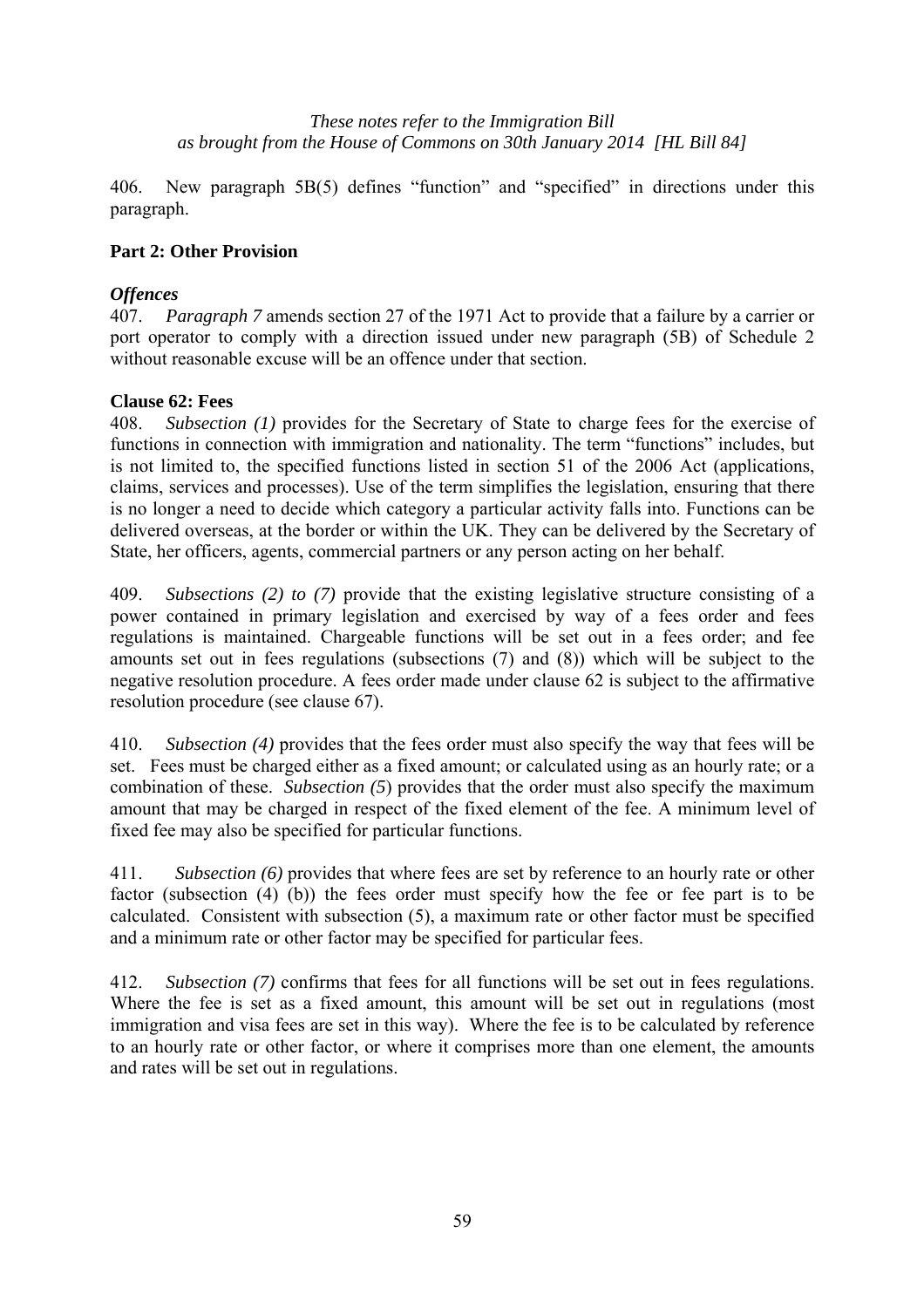413. *Subsection (8)* provides that the fee amounts and rates set out in fees regulations must not exceed the maxima or be less than any minima set out in a fees order. Consistent with existing powers in the 2004 and 2006 Acts, it also provides that the fee for the exercise of a function may exceed the cost of exercising that function.

414. *Subsection (9)* consolidates the matters that may already be taken into account when setting certain fees – administrative costs, benefits and the costs of other functions – and extends these to include international comparisons (fees set by other countries for similar functions), the promotion of economic growth and mutual or reciprocal arrangements with other countries. It also ensures that these matters may be considered in relation to fees for all relevant functions. Costs may include the costs of the Secretary of State or any other person performing a function (for example a commercial provider exercising functions pursuant to a contract with the department). Subsection (9) ensures that those who use the immigration and nationality system continue to pay their fair share towards its continued running and that fees and any future fee changes can be targeted to promote economic growth, including reducing fees in some categories or offering fast-track services for visitors and economically valuable migrants.

415. *Subsection (9)(c)* confirms that fees can be set to take account of the cost of exercising any function in connection with immigration or nationality. This ensures that individual fees may be set at a level that reflects the cost of operating the immigration system, by applying cross-subsidy powers to the full range of functions rather than, as at present, being limited to specific chargeable functions.

416. *Subsections (9)(d)* to *(f)* provide that fees can be set with regard to economic and international considerations. For example, application fees may be set at a level to attract tourists or economically valuable migrants to the UK. Premium service fees may be set at a level to ensure that premium services may be made available to commercially important people, and those the UK considers will support international trade and economic growth.

417. *Subsection (10)* ensures that powers in relation to exceptions, discretion etc. are carried forward from section 51 of the 2006 Act.

418. *Subsection (12)* confirms the definition of 'costs', including those of commercial providers exercising immigration functions, and states that it applies to this clause as well as clauses 63 and 64.

419. *Subsection (13))* ensures that it is possible to charge a different amount for the same function in different circumstances, for example where the government wants to offer a concession to encourage applications in a particular route or for a particular group to promote economic growth. This applies to any function specified in clause 62 and 64.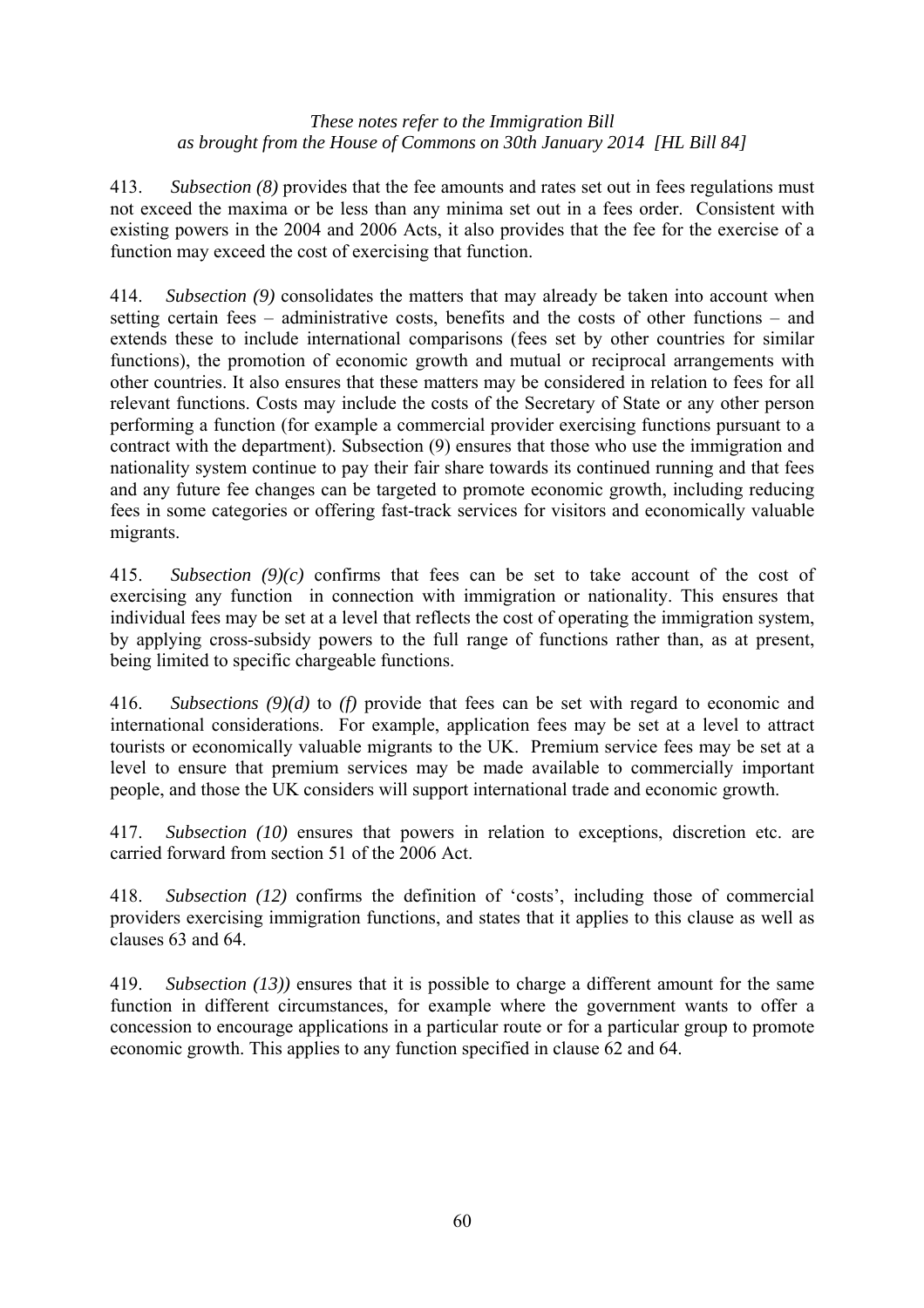# **Clause 63: Fees orders and fees regulations: supplemental**

420. This clause sets out supplemental provisions which clarify the way that the powers in clause 62 may be exercised and how fees paid may be applied.

#### **Clause 64: Power to charge fees for attendance services in particular cases**

421. *Subsection (1)* confirms that clause 64 only applies when a person carries out a function in connection with immigration or nationality at a location outside of the United Kingdom, at an agreed time and place at the request of a customer. Attendance services are optional and bespoke services, which are provided in addition to other chargeable services.

422. *Subsection (2)* states that the 'attendance service' defined in subsection (1) does not include the exercise of other chargeable functions, for which fees must be set out in the fees order and fees regulations.

423. *Subsection (4)* provides that the customer may be charges a fee for the 'attendance service' in order to ensure that the costs of providing the service are recovered.

### **Part 7: Final Provisions**

424. This Part makes financial provision and a power by order to make transitional and consequential provision. It also gives effect to Schedule 9 (transitional and consequential provision). It also makes provision for commencement by order and about the extent of the Bill.

#### **Clause 67: Orders and regulations**

425. This clause sets out the parliamentary procedure in respect of various order- and regulation-making powers provided for in the Bill.

# **FINANCIAL EFFECTS**

426. The main financial implications of the Bill for the public sector are detailed in the overarching Impact Assessment produced for the Bill. Further details of the costs and benefits of individual provisions are set out in the individual impact assessments available on the Bill website, see Summary of Impact Assessments below.

# **PUBLIC SECTOR MANPOWER**

427. The provisions of the Bill impact mainly on the public sector, primarily the Home Office and HM Courts and Tribunals Service. The main impacts on the Home Office come from collecting the immigration health charge, setting up an immigration status checking service for landlords, additional fingerprint collection from applicants, setting up an administrative review process in lieu of appeal rights and some internal training for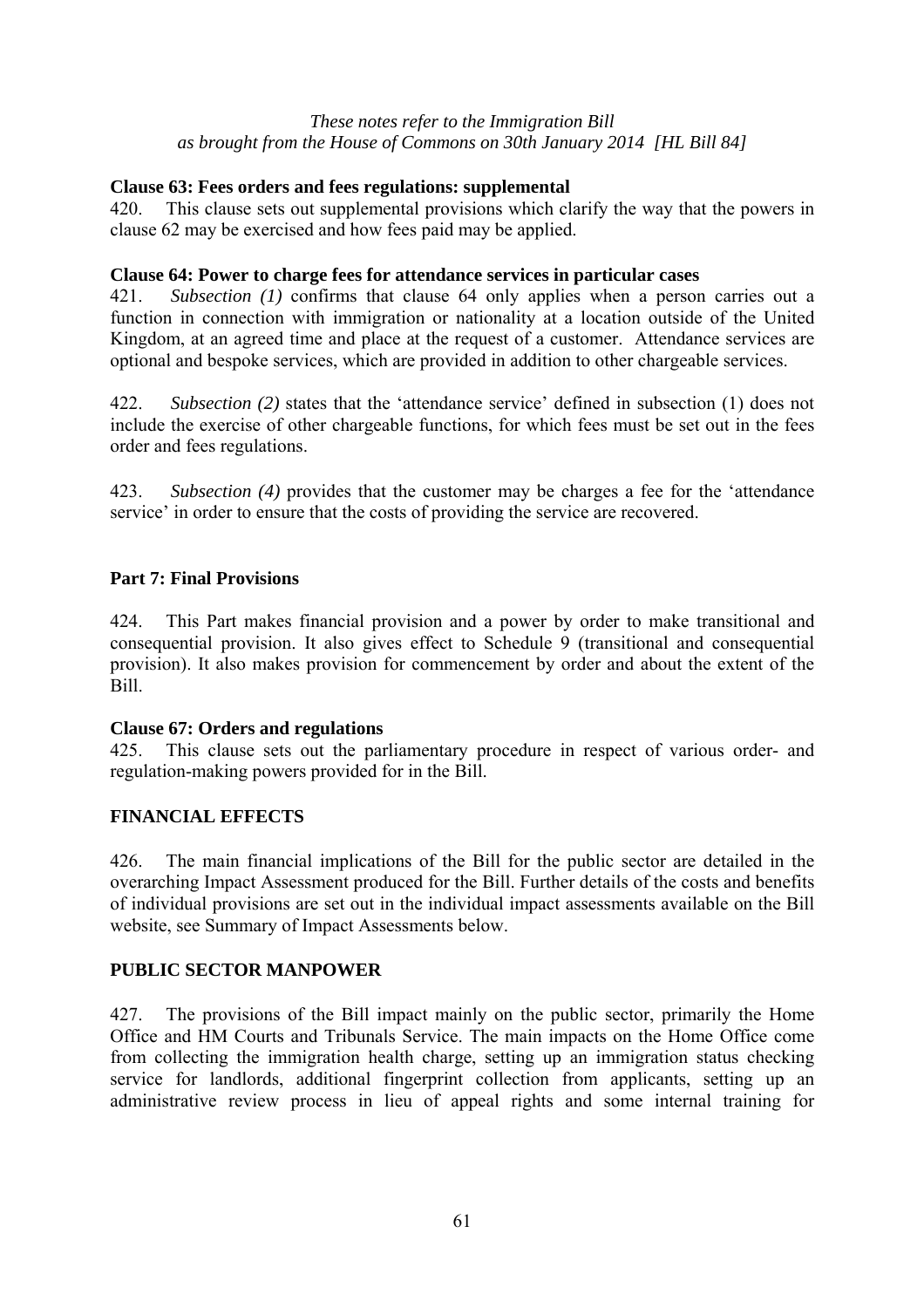immigration officers and caseworkers making removal decisions. The main impact on HM Courts and Tribunals Service comes from fewer statutory appeals and a possible increase in judicial review applications.

# **SUMMARY OF IMPACT ASSESSMENTS**

428. The Bill is accompanied by an overarching impact assessment. A further five impact assessments are available on individual provisions. The impact assessments, signed by Ministers, are available on the Bill website at: https://www.gov.uk/government/organisations/home-office/series/immigration-bill.

429. The individual impact assessments deal with the following provisions:

- Appeals (Part 2)
- Residential Tenancies (Part 3)
- National Health Service (Part 3)
- Marriage and Civil Partnership (Part 4)
- $\bullet$  Fees (Part 6)

# **COMPATIBILITY WITH THE EUROPEAN CONVENTION OF HUMAN RIGHTS**

Section 19 of the Human Rights Act 1998 requires the Minister in charge of a Bill in either House of Parliament to make a statement before Second Reading about the compatibility of the provisions of the Bill with the Convention rights (as defined by section 1 of that Act). The Parliamentary Under Secretary for Criminal Information, Lord Taylor of Holbeach, has made the following statement:

"In my view the provisions of the Immigration Bill are compatible with the Convention rights."

430. The government has published a separate ECHR memorandum with its assessment of the compatibility of the Bill's provisions with the Convention rights; the memorandum is available on the Bill webpage at https://www.gov.uk/government/organisations/homeoffice/series/immigration-bill.

#### **COMMENCEMENT DATES**

431. The substantive provisions of the Bill will be commenced by order under clause 68.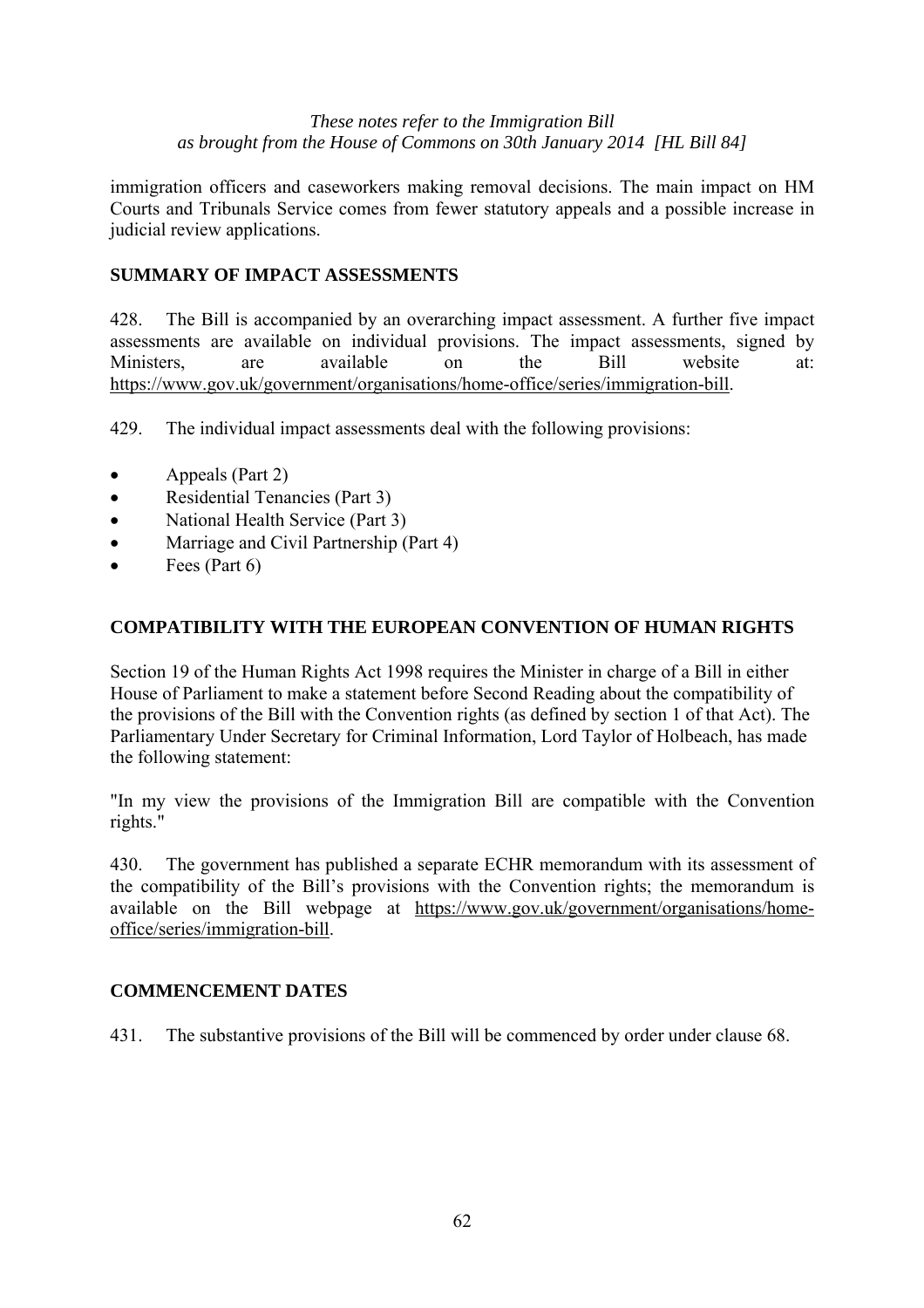# **Glossary**

| 1949 Act                 | Marriage Act 1949                                                |
|--------------------------|------------------------------------------------------------------|
| 1971 Act                 | Immigration Act 1971                                             |
| 1981 Act                 | <b>British Nationality Act 1981</b>                              |
| 1981 Order               | Road Traffic (Northern Ireland) Order<br>1981                    |
| 1988 Act                 | Road Traffic Act 1988                                            |
| 1999 Act                 | Immigration and Asylum Act 1999                                  |
| 2002 Act                 | Nationality, Immigration and Asylum Act<br>2002                  |
| 2004 Act                 | Asylum and Immigration (Treatment of<br>Claimants, etc) Act 2004 |
| 2006 Act                 | Immigration, Asylum and Nationality Act<br>2006                  |
| 2007 Act                 | UK Borders Act 2007                                              |
| <b>ECHR</b>              | European Convention on Human Rights                              |
| <b>NHS</b>               | National Health Service                                          |
| <b>OISC</b>              | Office of the Immigration Services<br>Commissioner               |
| <b>PONI</b>              | Police Ombudsman for Northern Ireland                            |
| <b>HMRC</b>              | HM Revenue & Customs                                             |
| Non-EEA                  | non-European Economic Area                                       |
| The Tribunal             | First-tier Tribunal                                              |
| <b>Immigration Rules</b> | Rules laid down by the Secretary of State                        |
|                          | pursuant to section $3(2)$<br>of<br>the                          |
|                          | Immigration Act 1971                                             |